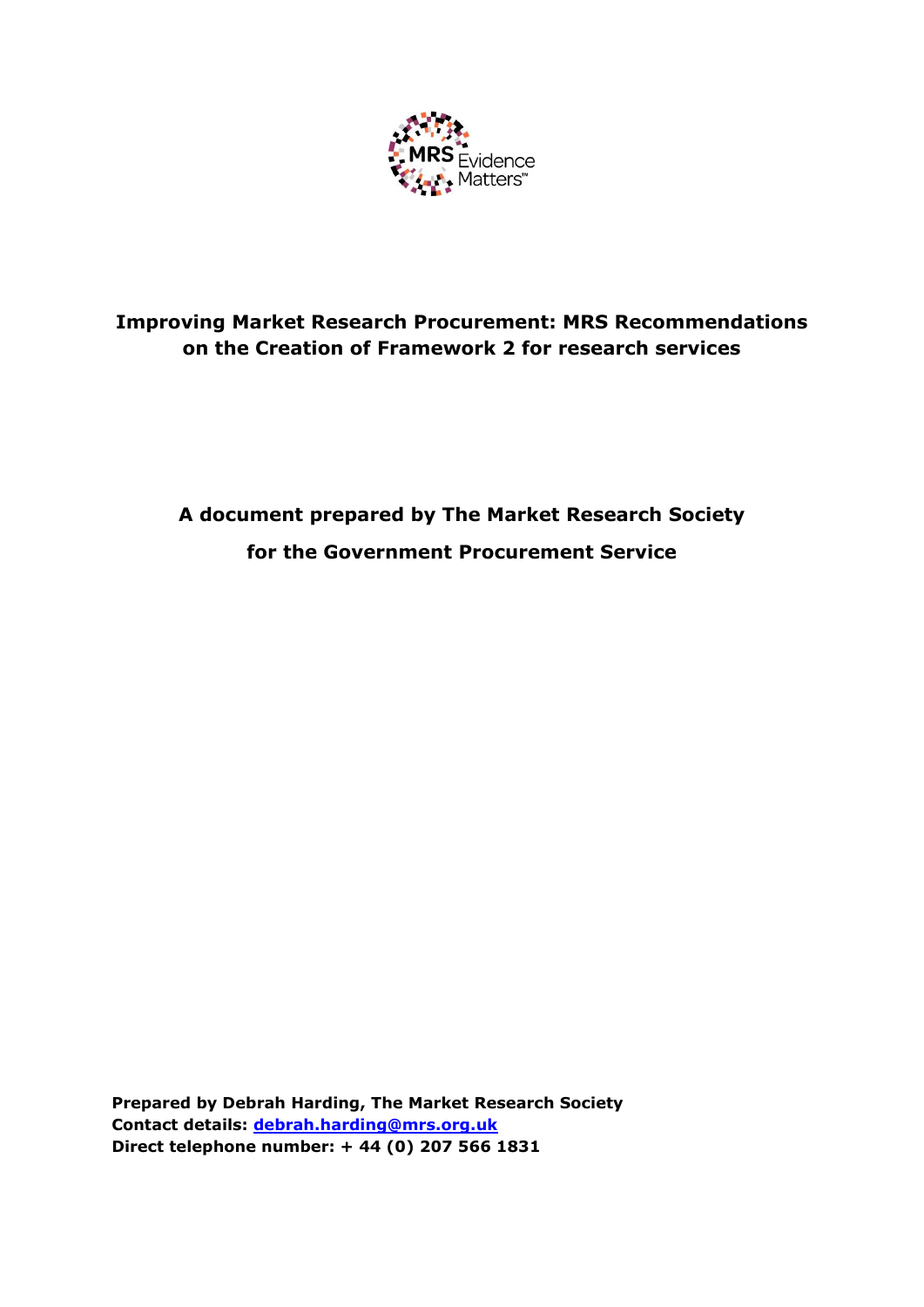## **CONTENTS**

**Executive Summary**

**Key Risks**

- **SECTION A: Background Information**
- **SECTION B: Market Research in Context**
- **SECTION C: MRS Response to GPS Questions**
- **SECTION D: Proposal for Lots**
- **SECTION E: Research Buyer's Guide Criteria**
- **SECTION F: Research results from the Independent Consultants Group SME's views on current government procurement**
- **SECTION G: MRS Code of Conduct**
- **SECTION H: Research terms – Glossary**
- **SECTION I: Supporting Sources**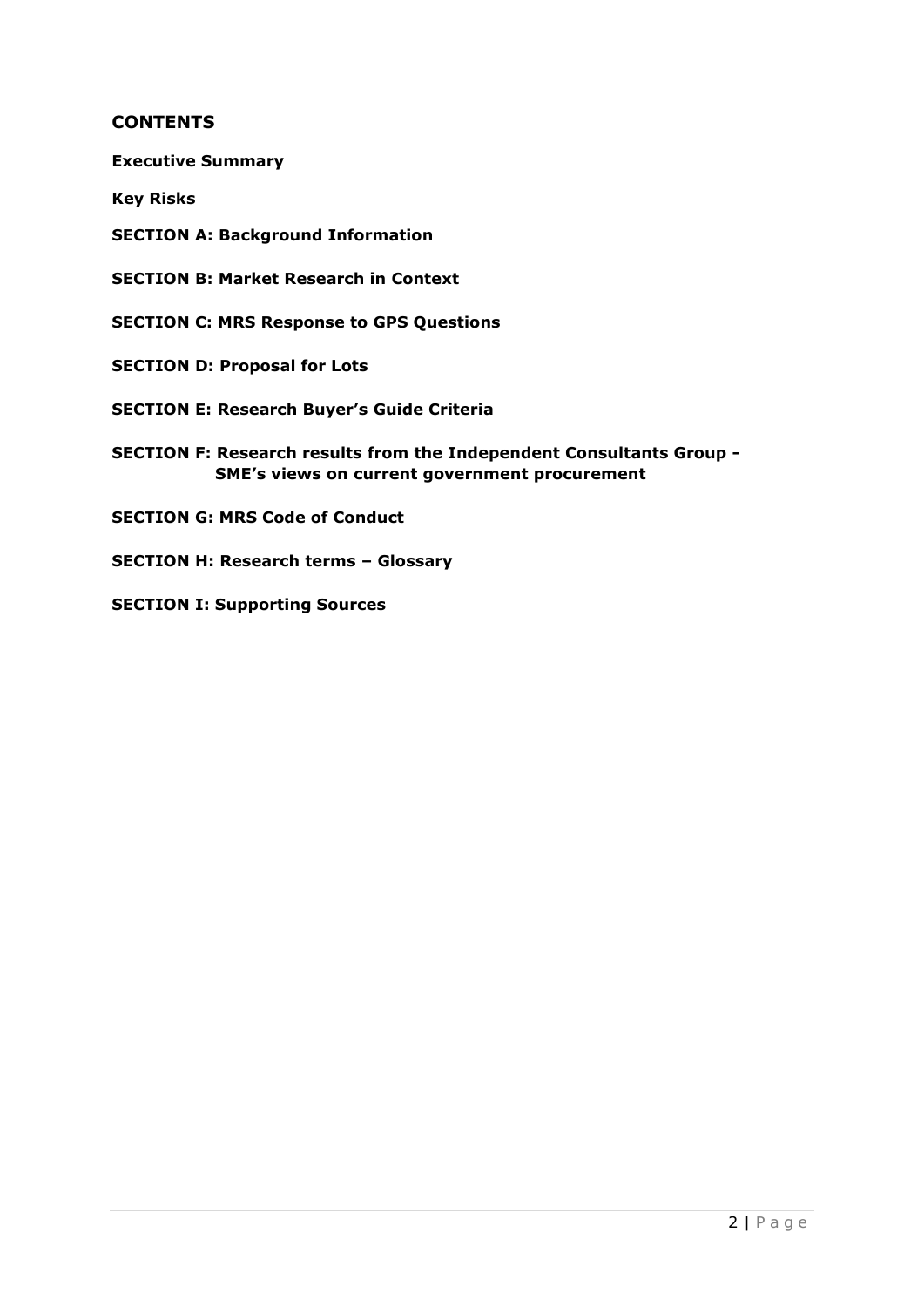## **Executive Summary**

Research is used to support critical policy and operational decisions in all areas of public life.

When procuring market research, government is procuring intellectual capital and evidence on which important decisions are based. The procurement practices should be structured to reflect this.

MRS is the world's leading professional research association setting professional and ethical standards for over 60 years. MRS is globally recognised for its expertise in training and the UK's research market represents a major asset in the UK, in terms of both the creation of intellectual capital and export revenues.

MRS believes government should take advantage of the experience and expertise of one of the UK's world leading industries and welcomes this opportunity to help government do so affordably and sustainably.

The opportunity exists for government not only to improve its efficiency but, in doing so, to reinforce the competitiveness of the UK in a major creative and intellectual capital business.

Following extensive consultation with MRS stakeholders, including research suppliers and in-house government research buyers, MRS has compiled the attached report, with detailed recommendations for the procurement approach for developing framework 2 for market research services, to replace the former COI framework.

In summary:

## **Reducing Costs and Improving Value for Money**

- We recommend streamlining administrative procedures by adopting some simple changes e.g. standardising core documentation and information requirements (e.g. Health & Safety policies, data protection and so on) and storing such information centrally.
- We suggest a two-stage or restricted procurement process rather than a completely open one; this will reduce the amount of wasteful and unproductive effort for buyers, procurers and suppliers.
- You should focus on procuring research services to address specific business problems within government as opposed to procuring research solely by research methodology. Research methodologies are tools not research business solutions.
- If you use established available recognised resources you will save time and improve credibility in the market. MRS's Research Buyers Guide, a published and fully searchable online directory, is the only list of MRS accredited research suppliers in the UK. The government would save a lot of money, reduce waste and ensure only research, conducted in accordance with the MRS Code of Conduct and its associated compliance procedures, was procured if the GPS adopt the use of this directory as an 'open' lot on the framework and the resource to access research services for the Agile Route to Market.
- Research is an intellectual capital and creative service depending on skills, training and intellectual capacity. It is highly labour intensive, often requires high levels of customisation and interaction service rather than one based on a 'methodology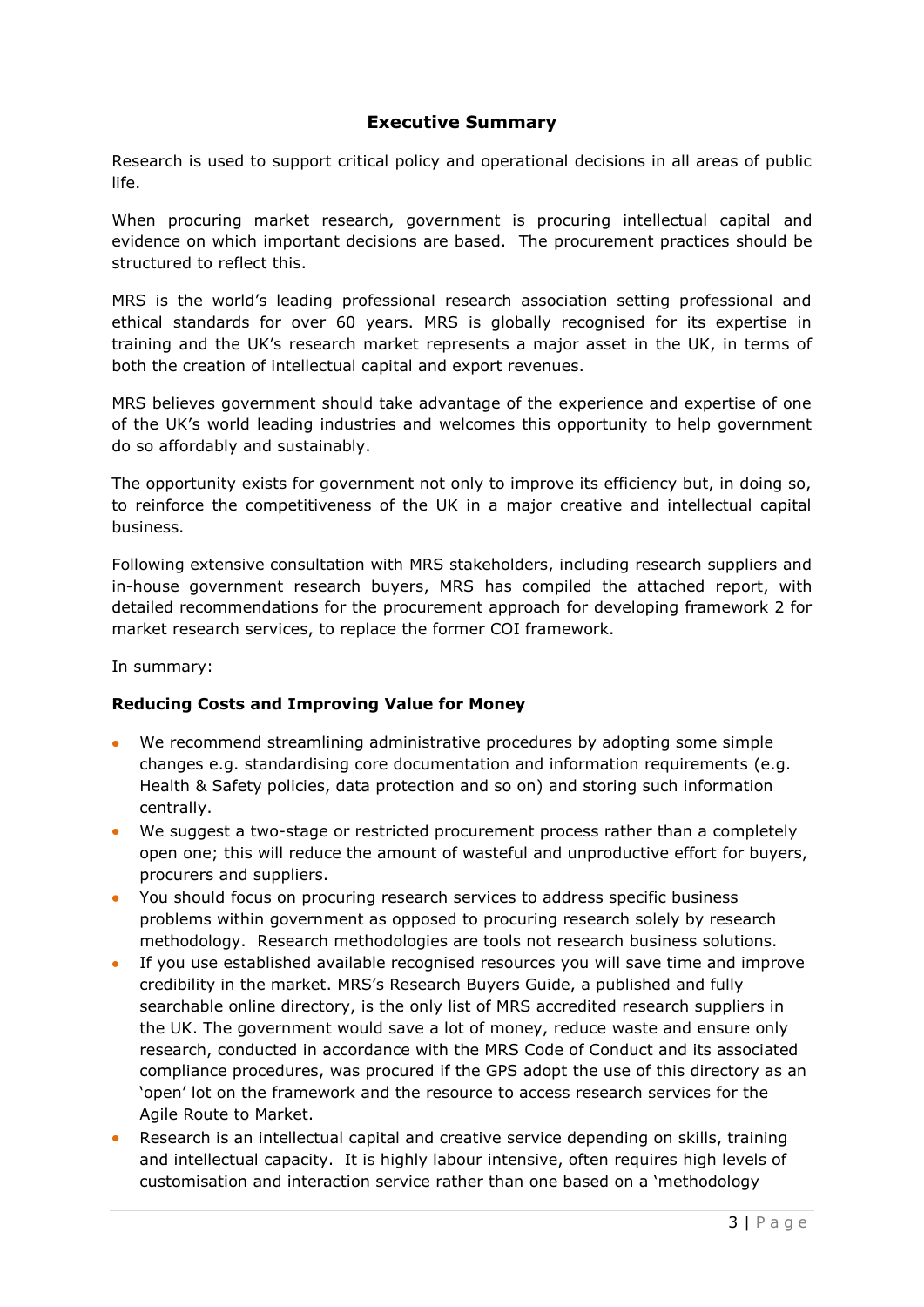menu'. As such any marking criteria used to evaluate research services should be based on assessing whether a proposed solution is fit for purpose and good value for money; not on lowest cost. Lowest cost does not equate with value for money.

## **Building on What Works and Reducing Administration**

- The most effective approach to ensure a smooth transition and prevent the loss of capability and knowledge that have been invested in government research data and insight is to select the effective elements of the COI framework and develop and build on these.
- There is an excellent network of existing in-house government researchers and suppliers who have expertise built-up in public service evidence generation. This could be more effectively deployed.
- Do not lose access to research expertise when procuring research services these are essential for ensuring that the most appropriate research is being procured.

## **Supporting SMEs**

- The research market is dominated by SMEs, niche and specialist suppliers in addition to the small number of very large research groups. The framework and the Agile Route to Market should both be equally accessible to all research suppliers large and small.
- The terms and conditions underpinning the framework (and the Agile Route to Market) must be SME friendly. Disproportionate contractual burdens e.g. unlimited indemnity, obligations to pay 0.5% of charges for services invoiced, numerous warranties, responsibility for changes to contracts, etc. which if adopted (as for framework 1) will effectively drive many excellent small and micro suppliers not to apply for the framework.

## **Ensuring Legal, Ethical and Professional Standards**

- Research is reliant on the trust of customers who take part in its programmes. It is increasingly dependent on the use of personal data. Policy makers and operational managers must have reliable evidence which is acquired legally and ethically. This is especially true when dealing with children or other vulnerable members of the public.
- In an era of high levels of public and press scrutiny confidence in the quality of evidence used in, for example Equality Impact Assessments must be high.
- Any future research framework and accompanying Agile Route to Market must continue to recognise the basic 'hygiene' factor adopted by COI; only to procure research that was conducted in accordance with the MRS Code of Conduct and its compliance procedures i.e. from MRS Company Partner organisations or from suppliers with MRS members.

## **Supporting innovation and Ensuring Access to Best Practice**

The UK is the world's second largest research market, after the US, characterised by the innovation and adaptability of its organisations. In order to ensure policy makers and operation managers have access to the most up to date methods and ideas. You should adopt a feedback loop (such as the Cabinet Office's approach of using Mystery Shopping for Contract Finder) for the framework to ensure that framework 2 constantly evolves and improves in response to any identified weaknesses.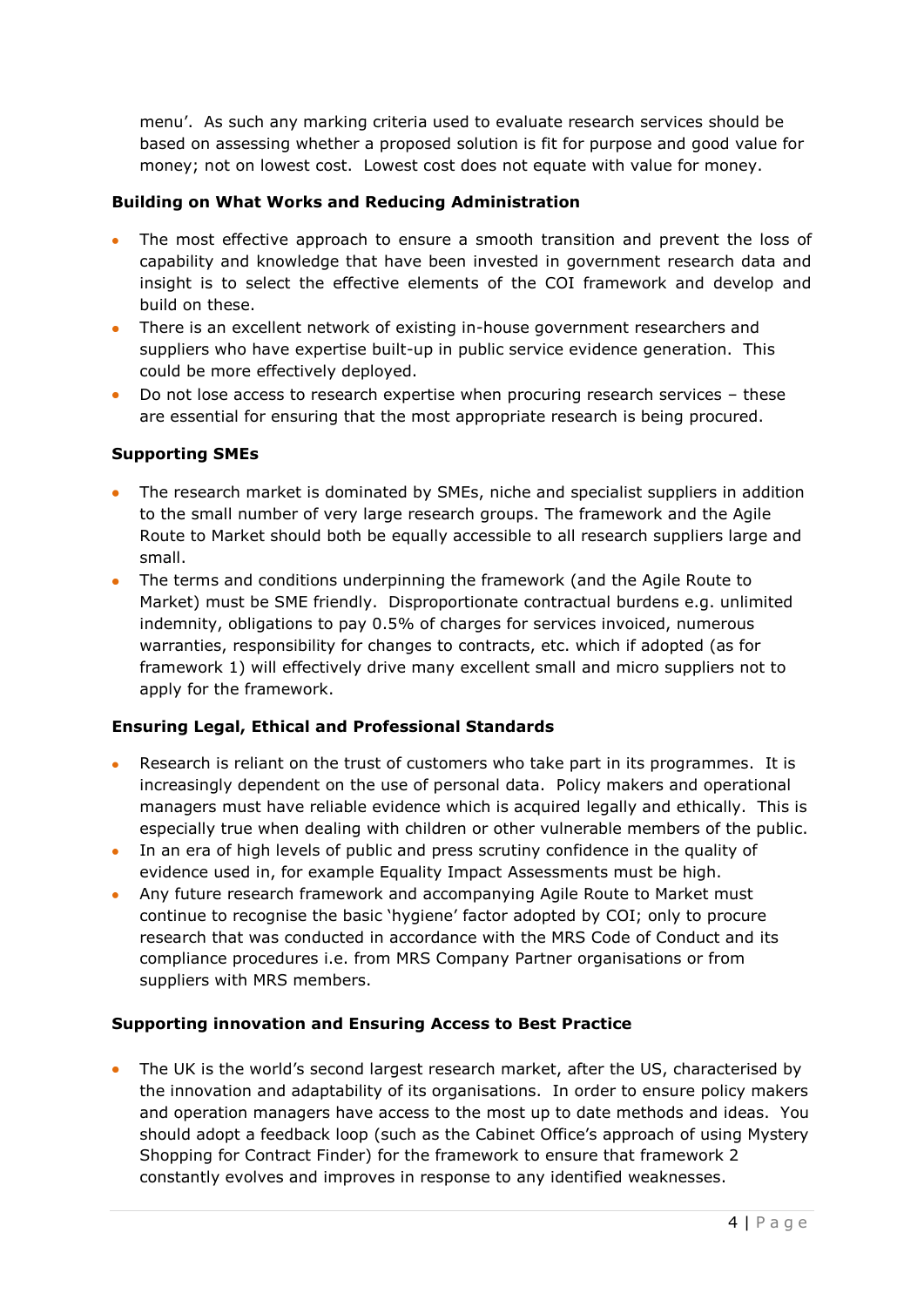You should also retain some flexibility in roster development; have one lot that remains flexible and open to new entrants to ensure continued access to new suppliers and evolving techniques which might better serve future government research needs.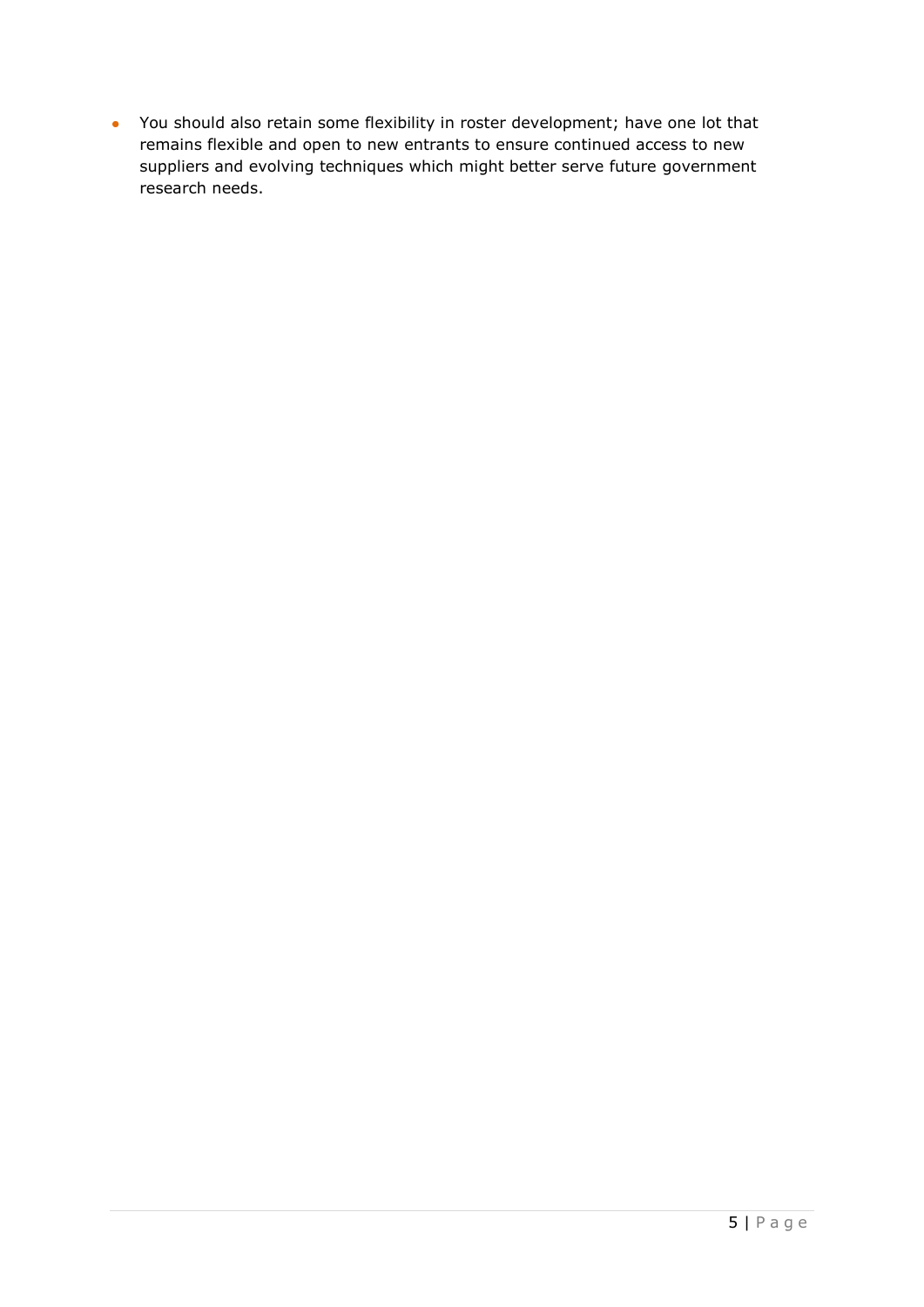## **Key Risks**

During our discussions with our stakeholders a number of risks were identified. These **must** be addressed by GPS before any framework is finalised.

| <b>Risk Area</b>                                                                                                           | Why?                                                                                                                                                                                                                                                                                                                                                                                                                                                                                                                                                                                             | <b>Risk Level</b>          | <b>Likely Impact</b>                                                                                                                                                                                                                                                                                                                                                                                                                                                | <b>Mitigation</b>                                                                                                                                                                                                                                                                                                                                                                                                                                                                                                                               |
|----------------------------------------------------------------------------------------------------------------------------|--------------------------------------------------------------------------------------------------------------------------------------------------------------------------------------------------------------------------------------------------------------------------------------------------------------------------------------------------------------------------------------------------------------------------------------------------------------------------------------------------------------------------------------------------------------------------------------------------|----------------------------|---------------------------------------------------------------------------------------------------------------------------------------------------------------------------------------------------------------------------------------------------------------------------------------------------------------------------------------------------------------------------------------------------------------------------------------------------------------------|-------------------------------------------------------------------------------------------------------------------------------------------------------------------------------------------------------------------------------------------------------------------------------------------------------------------------------------------------------------------------------------------------------------------------------------------------------------------------------------------------------------------------------------------------|
| Reputational<br>damage if poor<br>research is<br>procured                                                                  | Impact of poor quality<br>$\bullet$<br>research or work<br>undertaken that fails to<br>meet legal, professional<br>and ethical research<br>standards due to lose of<br>COI research expertise<br>Framework fails to<br>$\bullet$<br>recognise the creativity<br>and intellectual capital of<br>research; concentrating<br>too much on research<br>tools i.e. methodologies<br>Framework and ARM<br>$\bullet$<br>includes unregulated<br>researchers<br>Access to insufficient<br>$\bullet$<br>numbers and breadth of<br>research suppliers with<br>the appropriate skills and<br>services needed | <b>HIGH</b><br><b>RISK</b> | Government money is wasted<br>on poor research<br>Bad decisions are made by<br>$\bullet$<br>government on poor evidence<br>base due to unsuitable research<br>being procured<br>Ineffective and inefficient<br>decision making processes<br>Complaints about poor research<br>$\bullet$<br>are made, which cannot be<br>pursued as suppliers are not<br>part of the compliance<br>framework<br>Negative public and media<br>perception of government<br>procurement | Only use researchers that<br>conduct research in accordance<br>with the MRS Code of Conduct<br>and associated compliance<br>procedures i.e. MRS Company<br>Partners and suppliers with MRS<br>members<br>Structure framework to factor in<br>research expertise - using<br>suppliers and in-house resources<br>more effectively<br>Take a procurement approach<br>$\bullet$<br>that is structured around a high<br>labour intensive, intellectual,<br>customisation and interaction<br>service rather than one based on<br>a 'methodology menu' |
| Low<br><b>SME</b><br>participation in<br>the framework<br><b>See Section F</b><br>for some<br>research on<br>SMEs views on | Disproportionate<br>$\bullet$<br>contractual terms and<br>conditions required for<br>access to the framework<br>Burdensome and complex<br>$\bullet$<br>procurement<br>arrangements                                                                                                                                                                                                                                                                                                                                                                                                               | <b>HIGH</b><br><b>RISK</b> | Failure to meet stated Cabinet<br>$\bullet$<br>Office objectives<br>Narrow range of suppliers on<br>the framework<br>Buyers unable to access all<br>research services they require<br>Niche and specialists completed<br>excluded                                                                                                                                                                                                                                   | Adopt appropriate and<br>$\bullet$<br>proportionate terms and<br>conditions for framework. Not a<br>blanket 'one size fits all'<br>Adopt appropriate and<br>proportionate administrative<br>procedures                                                                                                                                                                                                                                                                                                                                          |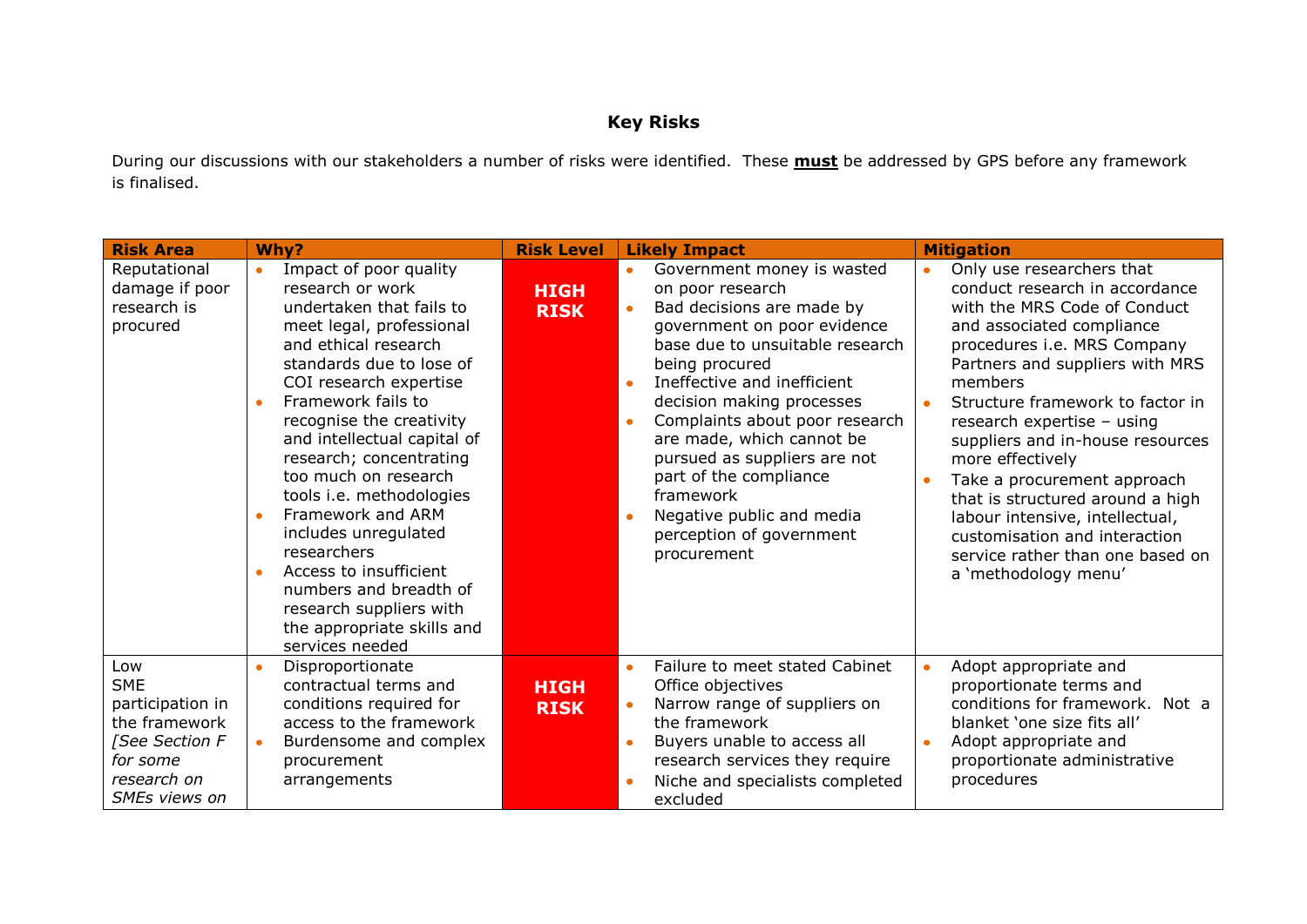| government                                                      |                                                                                                                                                                                                                                                |                            |                                                                                                                                                                                                                                                                                                                                                                                                                                                                                                                                                                                      |                                                                                                                                                                                                                                                                                                                                                                                                                                                                                                                       |
|-----------------------------------------------------------------|------------------------------------------------------------------------------------------------------------------------------------------------------------------------------------------------------------------------------------------------|----------------------------|--------------------------------------------------------------------------------------------------------------------------------------------------------------------------------------------------------------------------------------------------------------------------------------------------------------------------------------------------------------------------------------------------------------------------------------------------------------------------------------------------------------------------------------------------------------------------------------|-----------------------------------------------------------------------------------------------------------------------------------------------------------------------------------------------------------------------------------------------------------------------------------------------------------------------------------------------------------------------------------------------------------------------------------------------------------------------------------------------------------------------|
| procurement]<br>Agile Route to<br>Market (ARM)<br>fails to work | Limited understanding of<br>$\bullet$<br>how the ARM is meant to<br>work<br>Difficult to apply in<br>$\bullet$<br>practice the threshold<br>measurement<br>Too open; unregulated<br>and inappropriately<br>qualified researchers<br>access ARM | <b>HIGH</b><br><b>RISK</b> | Waste and inefficiency<br>Potential accusation that the<br>ARM is an 'OJEU avoidance<br>route'<br>Confusion among suppliers and<br>buyers<br>Government money is wasted<br>on poor research<br>Bad decisions are made by<br>government on poor evidence<br>base due to unsuitable research<br>being procured<br>Ineffective and inefficient<br>$\bullet$<br>decision making processes<br>Complaints about poor research<br>are made, which cannot be<br>pursued as suppliers are not<br>part of the compliance<br>framework<br>Negative public and media<br>perception of government | Only use researchers that<br>conduct research in accordance<br>with the MRS Code of Conduct<br>and associated compliance<br>procedures i.e. MRS Company<br>Partners and suppliers with MRS<br>members<br>Provide clear guidance on how<br>ARM is to work<br>Use the MRS's existing Research<br>Buyers Guide online directory as<br>the source for any ARM<br>contracts; ensuring only<br>regulated suppliers are used and<br>allowing for new suppliers and<br>techniques to be considered for<br>government projects |
| Perceived<br>unequal<br>treatment of<br>suppliers               | Lack of transparency in<br>$\bullet$<br>procurement process<br>Some suppliers benefit<br>$\bullet$<br>more than others from the<br>framework approach                                                                                          | <b>HIGH</b><br><b>RISK</b> | procurement<br>Disenchantment among<br>suppliers with government<br>procurement<br>Increasing number of suppliers<br>stop bidding for government<br>work<br>Fewer research suppliers<br>available to provide services to<br>government                                                                                                                                                                                                                                                                                                                                               | Fairness and transparency in the<br>creation of the framework and<br>lots<br>All suppliers large and small have<br>equal access to government<br>research projects via both the<br>research framework and the ARM<br>Flexibility in the selection of<br>suppliers including access to an<br>'open' lot which enables access<br>to the full research market of<br>suppliers                                                                                                                                            |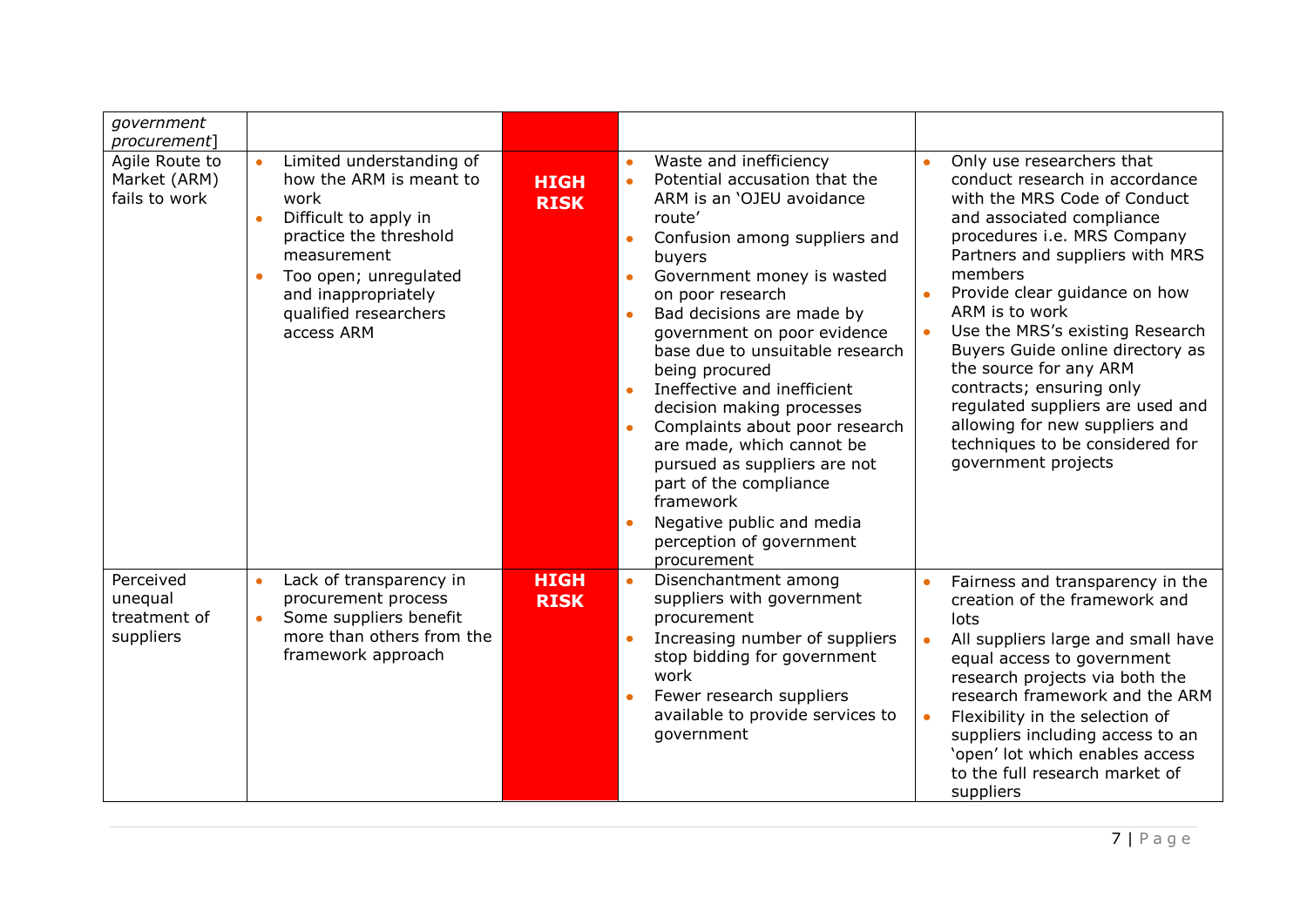## **Section A: Background information**

#### **About The Market Research Society (MRS)**

**The Market Research Society (MRS) was established in 1946 and is the world's leading research association representing providers and users of market, social, and opinion research, and business intelligence.**

MRS has a diverse membership representing all sides of research: individual researchers within agencies, independent consultancies, client-side organisations, the public sector and the academic community.

All individual MRS members and MRS Company Partners agree to self-regulatory compliance with the MRS Code of Conduct.

MRS offers various qualifications and membership grades, training and professional development. It is the only awarding body in the UK for vocational qualifications in market and social research.

MRS offers many opportunities for meeting, communicating and networking across sectors and disciplines, as well as within specialisms.

As 'the voice of market research', MRS defends and promotes research in its advocacy and representational efforts.

Through its media relations and public affairs activities, MRS aims to create the widest possible understanding of the process and value of market, social and opinion research, and to achieve the most favourable climate of opinion and legislative environment for research.

More general information can be found on the MRS website [www.mrs.org.uk](http://www.mrs.org.uk/)

#### **About the Report Compilation**

This report was compiled by MRS in full consultation with MRS Company Partners, which covers the full spectrum of research suppliers: from the very large research groups to the very smallest micro-business, including independent consultants (both direct and via the Independent Consultants Group).

MRS has also consulted with a wide range of individual research practitioners within government (many of whom are MRS members) to ensure that the buyer perspective is represented within this report.

The report, consultations and discussions with the Government Procurement Service was led by Debrah Harding the Chief Operating Officer of MRS. Debrah is the co-author of the book, *[Quality in Market Research: from Theory to Practice](http://shop.bsigroup.com/en/ProductDetail/?pid=000000000030217521)*.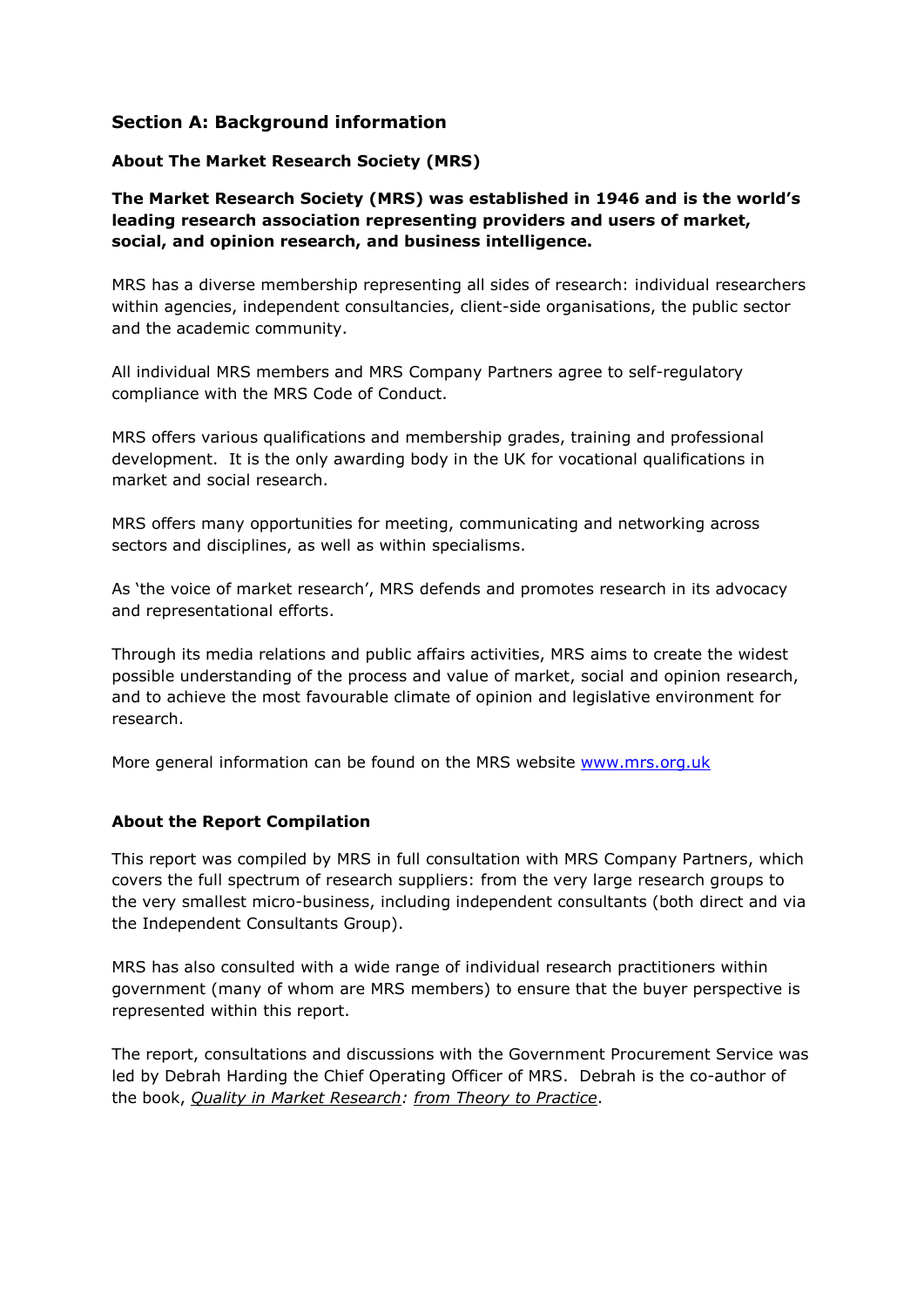## **Section B: Market Research in Context**

## **What is Market Research?**

The MRS Code of Conduct (See Section G for full copy of the MRS Code of Conduct) defines 'Research' as:

*Research is the collection and analysis of data from a sample or census of individuals or organisations relating to their characteristics, behaviour, attitudes, opinions or possessions. It includes all forms of market, opinion and social Research such as consumer and industrial surveys, psychological investigations, qualitative Interviews and group discussions, observational, ethnographic and panel studies.*

In terms of its application – what it is used for – market research is the provision of systematic information to assist and guide business and policy decisions. Within this overall framework, the specific objectives of market research projects and services are quite diverse and can be designed to meet virtually any need.

## **The Market for Market Research Services**

The UK is the second largest research market in the world (second only to the US) and the UK research sector is recognised as leading the way in the development of creative and innovative research approaches. According to the Office for National Statistics' (ONS) Annual Business Survey<sup>1</sup> estimates the total UK turnover of the 3,143 enterprises involved in market research and opinion polling to be £3,401 million in 2010. This is a sizeable sector but considerably smaller than other marketing communications sectors such as advertising, which is five times larger<sup>2</sup>.

Due to the relatively modest size of the sector, the supplier market is dominated by SMEs. For example, based on the MRS 2010 League Tables<sup>3</sup>, which details the largest suppliers of market research, analysis, intelligence, ranked by Individual company UK-based turnover (£m) reported in 2010, once outside the Top 15 companies, all other suppliers are SMEs and there is a considerable number of small and micro business suppliers.

Of the 2010 global research revenues<sup>4</sup>, the top 10 research organizations represented just over 52 per cent of the total research revenues. This sort of pattern is replicated nationally. Research companies are commercial and profit-making businesses with varied ownership patterns. The very large suppliers tend to be publicly listed or have parents that are public companies. At the lower end of the scale most of the boutique and small suppliers are privately owned and are more likely to be managed by research

**.** 

<sup>1</sup> Office of National Statistics (ONS), (2011) *Annual Business Survey*. Standard Industrial Classification (SIC) 73.2: Market research and opinion polling.

<sup>2</sup> According to the *AA/Warc online Expenditure Report* total UK advertising expenditure was £15.5bn in 2010.

<sup>&</sup>lt;sup>3</sup> See www.mrs.org.uk/intelligence/industry statistics for more information about the MRS league tables.

<sup>4</sup> Based on figures from the ESOMAR's *Global Market Research Report 2011*.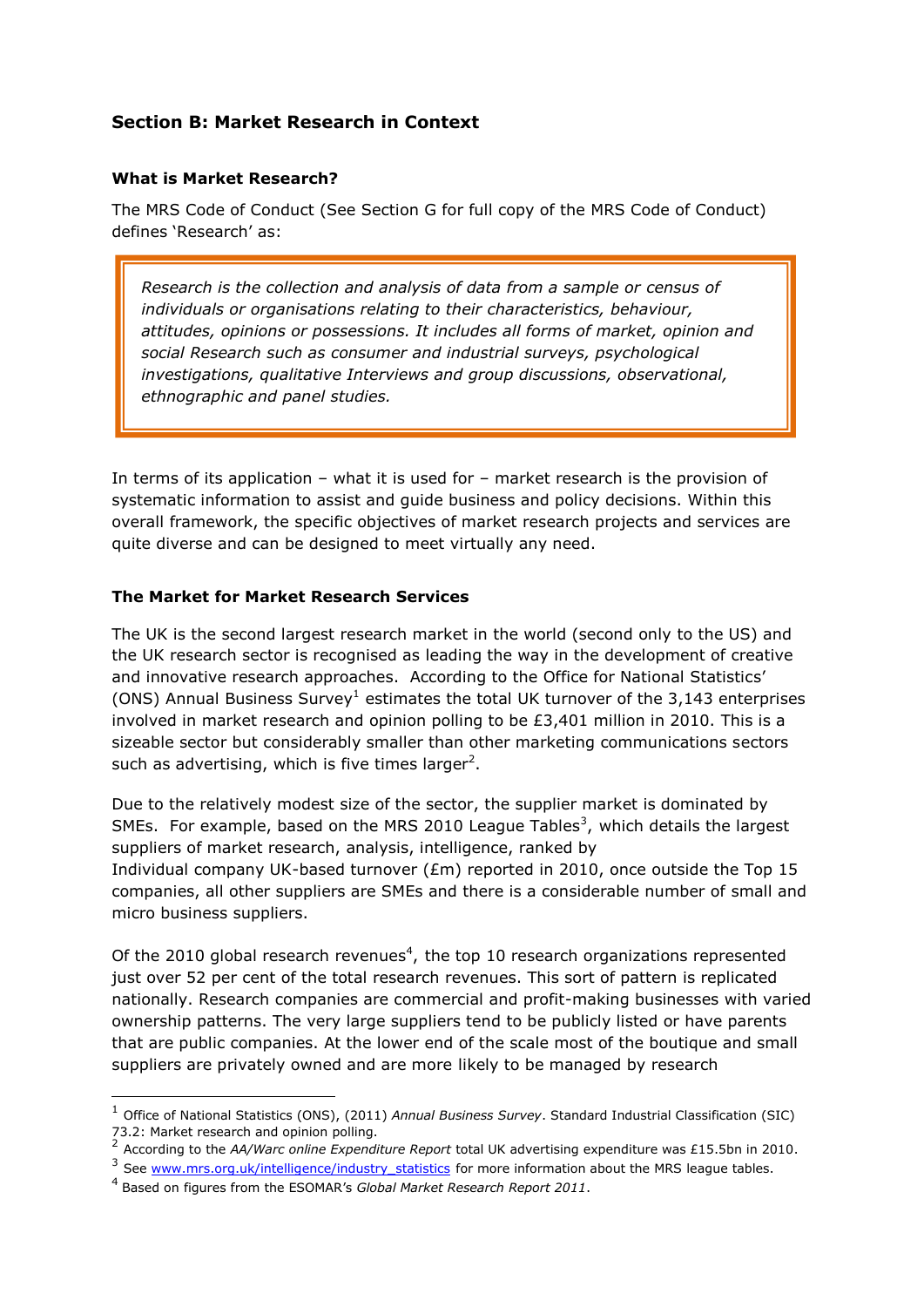practitioners, operating in single markets.

A wide range of market research services are available, but some research companies will specialise in some way or other. One division is between those offering 'full service' and those restricting operations to just part of the research process (data collection and data processing being the most common) or specific methodologies (for example qualitative).

Research companies also specialise in both the markets and products covered and the techniques used. Few research companies except the very largest take on any and every type of client although most work in quite a wide range of market sectors. There are two reasons for this. First, it is a matter of commercial advantage; generally the opportunities are greater with less sector specialisation except in sectors where a small number of research organisations dominate supply of specialist services such as in media measurement. Second, the principles of market research are in fact much the same regardless of the product or sector covered. However, in fully understanding clients' needs and providing relevant interpretation of the data, prior experience of the product or sector has clear benefits and quality implications.

## **The Role of the Market Research Society**

 $\overline{a}$ 

The Market Research Society (MRS) is the largest research association in the world. It is the UK's professional body, trade association and regulator for market, social and opinion research.

MRS has nearly 6,000 individual members, who are individual research practitioners from all sides of research – supply-side, in-house research departments, academia, public and private sector. MRS has members in a wide range of public sector organisations including central government, local government and arm's length bodies.

MRS has over 420 MRS Company Partners, which are companies that have signed up to be members of MRS. The vast majority of Company Partners are supply-side organisations representing the spectrum of suppliers from the very smallest to the very largest<sup>5</sup>, including suppliers to suppliers such as viewing facilities, data collection suppliers, etc. In addition to suppliers, a modest number of in-house research departments from private, public and the third sector are also Company Partners including BT, Tesco, Ofcom, National Savings & Investments and Cancer Research.

MRS is the Code-holder for market, social and opinion research. The MRS Code of Conduct is supported by a robust compliance framework including disciplinary and complaint procedures, and an advisory helpline, Codeline.

The UK government recognises MRS role as the regulator, and liaises frequently with MRS on all issues regarding research practice. Only research conducted by MRS members and Company Partners is regulated research. It is an essential basic hygiene factor for any public sector research that only regulated suppliers are used.

To view a full list of MRS Company Partners see: [www.mrs.org.uk/join\\_mrs/company\\_partner\\_members](http://www.mrs.org.uk/join_mrs/company_partner_members)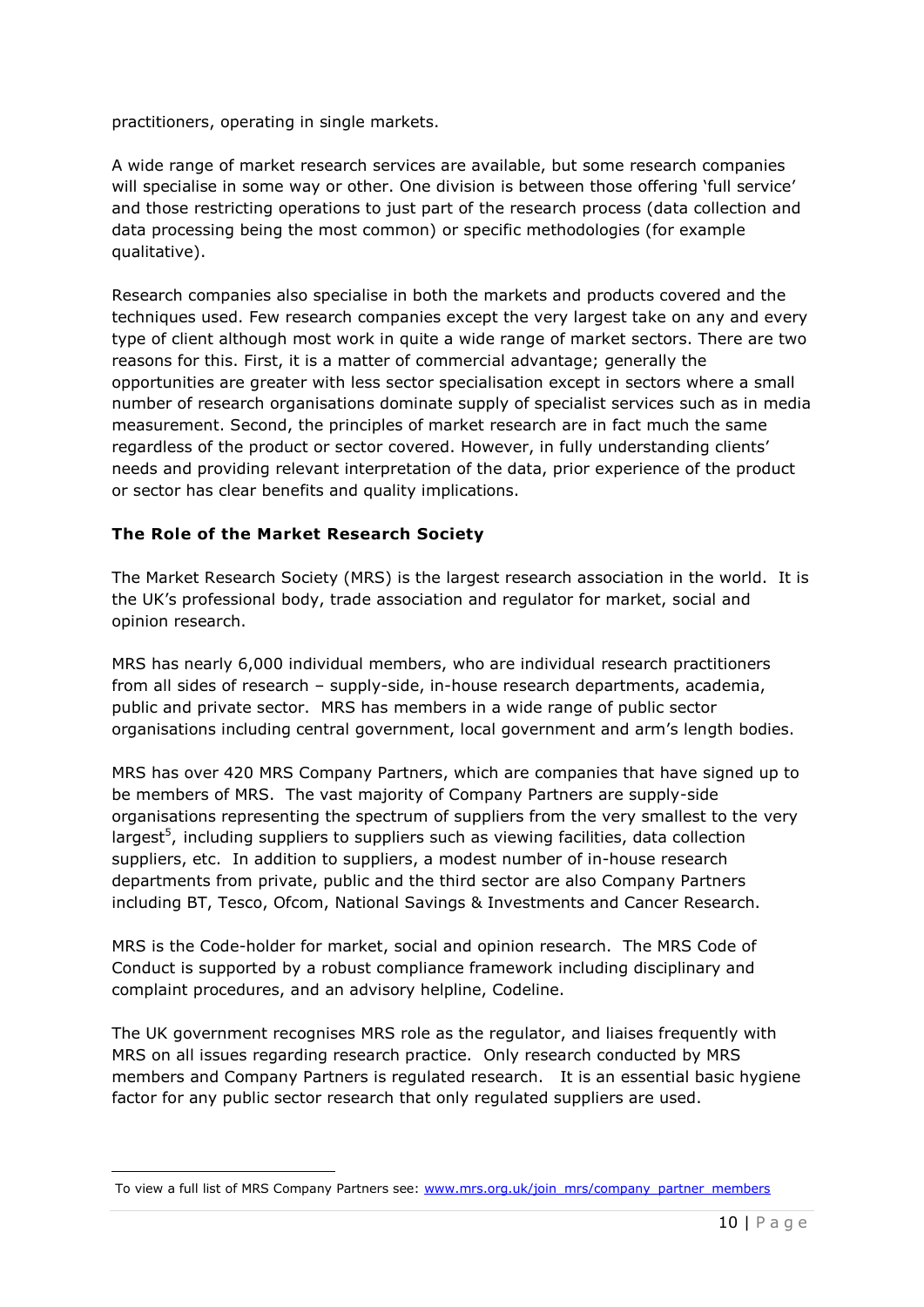The former COI framework recognised **MRS membership and/or Company Partner status as a fundamental entry requirement** for any research suppliers to be considered for the COI research roster.

It is **essential this requirement continues** with the new post-COI framework.

## **The MRS Code of Conduct**

The MRS Code of Conduct is the 'rule book' which determines how market, social and opinion research should be conducted. There has been an MRS Code of Conduct for over 50 years (the first was introduced in 1954). The current Code was updated in 2010, and contains all the appropriate ethical and legal requirements to ensure research is conducted appropriately.

A copy of the MRS Code of Conduct is included in Section G.

The former COI framework recognised that **research must be conducted in accordance with the MRS Code of** Conduct and structured its requirements appropriately.

It is **essential that this requirement** continues with the new post-COI framework.

## **Relationship with the Data Protection Act 1998**

The MRS Code of Conduct has long since recognised the need to protect respondent and personal data collected as part of a research exercise. The MRS Code contained many of the requirements which become part of the UK's legal framework with the introduction of the Data Protection legislation in 1984 (and subsequently updated in 1998). This long history of protecting respondent and personal data, means that MRS members and Company Partners have a broad and deep understanding of data protection requirements and are ideally qualified to handle government data for the purposes of conducting government research.

This was recognised by the Information Commissioner, Christopher Graham, in a foreword which he recently gave to an MRS guideline where he stated: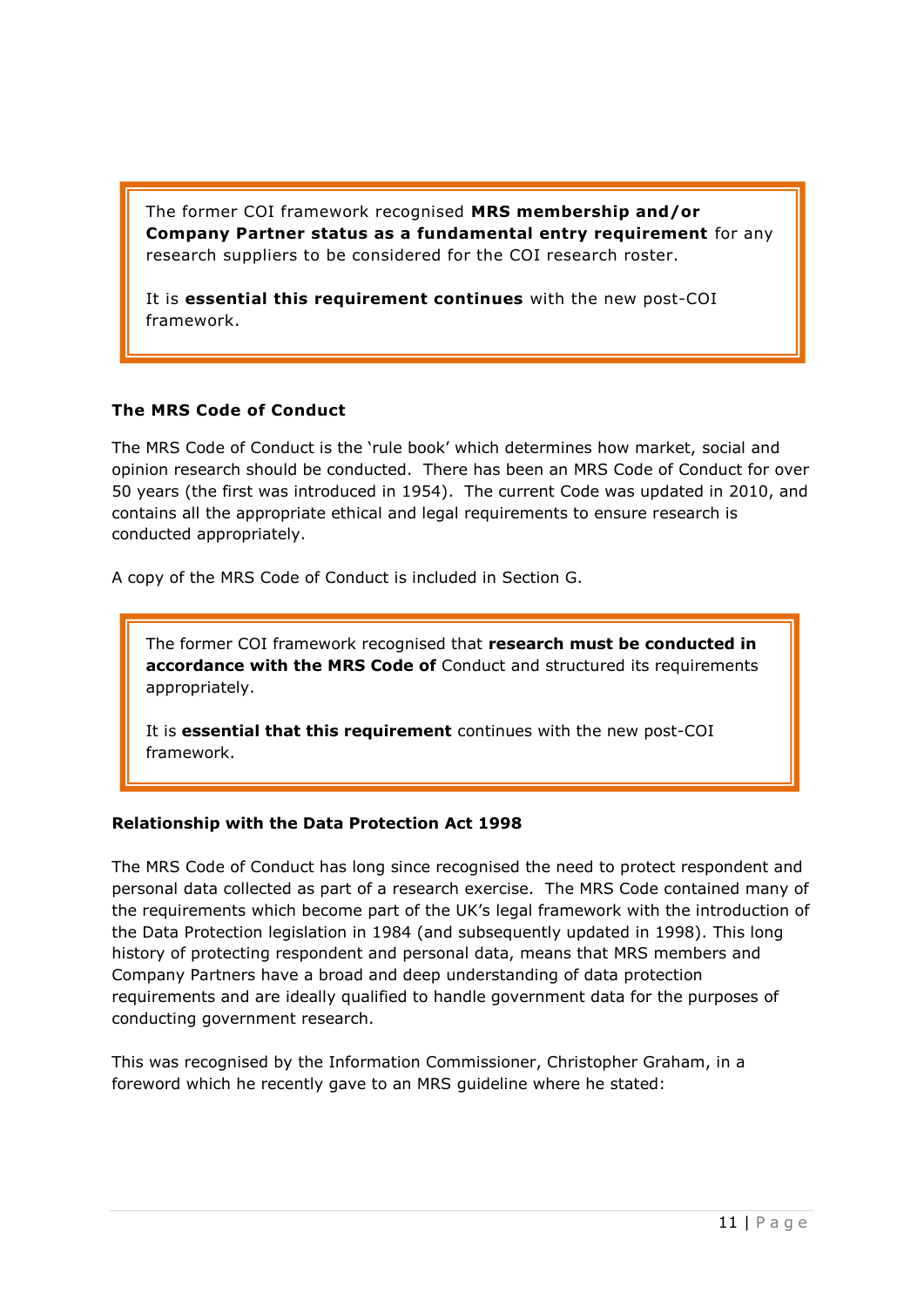*"Consumers and citizens are becoming more and more aware of the value of their personal information, its value to them in terms of what could happen if it gets into the wrong hands or is misused in some way, and its commercial and financial value to the organisations who collect it. So it's more important than ever that organisations collecting and processing personal information take privacy and data protection seriously. Clear and relevant guidance written by representative bodies with expert knowledge of a particular sector is invaluable to organisations looking to comply with the law. It is also a clear signal to consumers that their rights and concerns are important to the sector. I welcome the focussed and practical advice contained in the guidelines produced by the Market Research Society and the Social Research Association and I'd advise all concerned to follow it closely. Consumers and citizens are wising up and will start picking and choosing between brands that respect their privacy and those that do not. Don't get left behind. It's not just the Information Commissioner you'll have to deal with."*

## **International Standards (ISOs) for Research**

MRS supports the development of International Standards (ISOs) for research via the MRS Market Research Quality Standards Advisory Board.

Quality and process standards are one of the important considerations when procuring research services<sup>6</sup>.

There are three relevant standards:

**.** 

ISO [20252:2012](http://www.iso.org/iso/iso_catalogue/catalogue_tc/catalogue_detail.htm?csnumber=39339) *Market, Opinion and Social Research – Vocabulary and Service Requirements* establishes the terms and definitions as well as the service requirements for organizations and professionals conducting market, opinion and social research.

The standard sets out requirements for a quality management system. The standard requires senior management to be responsible for quality of client service, and the development, interpretation and continual improvement of the system. It also requires the appointment of a quality manager with sufficient authority to be responsible for and have control over the entire system.

The standard also sets out requirements for the confidentiality of research, project documentation, training, outsourcing, and reviewing the effectiveness of the quality system as a whole.

 $<sup>6</sup>$  Although it should be noted that for many of the smaller micro-businesses and niche qualitative specialists</sup> the standards have had a lower take-up due to perceived cost concerns, unlike with the larger, full service suppliers.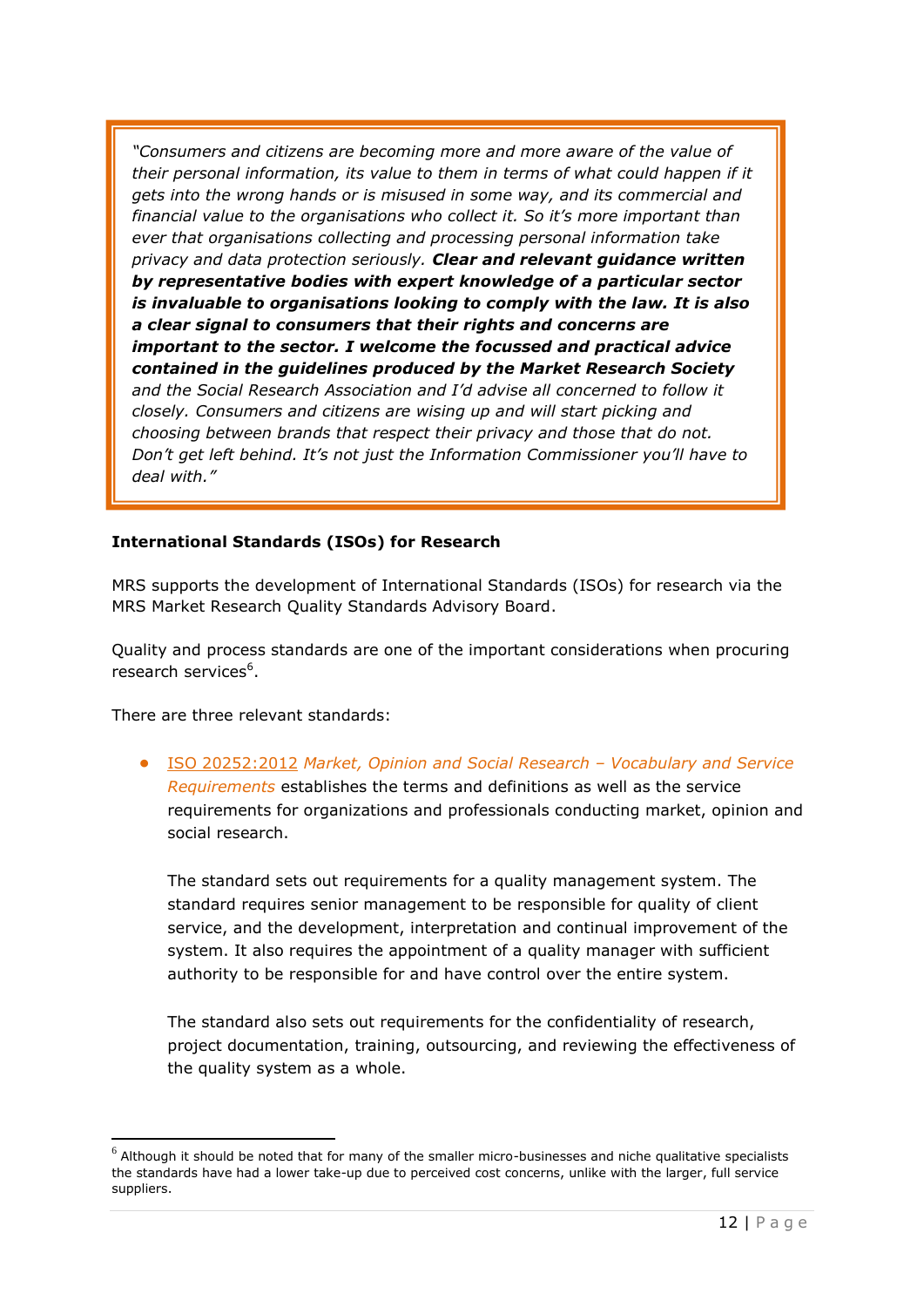ISO [26362:2009](http://www.iso.org/iso/iso_catalogue/catalogue_tc/catalogue_detail.htm?csnumber=43521) *Access Panels in Market, Opinion and Social Research – Vocabulary and Service Requirements* specifies the terms and definitions, as well as the service requirements, for organizations and professionals who own and/or use access panels for market, opinion and social research. It develops the criteria against which access panel providers can be evaluated and against which the quality of access panels can be assessed.

This standard is intended to complement and be used in connection with ISO 20252 where access panels are used for market social and opinion research. It is applicable to all types of access panels whether recruited and used online (via internet) or offline (via telephone, post or face-to-face interaction).

• The Interviewer Quality Control Scheme (IQCS) is an independently run scheme, which requires members to adhere to a set of benchmark market research industry standards. These cover the recruitment, training and appraisal of fieldwork staff, and the implementation of various administrative and validation procedures to maintain the quality and accuracy of data collected. This standard is based on the data collection elements of ISO 20252: 2012.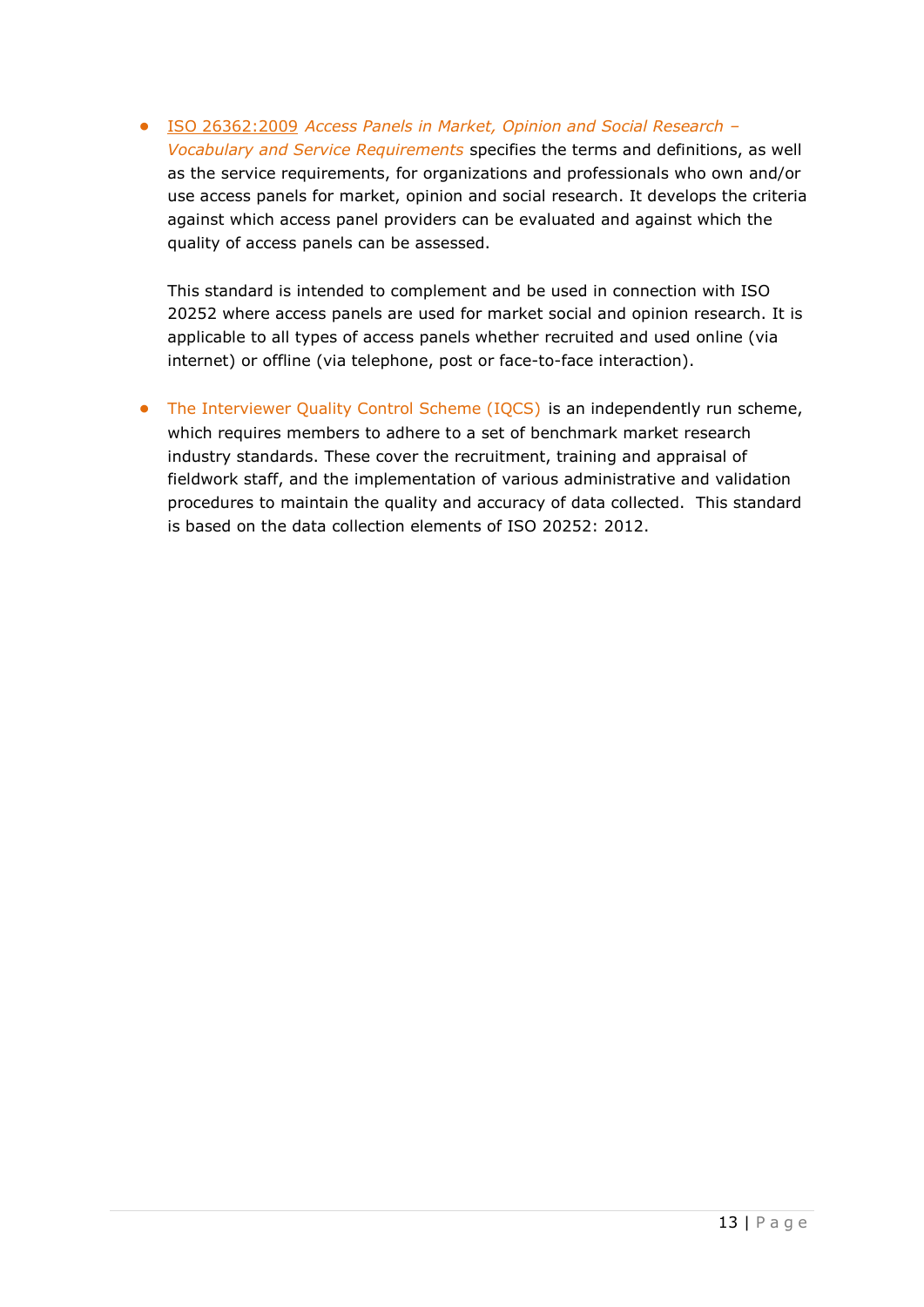## **SECTION C: MRS Response to GPS Questions**

## **GPS Question 1: Was the COI approach the right approach? If not what would be the right approach?**

## **Benefits of the COI Approach**

**.** 

## **i. Access to Research Expertise**

One of the main benefits of the COI approach was that researchers were employed within COI who understood research and knew how to buy it effectively.

One of the most difficult areas when buying research is ensuring that the business problem or challenge to be addressed has been properly identified and defined, and as a consequence the best research approach procured. Having specialists that understood research as a discipline meant that, for the most part, the right research solutions were procured and there was less wasted research, resources and time as a result.

Any approach which replaces the COI for procuring research should include some research specialists to ensure that the benefits of the COI approach are not lost. The recommended way to address this is to use the existing skills of good research suppliers much more in the early stage of the procurement process, setting the business problem to be addressed but leaving it to the suppliers to suggest and reason a suitable research solution rather than narrowing the specification (by methodology and so on) at the tendering stage<sup>7</sup>.

Another part of the solution would be much greater involvement and inclusion of professional researchers already employed in government (in government departments, etc.) in the procurement process. As the 'in-house consultants' within government, they are essential in ensuring that the most appropriate research is being procured, and would provide the check and balance to ensure research suppliers are providing the right research solutions to address the right research problems. When internal expertise is not available and a buyer desires independent advice, there are also a wide range of practitioners who can act in a consultative capacity for buyers (this already occurs in some government departments).

These consultative and advisory skills are part of the Intellectual Property that a good research framework and roster takes care to select and reward. There is no cost to the buyer as suppliers pitch this advice as part of their proposals, and as long as at least 3 suppliers are sought to propose best solution via the RFP process the risk of conflict or bias is properly mitigated. However, one key part of the RFP process that needs to be adapted from procuring goods or low skill services is the requirement for open dialogue at the stage of problem definition and research solution formulation. Without this dialogue, bad problem definition and solution specification is designed into the process, so nominal costs saved on unit costs will be far outweighed by the failure to address the correct business issue or research need. This would result in the waste of public money.

Including researchers properly (both in-house resources and research suppliers) in the research procurement process, should result in better value for money for government

 $<sup>7</sup>$  The only exception to this would be purchasing of very specific research services such as simple field and</sup> tabulation where no external consultation expertise would be required.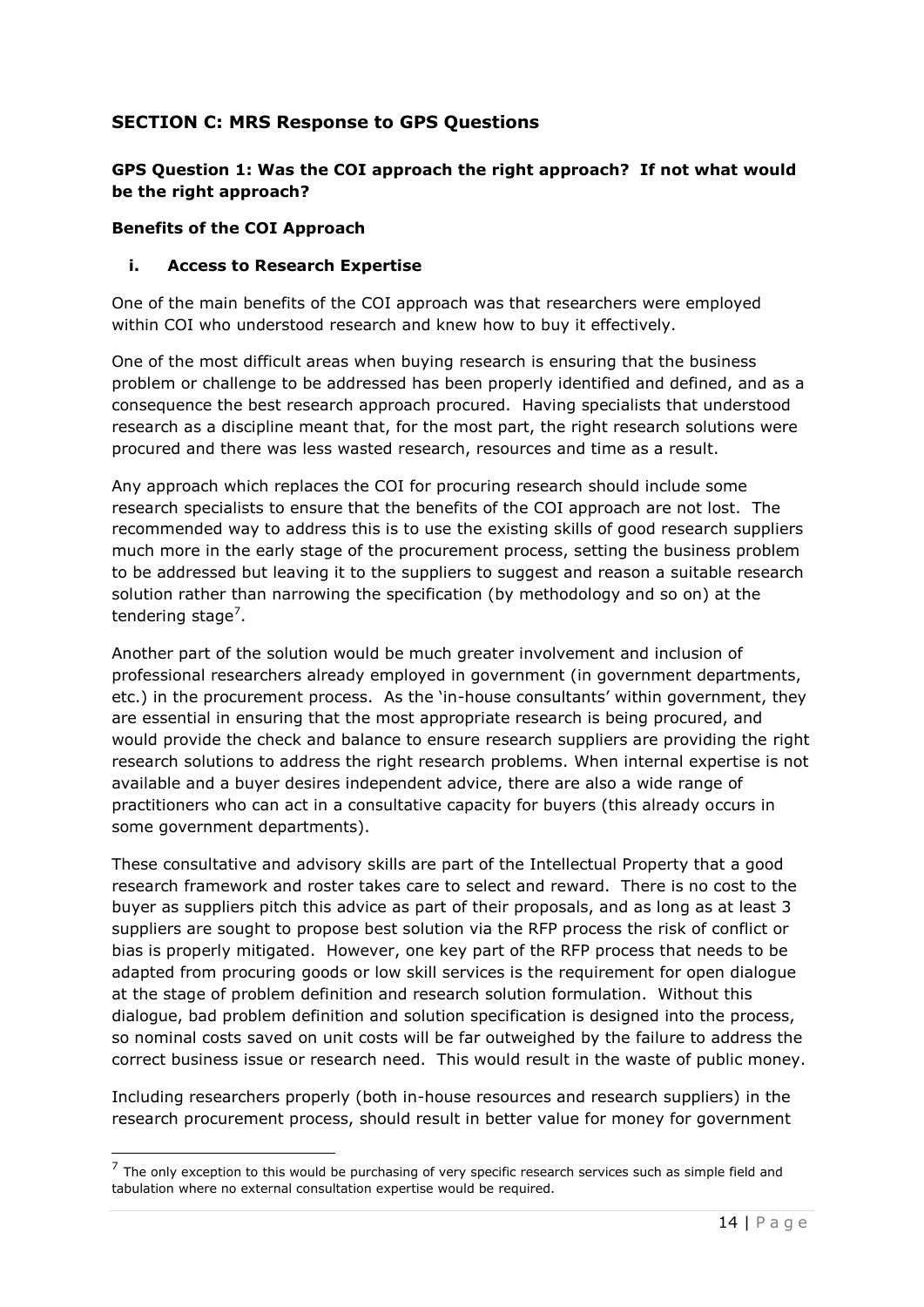as the research procured will be fit for purpose, address the right business challenges and provide the right answers to the right questions being asked within government.

## **ii. Pre-Qualification**

The larger the number of full proposals received in relation to a particular bid the more resources are wasted – by procurers having to read and judge proposals and by suppliers in developing full written proposals. A two-stage or restricted procurement process, rather than a completely open one, would help to reduce the amount of wasteful and unproductive effort.

This can potentially be achieved at two levels:

## ROSTER LEVEL

A significant improvement to procurement overall is if the various core documents and information requested (e.g. Health & Safety policies, data protection policies, etc.) were **standard** across government i.e. the same information is requested in the same format whatever the research, and should only be asked from successful bidders with the contract being subject to the policies being satisfactory (with clear guidelines being provided as to exactly what is required). Ideally this information should be held centrally as part of the roster process so that once a supplier has been successful in a roster bid, the information is not requested by subsequent RFP's, but obtained from a central procurement point within the GPS. This alone would reduce a huge amount of repetition and waste. MRS is very willing to work with the GPS in developing a standard approach for research information.

## INDIVIDUAL PROJECT BID LEVEL

The PSQ/PQQ approach used by the COI was recognised as being the right kind of approach. The advantage of the PSQ was that it: identified who was interested suppliers did not feel obliged to respond if they felt they were unsuitable or had no capacity and; gave COI some basis upon which to narrow down the number of bidders writing a full proposal.

A two-tier PSQ/PQQ is a good way to conduct sifts of suppliers, but what is required at each stage could be refined from the approach used by the COI.

The second stage should be when detailed information about the proposed research approach is requested. The benefit of this approach is that only those suppliers that can deliver what is required submit detailed research proposals; this reduces waste by ensuring suppliers are not spending days on submissions that will never be selected due to delivery problems, but would also mean that those undertaking the procurement selection only consider those approaches from suppliers that can deliver what is required.

## **Limitations of the COI Approach**

It is recognised that the COI approach was not without its problems. Based upon discussions with MRS members and Company Partners the following observations were made: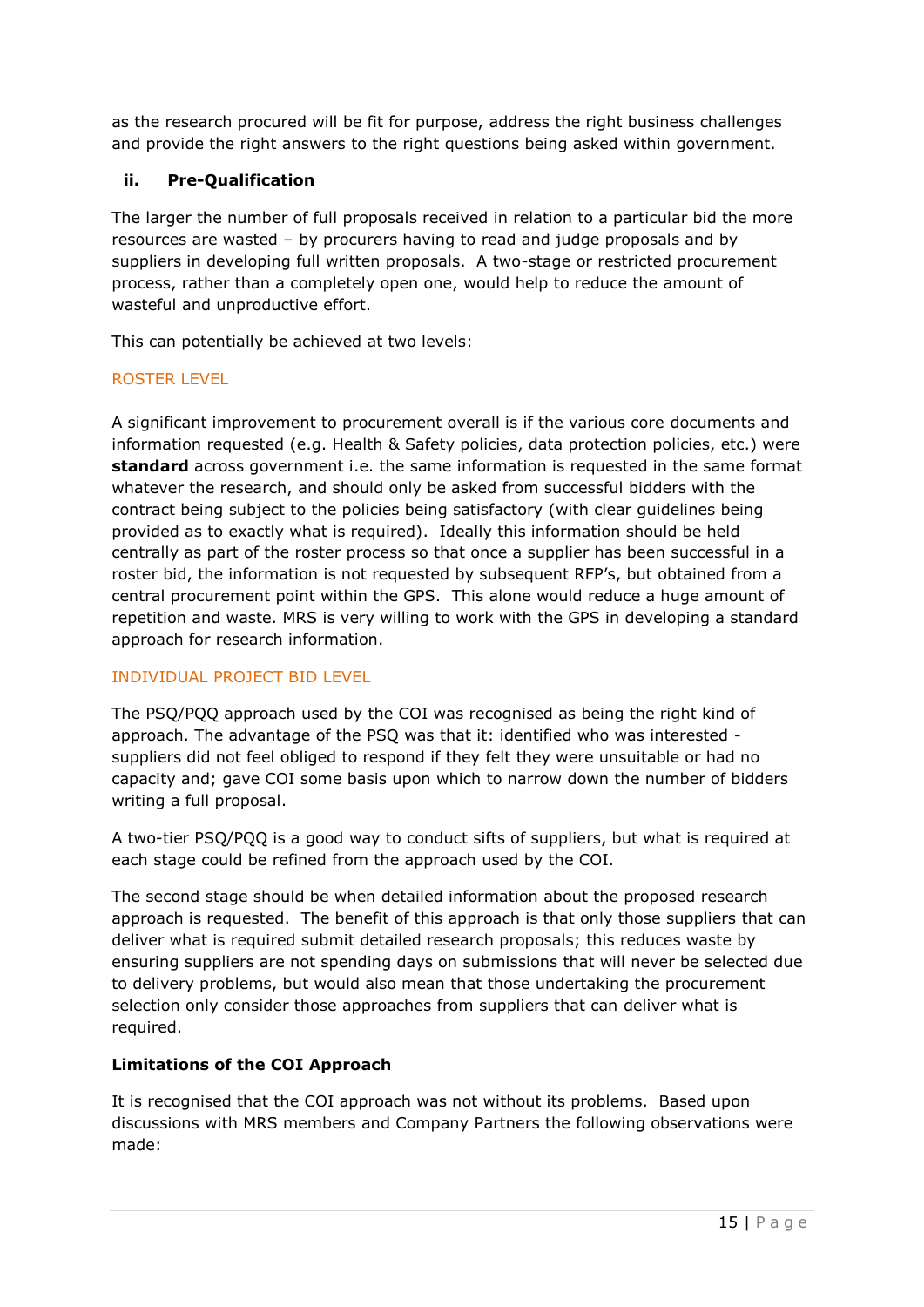- The split by research methodology was generally unwelcome. Research  $\bullet$ methodologies are research tools, not research business solutions. A better way would be for research suppliers to suggest the best research design to address business problems (including the use of various methodologies) rather than shoe horning research into a research methodology which might not necessarily be the best approach.
- The roster was very large which meant that some suppliers either received no or very little work.
- There was inflexibility in the roster which meant that once the roster was closed, those that were not included could not be re-considered in the future even if a supplier might have been perfect for a particular business problem e.g. suppliers with very specific sector experience, access to markets etc.
- A general perception (not necessarily a reality) that some suppliers benefited more from the COI roster than other suppliers e.g. once a supplier became known they were repeatedly used as they were 'familiar'. Although it was also acknowledged that COI worked hard at ensuring that all tenders were evaluated fairly according to a strict set of criteria to address this perception.
- The size of the roster and the cost of bidding was at times a limitation, particularly for some SMEs and micro-suppliers where bidding was cost-prohibitive. This reduced the breadth of suppliers that responded to certain bids, reducing the choices available for selection.
- The level of pre-contract discussions was fairly limited and was not necessarily undertaken in an environment likely to encourage open debate e.g. in open forums with all suppliers present. A more beneficial and ultimately cost-effective approach would be one-to-one discussions or a Q&A stage with all short-listed suppliers. This would encourage genuine discussion and honest feedback, ensuring the best procurement is made.

## **GPS Question 2: COI split lots between research methodology, research specialism, etc. Is this the right approach? If not what is?**

Research suppliers are moving away from being methodology specific. Aside from very specific activities such as field and telephone data collection - and viewing facilities most modern research suppliers offer 'method neutral' solutions rather than specific methodologies. A better approach is to find a research solution to address a business problem rather than procuring a research methodology that a supplier has been pigeonholed into using.

As detailed above, having lots split between research methodologies was a limitation with the COI approach and failed to recognise that for any given business problem there are a variety of approaches that could address and answer the challenge. Many business problems and challenges can be answered by multiple research approaches; structuring too tightly at the beginning minimises the opportunity to use the most appropriate and, ultimately, the most cost effective solution.

The best way to initially filter between lots should be by research business specialism/subject matter. For example there could be lots for creative development, pretesting, campaign evaluation, customer insight, etc. Within the research business specialisms additional information such as experience, skills, tools (e.g. methodologies) can be gathered to assist the selection process.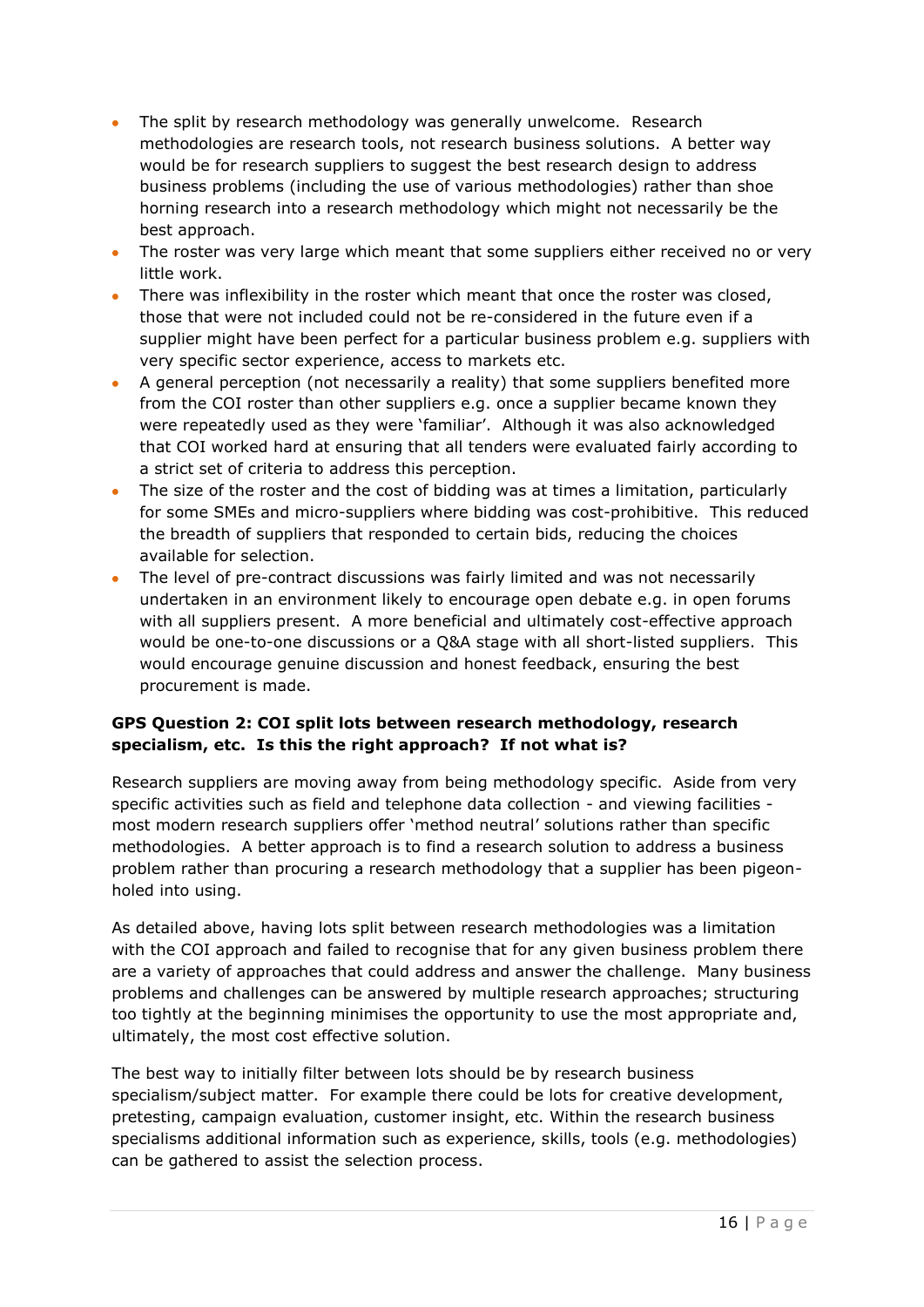MRS welcomes the opportunity given by the GPS to draft a list of research business specialisms that could be used to create the lots. See Section D for more information on this point.

## **GPS Questions 3: What should the research specification look like**?

The research specification for creating the roster must:

- Be a two stage process to reduce the cost of bidding and cost of evaluation
	- o Stage 1 PQQ should incorporate the Cabinet Office recommendations for a reduced PQQ to ensure that SME's are not inadvertently discriminated against. We recommend the use of the revised PQQ resulting from that review. Additional PQQ compliance criteria should be:
		- $\checkmark$  Research suppliers conduct research in accordance with the MRS Code of Conduct and associated compliance procedures i.e. are MRS Company Partners or individual professional MRS members.
		- $\checkmark$  Suppliers demonstrate adequate compliance with the Data Protection Act 1998 and demonstrate understanding of the importance of Information Security e.g. by holding ISO27001 accreditation or by demonstrating understanding of key requirements recognising that not all research will require ISO 27001 level of security and that obtaining this standard may be cost and resource prohibitive for smaller and specialist suppliers.
		- $\checkmark$  Suppliers demonstrate that they possess the consultative skills required in a post COI environment where they will play a key advisory role in helping buyers define business problems and translate them to research specifications.
	- $\circ$  Stage 2 full roster tender should be available to those suppliers that comply with the PQQ requirements
- Clearly understand and document the policy and business needs of the end buyers of research, who should not be expected to define their needs in research methodologies but rather by research business specialism (as per Q2 answer).
- Selection criteria should be based around suppliers demonstrating expertise in  $\bullet$ delivering advice and positive outcomes, measured against business and research objectives around lots based on business need. NB care should be taken not to mark down demonstration of valid expertise in different contexts – private sector experience in aiding innovation will be of equal merit to public sector for example.
- Demonstration of expertise can be by case study, mock briefs, customer references, etc.
- Pricing assessment should clearly separate data collection costs (e.g. cost per panel interview, omnibus question) from advisory costs (man day fees for interpretation of data and translation to research and business /policy recommendation). Attempts in the commercial world to combine the two into costs per unit simply price out good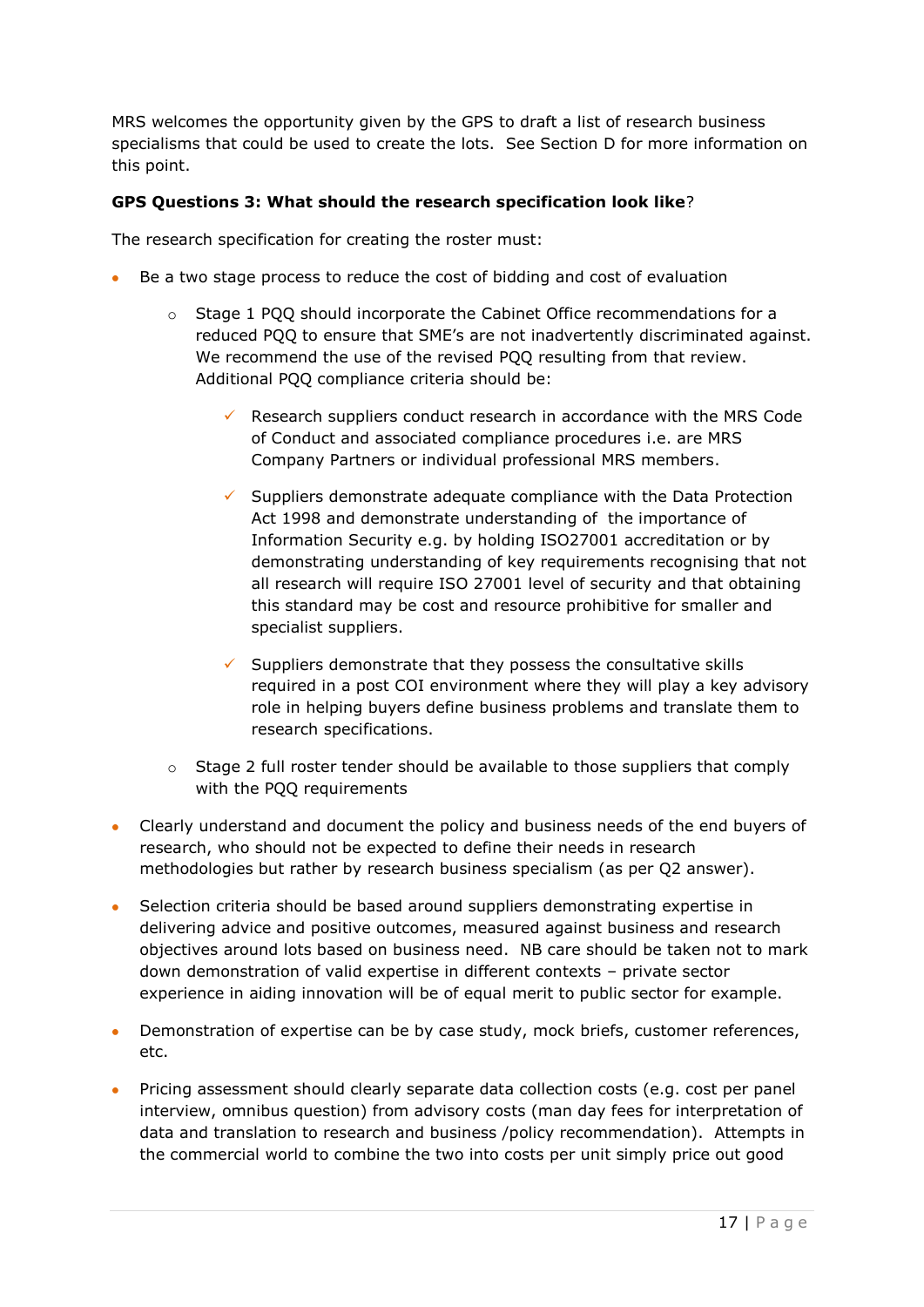advice and intellectual capital, ultimately leading to dissatisfaction with the perceived quality of research outputs.

The research specification for issuing work from the agreed roster must:

- include access to specialist research expertise to ensure that the right kind of research is procured, and to ensure cost effectiveness and maximum value for money
- be structured around business problems as detailed in the response to Question 2
- include a clear statement of expectations/objectives
- specify key questions to be answered and indications of respondents to be targeted
- include a PSQ/PQQ stage as detailed in response to Question 1
- include pre-contract discussions (in line with recommendations that have been issued by the Cabinet Office)
- have a sensible timeframe for completion for every stage of the competition: between the notice of bids and submission date; between the date of decision and the start date of the contract; and the length of the contract
- have clear processes detailed including next steps
- include as a minimum a broad indication of available budget (we have received evidence from one government department that used indicative budgets which did a comparison between the indicative budget and the final actual cost. They found they made a saving of 11.2% of total budget)
- include pricing principles that the GPS expects bidders to adhere to and that these are also respected by the GPS and not changed post-contract
- be objective and transparent regarding the process and selection of suppliers including a clear set of evaluation criteria, the number of suppliers asked to bid as initial and final selection stage and a requirement for buyers to provide clear and prompt feedback as to why suppliers were/were not selected
- include information about what outputs are expected
- respect the Intellectual Property Rights and copyright by being clear who holds IPR and research data. Research is an intellectual capital, professional service business. The intellectual input of suppliers and professional researchers into any bid process must be respected
- recognise that suppliers are expected to conform to and be regulated by a professional standards of research ethics, such as the MRS Code of Conduct

To aid this process MRS is developing guidance on good research procurement and this should be a helpful tool in the future for GPS as it develops its research procurement approach.

## **GPS Question 4: What are the workable numbers for the research roster? There is the legal minimum but what should be the maximum? Is a small roster better?**

The approach to research roster is dependent on the way in which other questions raised by GPS are approached e.g. the research specification, the splitting of lots, etc. There is also a bigger question as to whether the GPS intends to use the roster for procuring research outside of the former COI remit. If the framework and roster is to be used for procuring other research being undertaken more broadly in government departments then other factors would need to be considered to ensure that the roster was sufficient to meet all the wider government research needs. Most importantly the framework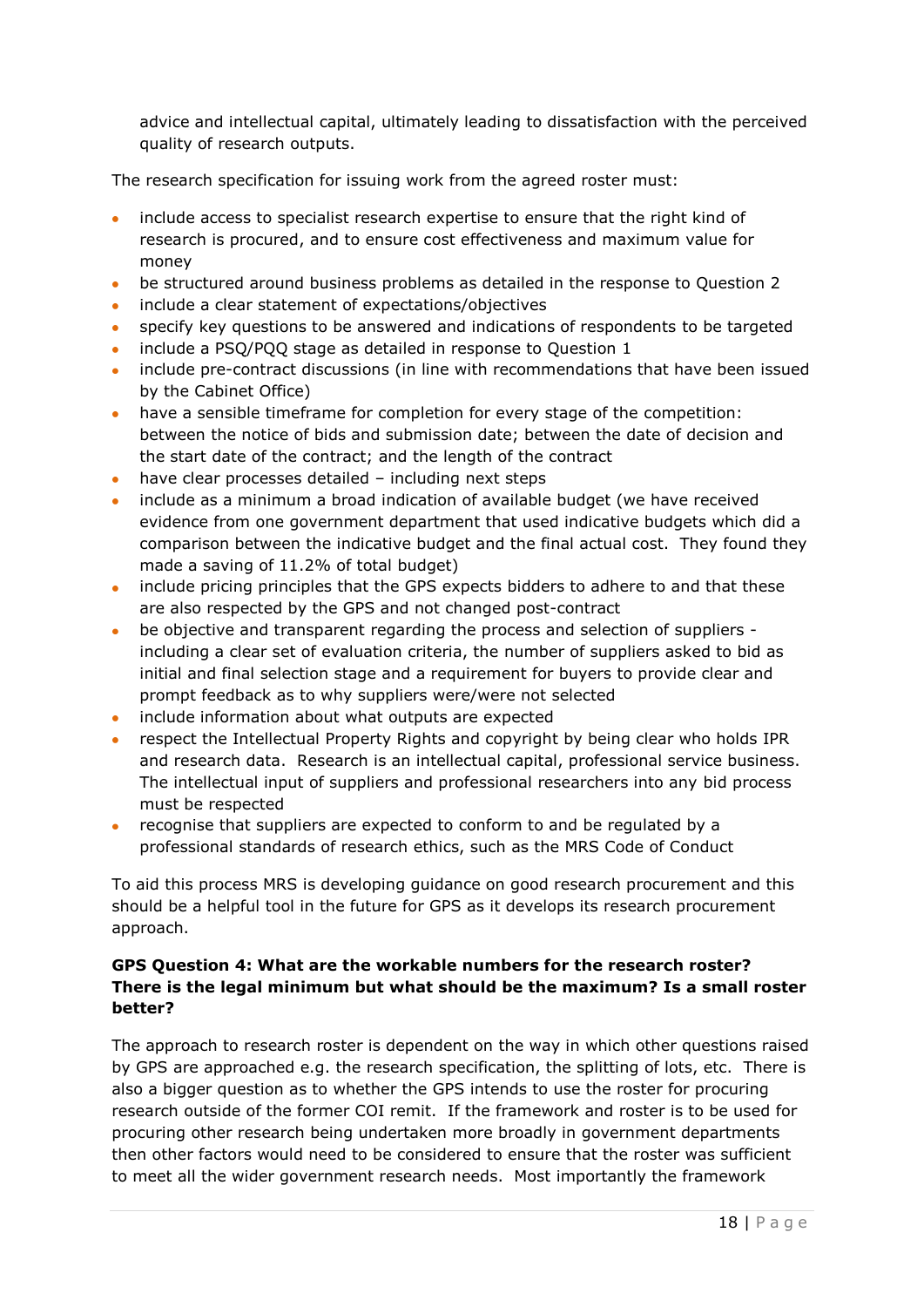agreements that are in place and/or being developed would need to be considered to ensure that the roster approach was suitable for the framework requirements.

If the intention is for the roster to be used more widely, MRS would need to engage further with government researchers to assess their specific needs, and reserves the right to make subsequent submissions should this be the case.

In response to the specific question about the size of the roster to replace the COI approach, assuming that the GPS takes on board other MRS recommendations regarding lots, etc. the roster should be structured as follows:

- Each lot should be of a different size based upon the research business specialism. Some lots would be very niche and would have relatively small rosters – say 10 or so. An example might be performance tracking for large scale audience where some suppliers have scale or technology advantages and as such a smaller roster is appropriate. Others which are very broad, involving for example primarily qualitative techniques, would be larger circa 15+ as there are a wide range of niche specialists in small and micro business plus the very large suppliers that provide qualitative research services. To arbitrarily reduce roster size would exclude the ability to conduct effective research within some specialist stakeholder and audience groups.
- The rosters may also require some granulation (sub-filters which might include methodology) to ensure that rosters still meet the needs of users.
- The roster should be evolving and flexible, not fixed and closed. For example, new suppliers and new technological solutions should be able to be considered that might have missed the roster approval process. Also, should government business and research needs change, there is flexibility to enable the GPS to select suppliers not on the roster but that ideally meet the new challenges. MRS has a proposal for how this might be achieved – by the creation of an 'open' lot - see Section D for full details.
- The roster enables organisations that have been accepted on the roster to partner with suppliers/researchers that are not on the roster but may bring specialist skills and expertise that are ideal for any particular project.
- The roster enables microbusinesses and independent researcher to partner with another to create a consortium offering a broad range of specialisms.

There also remains the question how the research framework will relate to the Agile Route to Market (ARM). Will the framework be only for large scale 'traditional' research approaches and the ARM for the smaller more niche projects? MRS has a number of concerns if there is no link between the research framework and the ARM:

- Smaller suppliers will be marginalised to the research ARM without the option to  $\bullet$ access the main research framework. There are many excellent smaller research suppliers that are more than suitable for meeting government needs via the main framework. It would be a huge disadvantage to SMEs to restrict them in this way.
- What would be the regulations and quality assurance provisions for the ARM? The same requirements should be in place for either approach.
- How to assess whether a project should be placed on the framework or ARM? How is the £100,000 over 4 years threshold derived and measured? What happens if a pilot project starts on ARM as below the threshold but becomes permanent and thus exceeds the monetary threshold?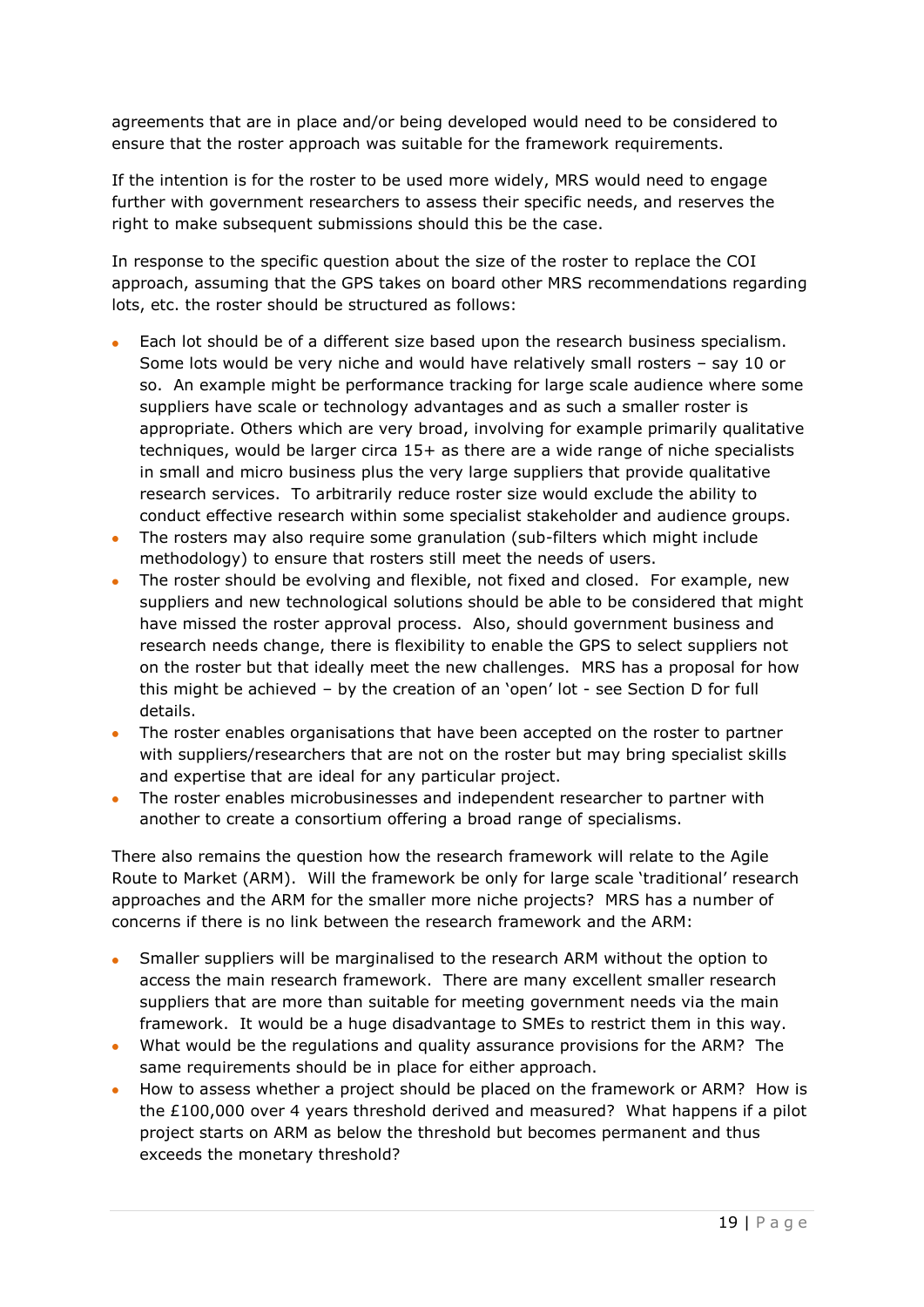- Much more detail is required as to how the research ARM and the research framework would relate. It is essential that the two are linked and are not isolated.
- Although the ARM is clearly suitable for SMEs and microbusinesses, this should not mean that the smaller suppliers are unable to be successful on the main research framework. Similarly large suppliers should not be excluded from the ARM. Both frameworks should offer level playing fields for all suppliers.

MRS has an alternative suggestion as to how ARM could operate. As previously stated, it is essential when using public money to purchase market research that only regulated suppliers are used; as without this there is no compliance framework to fall back on should problems arise with the research. MRS publishes an annual print and online directory of research suppliers, the Research Buyer's Guide: [www.theresearchbuyersguide.com/](http://www.theresearchbuyersguide.com/)

Only those researchers and suppliers that are either MRS members or MRS Company Partners can be listed in the directory. The directory allows buyers to search for suppliers against the following criteria:

- Market sectors e.g. full service, field and tabulation, etc.
- Expert areas e.g. behavioural change, communications/PR
- Research services e.g. depth interviews, deliberative
- Respondent specialities e.g. disabled people, ethnic groups, digital consumers, etc.
- Regions of the UK (if there is a preference for local suppliers)

Full detail of the current RBG criteria is detailed in Section E. MRS is very willing to expand the criteria to specifically meet GPS and government buyer needs, should additional information need to be gathered.

Rather than create a whole new procurement system to service research procurement for the ARM, why not use the RBG? Suppliers of every size from the very largest to the smallest micro-businesses are included on the RBG (there are over 500 companies) and the directory is constantly updated with the addition of any new suppliers which meet the MRS membership criteria. Using the RBG to service research needs for ARM, ensures that the agile route is open to all regulated suppliers, but without the restriction of a roster (which we understand is not what is wanted for this route); instead the advanced search criteria can be used to help buyers narrow down their search criteria to suppliers which specifically meet their needs.

The advantages of this approach are significant:

- **saves government money**
- ensures only quality regulated suppliers are being used
- provides value for money by ensuring only those suppliers that meet government's criteria are shortlisted for ARM projects
- access to an evolving supplier list, unlike a closed roster, ensuring access to new suppliers and techniques
- provides a fair, open and transparent process which will enable buyers to  $\bullet$ demonstrate how they went about their selection process and provide a clear rationale for their supplier choices during any post-procurement evaluation process.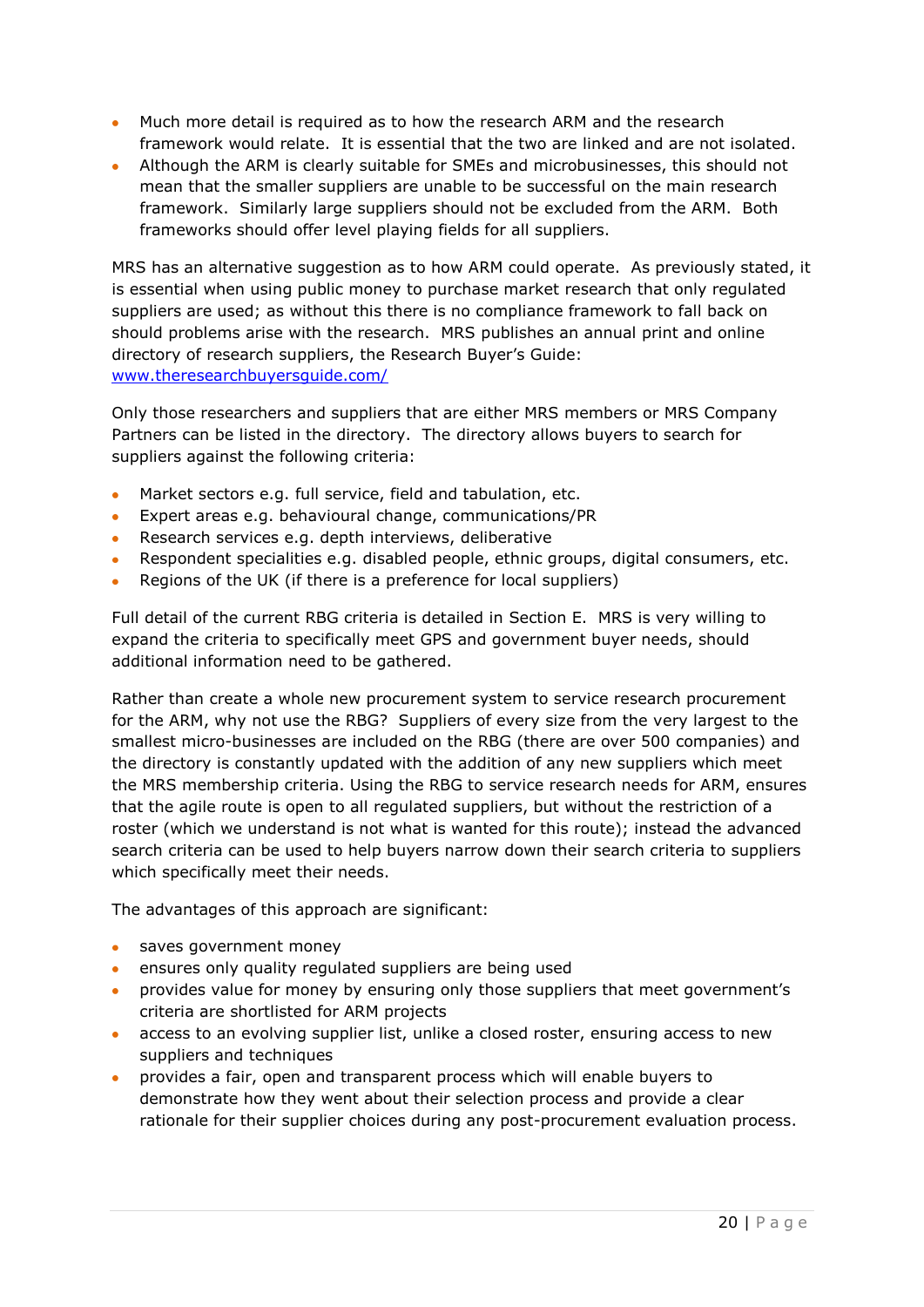## **GPS Question 5: What should be the pricing structure for research?**

Research is an intellectual capital professional service, the same as other professional services such as management consultancy, accountancy, law, etc. It is not a 'widgets' type procurement process (see Figure 1: Spectrum of Services).

## **Labour Intensity**



A fundamental misunderstanding about research is that because there are specific methodologies e.g. focus groups, interviews, etc. research can be purchased on some kind of 'methodology menu' with unit costs decreasing due to increased volume. This is profoundly the wrong approach to research procurement. This only applies to very limited and generally lower level research approaches such as buying questions on an omnibus.

A better approach would be to break out the key parts of the research process e.g. project management, data capture, analysis and reporting plus direct out of pockets expenses. For example for direct costs for qualitative methodologies:

| <b>For Qualitative Groups:</b> | <b>For Depth Interviews:</b> | <b>For Online Qualitative</b> |
|--------------------------------|------------------------------|-------------------------------|
| Recruitment                    | Recruitment                  | Set up costs                  |
| Incentives                     | Incentives                   | Recruitment                   |
| Viewing costs/hosting          | Viewing costs/hosting        | Incentives                    |
| Moderation                     | Moderation                   | Hosting                       |
| Transcription                  | Transcription                | Moderation                    |
| Analysis                       | Analysis                     | Analysis                      |
| Reporting                      | Reporting                    | Reporting                     |
| Face to face meetings          | Face to face meetings        | Face to face meetings         |
| Other costs (please specify)   | Other costs (please specify) | Other costs (please specify)  |

The level and experience of executives due to be involved in a project could also be detailed. This is one way to assess the degree/level of intellectual capital that would be applied for any given project. Similarly the approach to evaluating price should recognise the value of intellectual capital input; just accepting the lowest cost as an indication of 'value' would be totally underestimate the real value that excellent research and insight can bring to any business challenge or problem.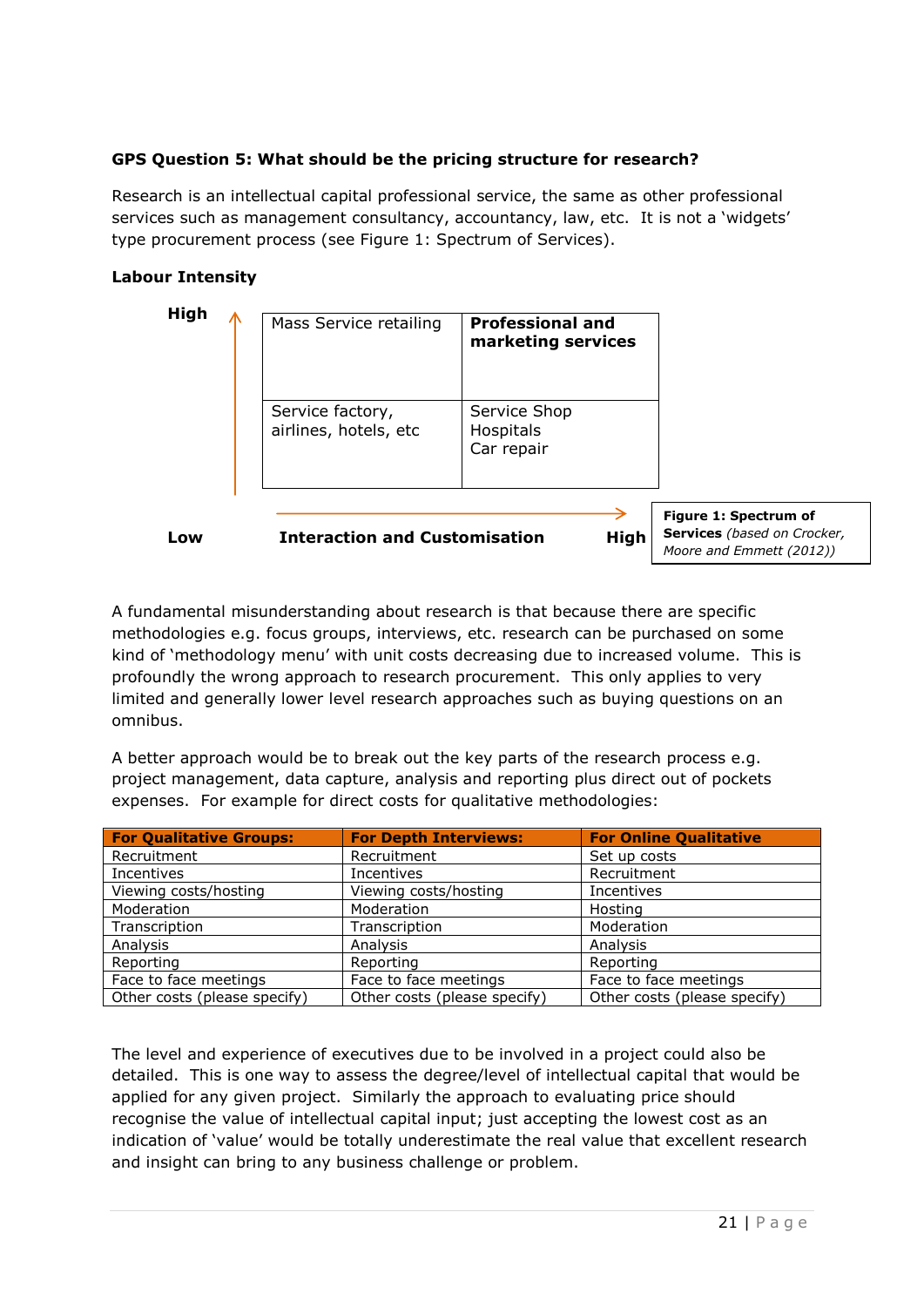## **GPS Question 6: Any other feedback?**

## **Terms and conditions**

As part of this exercise MRS gathered feedback on the standard procurement terms and conditions used by government, which cause considerable problems for research suppliers. In addition, MRS has reviewed the terms and conditions being recommend for framework 1 and identified a number of significant issues which would be damaging to all suppliers large and small, and by their nature will almost certainly drive some excellent small and micro suppliers not to apply for the framework due to disproportionate burdens being placed on suppliers by government. The areas of most concern are:

- The obligation to pay 0.5% of all charges for services that have been invoiced to any contracting body each month under a call-off agreement, which cannot be passed on to the contracting body under a call-off agreement and is excluded from the limitation of liability. This is anti-competitive and entirely unjustifiable.
- The significant number, and scale, of warranties which need to be given by all suppliers.
- If a framework agreement or contract is terminated and an alternative supplier is retained, the original suppliers must bear the costs. It is unreasonable to expect suppliers to shoulder costs for changes in contracts (and indeed what costs would this relate to?), the decision for which they are unable to influence.
- Within call-off terms supplier's liability is uncapped unless specified in a Letter of Agreement. This would be critical for any SME, which would be less able to cover the cost of providing adequate insurance to cover unlimited liability.
- Similarly, within the call-off terms, a broad and unlimited supplier liability for any  $\bullet$ losses suffered by an agreement. Again, this would be a prohibitive burden for any SME and would actively discourage SMEs for responding to government tenders.

MRS supports the Chartered Institute of Purchasing & Supply and Cabinet Office's recommendations to open-up the procurement market for SMEs, this is particularly pertinent to research when you consider that the vast majority of research suppliers are SMEs. The inclusion of the above terms and conditions categorically do not support these wider recommendations and we strongly recommend that the terms and conditions for the proposed research framework are not based on those used for framework 1 and are instead much more suitable for a research supplier market which is dominated by SMEs.

It should also be noted that all research suppliers that are MRS members or Company Partners, must adhere to the MRS Code of Conduct. The MRS Code of Conduct places ethical requirements (and legal requirements such as the Data Protection Act) upon researchers to protect respondents (those that take part in research) and also to protect the reputation of research, particularly by ensuring that research results are not misused. Such Code requirements must be recognised when procuring research. For example, the GPS should recognise supplier's terms and conditions, in addition to their own, as the suppliers will be structured around meeting MRS Code of Conduct requirements.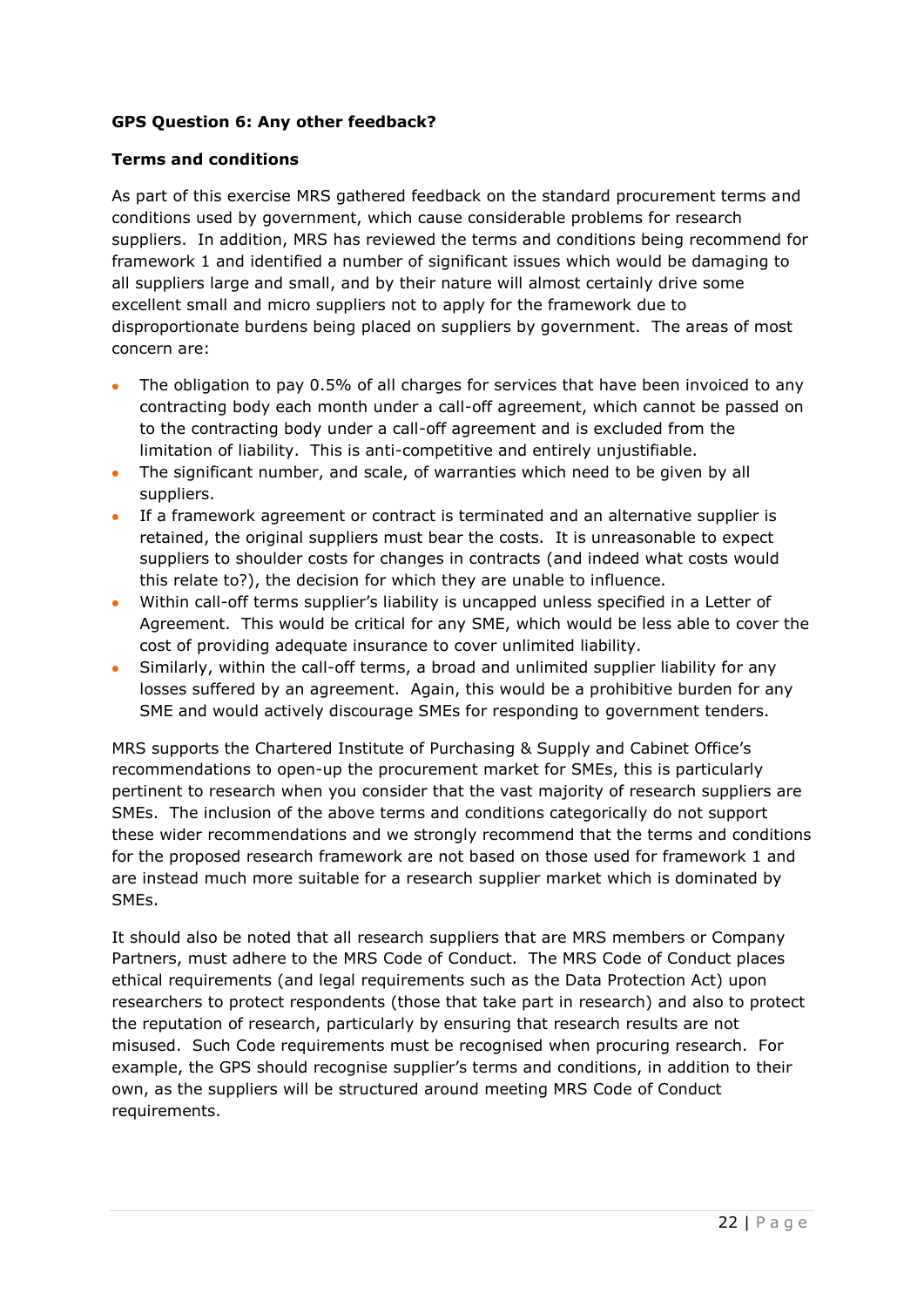## **Other general feedback from the consultation exercise**

During this exercise some additional comments, not relating particularly to the questions raised by GPS, but which are related, were raised:

- It is vital that GPS are held accountable for procurement practices that evolve and  $\bullet$ that there is an open and transparent way for suppliers to warn of bad or unethical buying practice and seek rectification. The Cabinet Office use of the "Mystery Shopping" team for Contract Finder procurement has served as a useful feedback and improvement loop for that area of government procurement. This could be used for Framework two or MRS would consider some sort of role in filtering feedback and recommending improvements. This is particularly apposite if GPS are proposing a levy for funding its own costs, as for Framework 1. This could be seen as a *de facto*  levying a "tax" on suppliers and may well lead to supplier complaints.
- The process for credit checking needs to be revised. MRS has evidence from suppliers that 'failed' the Experian credit checks that they were told afterwards that this was a mistake - but even so they could not be considered as the process was closed. Any procurement approach has to have a system to rectify mistakes which suppliers are unable to control. Furthermore, many credit checks are relatively meaningless for small and microbusiness suppliers.
- There have been some negative comments on 'Bravo Solutions' and other emerging procurement portals - particularly poor understanding of research, poor targeting, email notification systems that don't work and multiple logins that keep changing. It was noted that the 'Bravo Solutions' helpdesk was very good - but it needed to be due to the high level of usage by suppliers because of the problems identified, and which represent a real barrier to submitting proposals – even to existing clients, which of course affects continuity and value to government.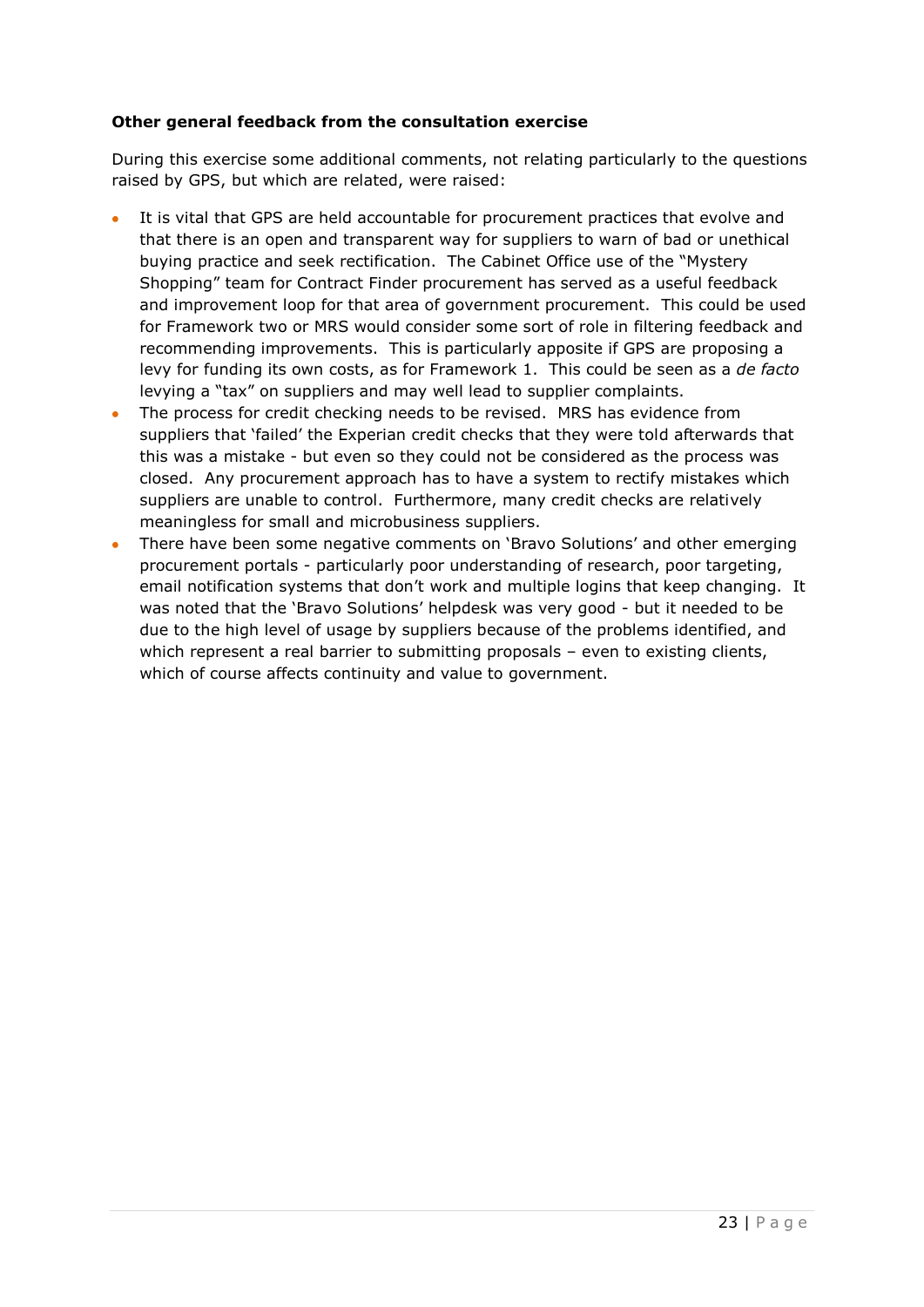## **SECTION D: Proposal for Lots**

## **i. Research business specialism lot structure**

The GPS asked MRS to specifically review the former COI classifications for research/business specialisms to ascertain whether these might be suitable for the new framework. Figure 2 summarises the information provided by GPS:

| <b>QUALITATIVE SPECIALISMS</b>          | <b>QUANTITATIVE SPECIALISMS</b>         |
|-----------------------------------------|-----------------------------------------|
| <b>Creative Development</b>             | <b>Standard Campaign Evaluation</b>     |
| Campaign/Business Strategy              | Integrated/Holistic Campaign Evaluation |
| Development                             |                                         |
| Campaign Evaluation                     | <b>Interactive TV Evaluation</b>        |
| Interactive TV                          | Word of Mouth Evaluation                |
| Word of Mouth                           | <b>Ambient Media Evaluation</b>         |
| <b>Ambient Media</b>                    | Campaign/Business Strategy Research     |
| Brand Strategy/Development/Evaluation   | Brand Strategy Research                 |
| Service Design & Development            | Brand Strategy/Development/Evaluation   |
| <b>Public Perception Research</b>       | Corporate Social Responsibility         |
| Reputation Evaluation/Corporate ID      | Public Perception Research              |
| Immersion                               | Reputation Evaluation/Corporate ID      |
| Ethnography                             | <b>Customer Satisfaction</b>            |
| <b>Customer Satisfaction</b>            | <b>Employee Satisfaction/Engagement</b> |
| <b>Employee Satisfaction/Engagement</b> | Customer Journey Mapping                |
| <b>Customer Journey Mapping</b>         | Mystery Shopping                        |
| <b>Mystery Shopping</b>                 | <b>Financial Research</b>               |
| <b>Financial Research</b>               | Bespoke Panel Research                  |
| Segmentation                            | <b>International Research</b>           |
| Semiotics                               | Segmentation                            |
| Website Development & Usability         |                                         |

## **Figure 2: COI Research Specialisms**

Before any changes are made, MRS recommends that the GPS reviews how the COI specialisms were used in practice. The view of some stakeholders was that some of the COI specialisms were used very rarely; such an evaluation should be a start point for any lot streamlining.

However, MRS did undertake some initial soundings and other recommendations include basing the structure on research business specialisms. Figure 3 provides an initial suggestion, although we would stress that due to the time constraints MRS has been unable to consult on this proposal as widely as is necessary and should this approach have traction within GPS we request that we have time to refine our proposal with our stakeholders.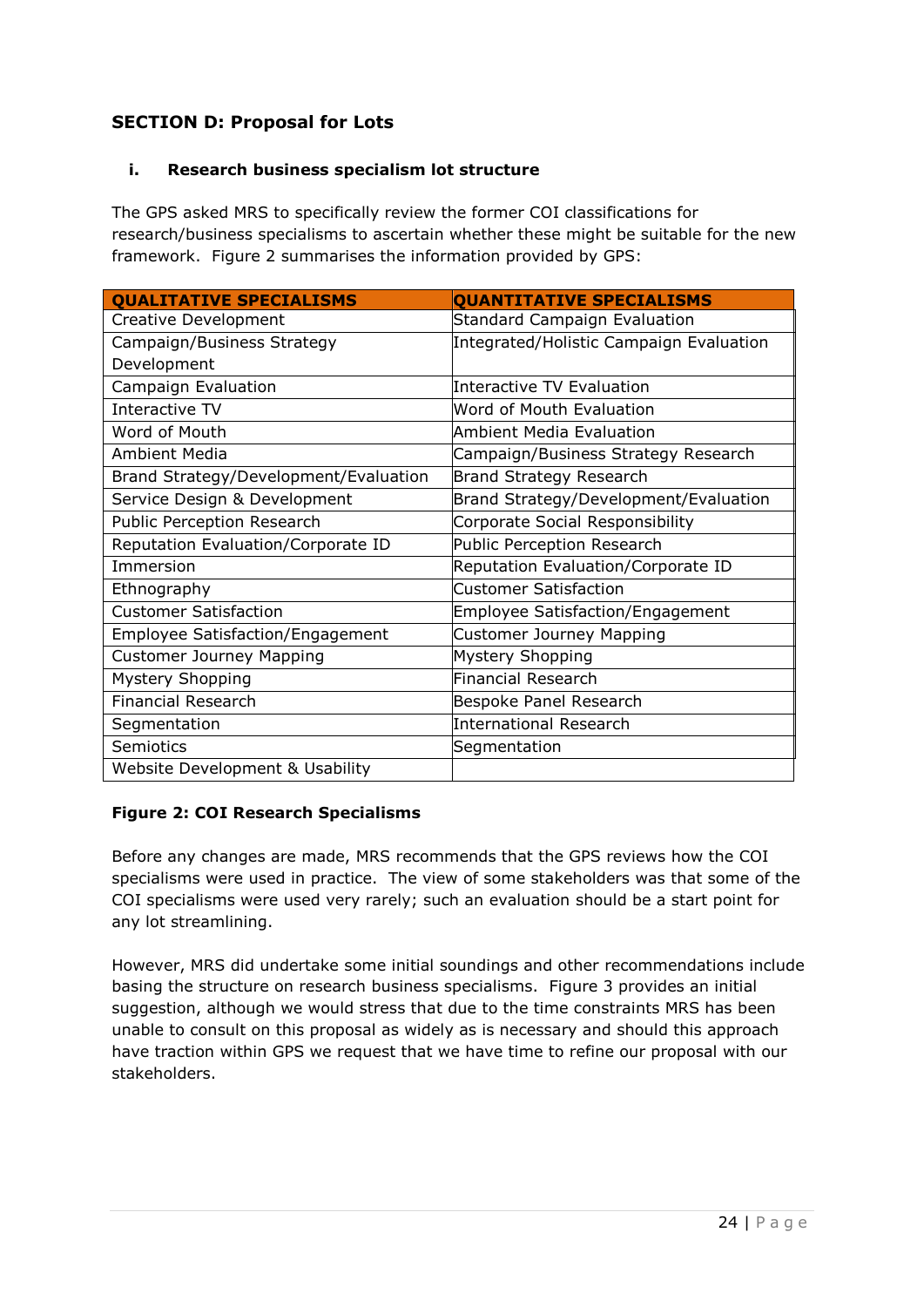| <b>Business requirement</b>                                          | <b>Covering</b>                                                                                                                                                                                                                                                                                                                                                                                                     |
|----------------------------------------------------------------------|---------------------------------------------------------------------------------------------------------------------------------------------------------------------------------------------------------------------------------------------------------------------------------------------------------------------------------------------------------------------------------------------------------------------|
| Policy / strategic plan formulation,<br>delivery plans and budgeting | Opportunity /problem identification<br>$\bullet$<br>and quantification<br>Policy design and formulation<br>$\bullet$<br>Public consultation<br>$\bullet$<br>(Brand) and Communications<br>$\bullet$<br>development                                                                                                                                                                                                  |
| <b>Performance tracking and problem</b><br><b>identification</b>     | Customer Insight including analytical<br>$\bullet$<br>reviews of specific behaviour<br><b>Behavioural Economics</b><br>$\bullet$<br><b>Financial metrics</b><br>$\bullet$<br>Share /reach of target audience<br>$\bullet$<br>Perception /reputation tracking<br>$\bullet$<br><b>Customer Journey Mapping</b><br>$\bullet$<br>User / customer satisfaction<br>$\bullet$<br>User / customer segmentation<br>$\bullet$ |
| <b>Policy /proposition / operational</b><br>development              | Idea generation and innovation<br>$\bullet$<br>Concept development<br>$\bullet$<br>Stakeholder input and research<br>$\bullet$<br>Testing and learning<br>$\bullet$<br>Roll out and implementation<br>$\bullet$                                                                                                                                                                                                     |
| <b>Stakeholder approval</b>                                          | Stakeholder input and research<br>$\bullet$<br>Random Control Testing<br>$\bullet$                                                                                                                                                                                                                                                                                                                                  |
| <b>Operational management</b>                                        | Operational improvement research<br>$\bullet$<br>Mystery shopping<br>$\bullet$<br>Channel testing<br>$\bullet$<br>Complaints handling and<br>$\bullet$<br>accountability<br>Employee feedback and satisfaction<br>$\bullet$                                                                                                                                                                                         |

## **Figure 3: Tentative lot structure for research business specialisms**

## **ii. GPS Proposal for a "Full Service" lot**

GPS also asked MRS to consult with stakeholders about the introduction of a "Full Service" lot.

This proposal had more traction with the larger suppliers than with those that are SMEs. This is hardly surprising as it is perceived that larger suppliers, who by their nature provide full service, are more likely to be the main beneficiaries of this approach. Having said that, the larger suppliers had reservations about this approach:

- $\bullet$  . How would such a lot operate in practice?
- Would being on the full service lot mean that those suppliers would automatically be included on all other lots? Conversely would being on the full service lot exclude suppliers from access to other lots?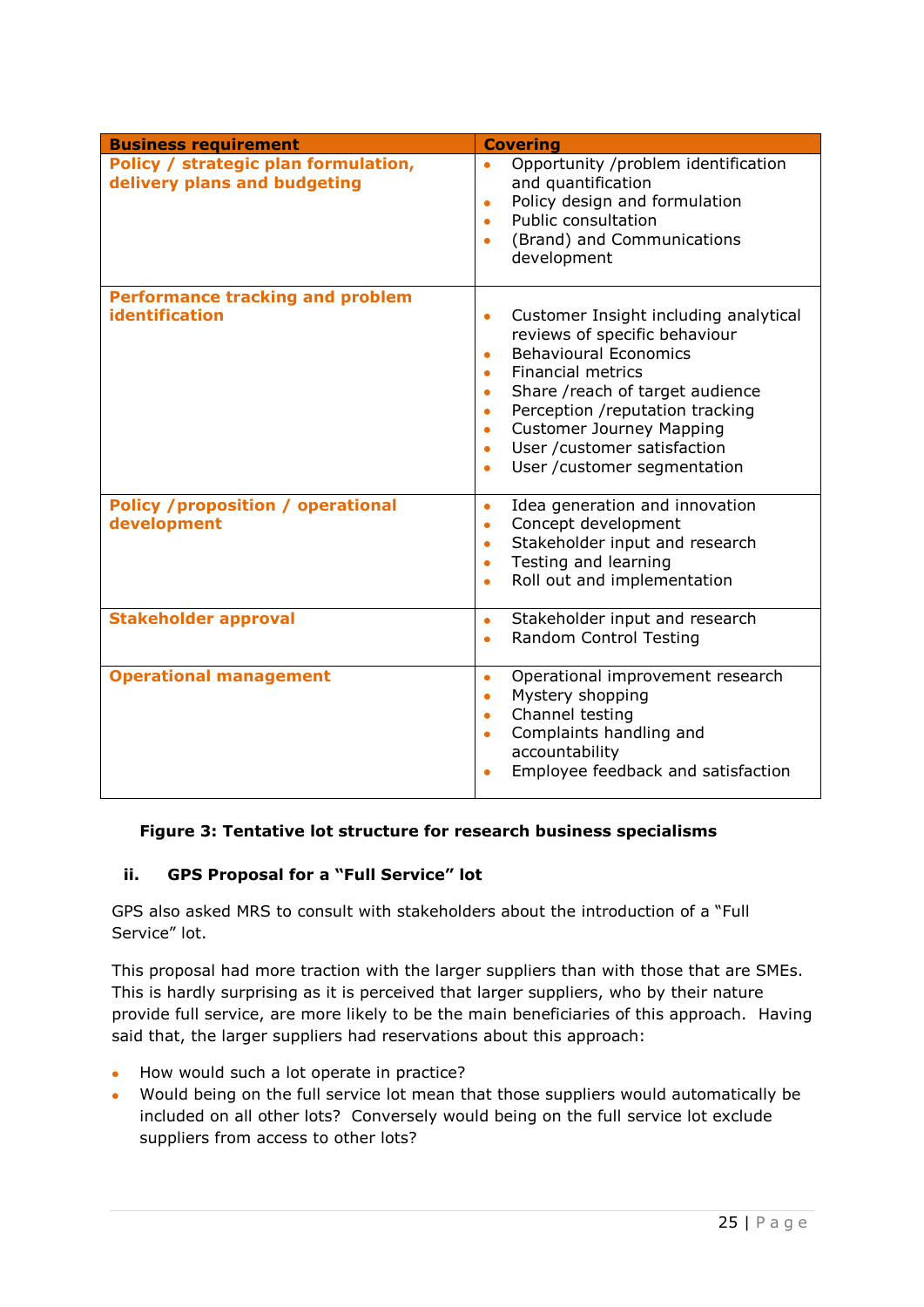What is the definition of full service? Many of the traditional 'full service' suppliers may not actually provide all services, particularly those that are highly specialist or niche.

MRS consulted with research buyers within government about the full service lot proposal. The idea was not warmly received; many of the researchers we spoke to were cautious, wary that the existing of such a lot could become a 'default' lot.

It should be remembered that the market for research services is dominated by SMEs (only the top 15 suppliers are not SMEs). Any GPS framework should meet the needs of all suppliers, whether large or small (particularly in light of the Cabinet Office recommendations to make government procurement more accessible to SMEs).

An alternative recommendation is for the GPS to operate an 'open lot'.

As previously stated, MRS publishes an annual print and online directory of research suppliers, the Research Buyer's Guide: [www.theresearchbuyersguide.com/.](http://www.theresearchbuyersguide.com/) Only those researchers and suppliers that are either MRS members or MRS Company Partners can be listed in the directory. The directory allows buyers to search for suppliers against criteria such as market sectors, expert areas, research services, respondent specialities, regions of the UK, etc.

Why not make the RBG in effect GPS's 'open lot'? Suppliers of every size from the very largest to the smallest micro-businesses are included on the RBG (there are over 500 companies) and the directory is constantly updated with the addition of any new suppliers which meet the MRS membership criteria. Using the RBG to service research needs not covered by the other lots, ensures that the framework is open to all regulated suppliers, but without the restriction of a limited lot; instead the advanced search criteria can be used to help buyers narrow down their search criteria to suppliers which specifically meet their needs.

The advantages of this approach are significant:

- **saves government money**
- ensures only quality regulated suppliers are being used
- provides value for money by ensuring only those suppliers that meet government's criteria are shortlisted for research projects
- access to an evolving supplier list, unlike a closed roster, ensuring access to new suppliers and techniques
- provides a fair, open and transparent process which will enable buyers to demonstrate how they went about their selection process and provide a clear rationale for their supplier choices during any post-procurement evaluation process.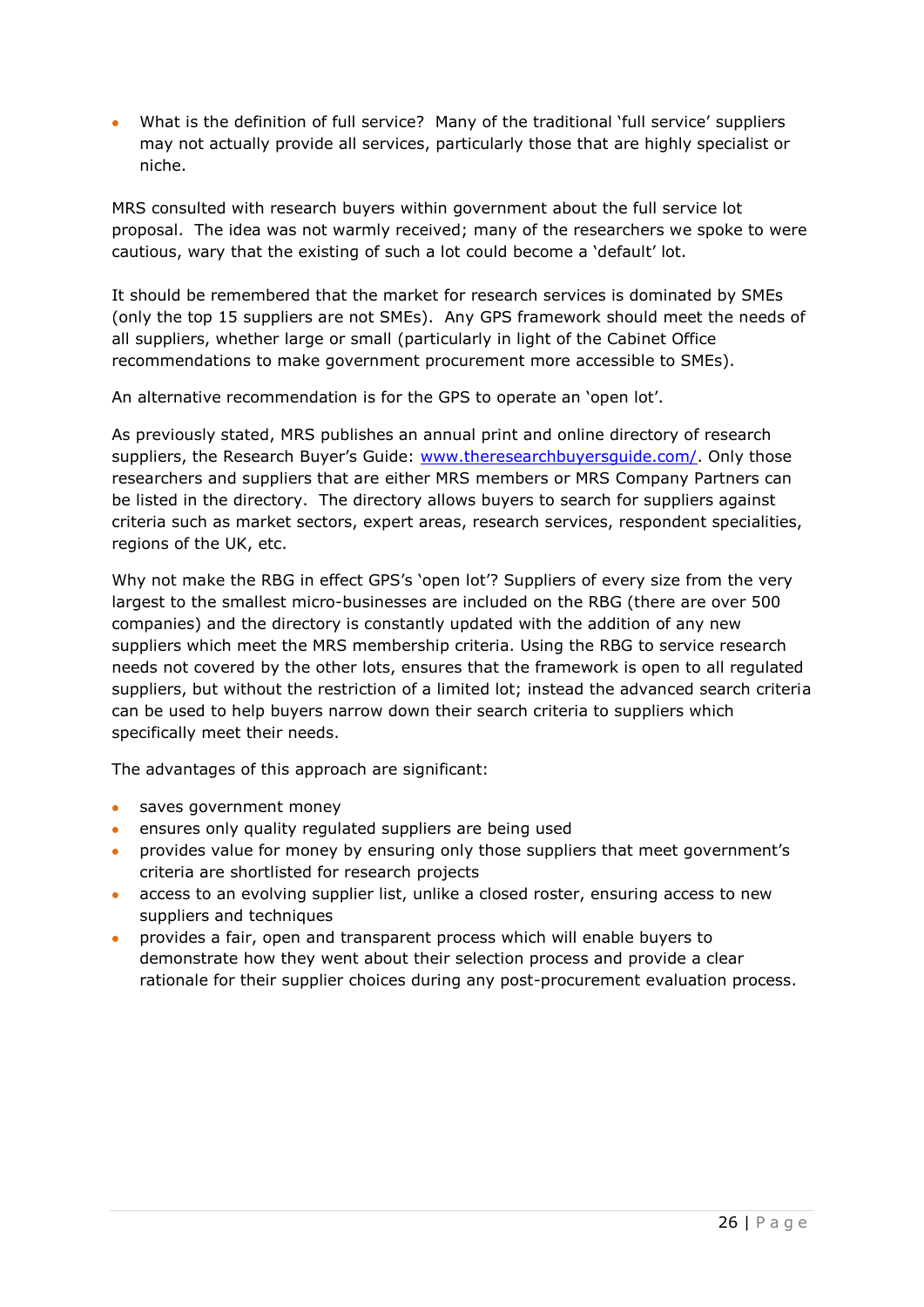## **SECTION E: MRS Research Buyer's Guide Current Criteria**

| <b>Market Sector</b>          | <b>Area of Expertise</b>     | <b>Research Services</b>               | <b>Respondent Specialities</b>   | <b>Research Location</b> |
|-------------------------------|------------------------------|----------------------------------------|----------------------------------|--------------------------|
| Accountancy                   | 3D Body Sizing               | <b>Advanced Statistical Techniques</b> | Affluent                         | <b>UK</b>                |
| Agriculture                   | <b>Access Panels</b>         | Audience Measurement                   | <b>Baby Boomers</b>              | Republic of Ireland      |
| Automotive                    | Advertising                  | <b>Benchmark Studies</b>               | College/University Students      | Northern/Western Europe  |
| Catering/Hospitality          | Analytics                    | <b>Biometrics</b>                      | Digital Consumers                | Central Europe           |
| Charities/Voluntary           | <b>Behavioural Analysis</b>  | Brainstorming                          | Disabled People                  | Eastern Europe           |
| Chemicals                     | Behavioural Change           | <b>CAI Programmers</b>                 | <b>Ethnic Minorities</b>         | Russia                   |
| Computers - hardware          | Brand/Branding               | CAPI                                   | Gay/Lesbian/Bisexual/Transgender | Scandinavia              |
| Computers - software          | <b>Business-to-Business</b>  | CATI                                   | Hard-to-Reach                    | <b>USA</b>               |
| Drinks (Alcoholic)            | <b>Clinical Trials</b>       | Co-creation                            | High Net Worth                   | South America            |
| Drinks (Non-alcoholic)        | Communications/PR            | Coding/Data Entry                      | <b>Hispanic Markets</b>          | Central America          |
| Durables/White goods          | Competitive Intelligence     | Consultancy                            | Kids                             | Canada                   |
| Education/Training            | <b>Concept Testing</b>       | Continuous                             | Mature/Midlife                   | Caribbean                |
| <b>Electrical Goods</b>       | Consumer                     | Copy Testing                           | Mothers/Parents                  | Middle East              |
| Energy                        | Crowdsourcing                | Custom                                 | <b>Senior Citizens</b>           | Africa                   |
| Engineering                   | <b>Customer Communities</b>  | Data Mining                            | Single Parents                   | India/Pakistan           |
| Entertainment - in home       | Customer Loyalty             | Deliberative Research                  | Unemployed                       | China                    |
| Entertainment - out of home   | <b>Customer Satisfaction</b> | Depth Interviews                       | Women                            | Japan                    |
| Environmental                 | Data Analytics               | Desk Research                          | Youth/Teens                      | Australasia              |
| Events/Conferences            | Data Fusion                  | Ethnography                            |                                  | Central Asia             |
| Fashion/Clothing              | Diary Studies                | <b>Event Evaluation</b>                |                                  | Pacific Rim              |
| Finance/Investment - Business | Direct Marketing/Promotions  | Executive/Industrial Interviews        |                                  | Worldwide                |
| Finance/Investment - Personal | E-Commerce                   | Eye Tracking                           |                                  | Other                    |
| FMCG - General                | <b>Emerging Markets</b>      | Face-to-Face                           |                                  |                          |
| Food                          | Employee Research            | Foreign Languages                      |                                  |                          |
| Gambling/Online Gaming        | Forecasting                  | Gamification                           |                                  |                          |
| Government/Local Authority    | International                | Geo-demographic modelling              |                                  |                          |
| Healthcare                    | Multi-Mode Fieldwork         | Group Discussions/Focus Groups         |                                  |                          |
| Home Entertainment            | Neuromarketing               | <b>Hall Tests</b>                      |                                  |                          |
| Home/Garden/DIY               | New Product Development      | In-Home/Doorstep Interviews            |                                  |                          |
| Industrial                    | Online Panels                | In-Store Interviews                    |                                  |                          |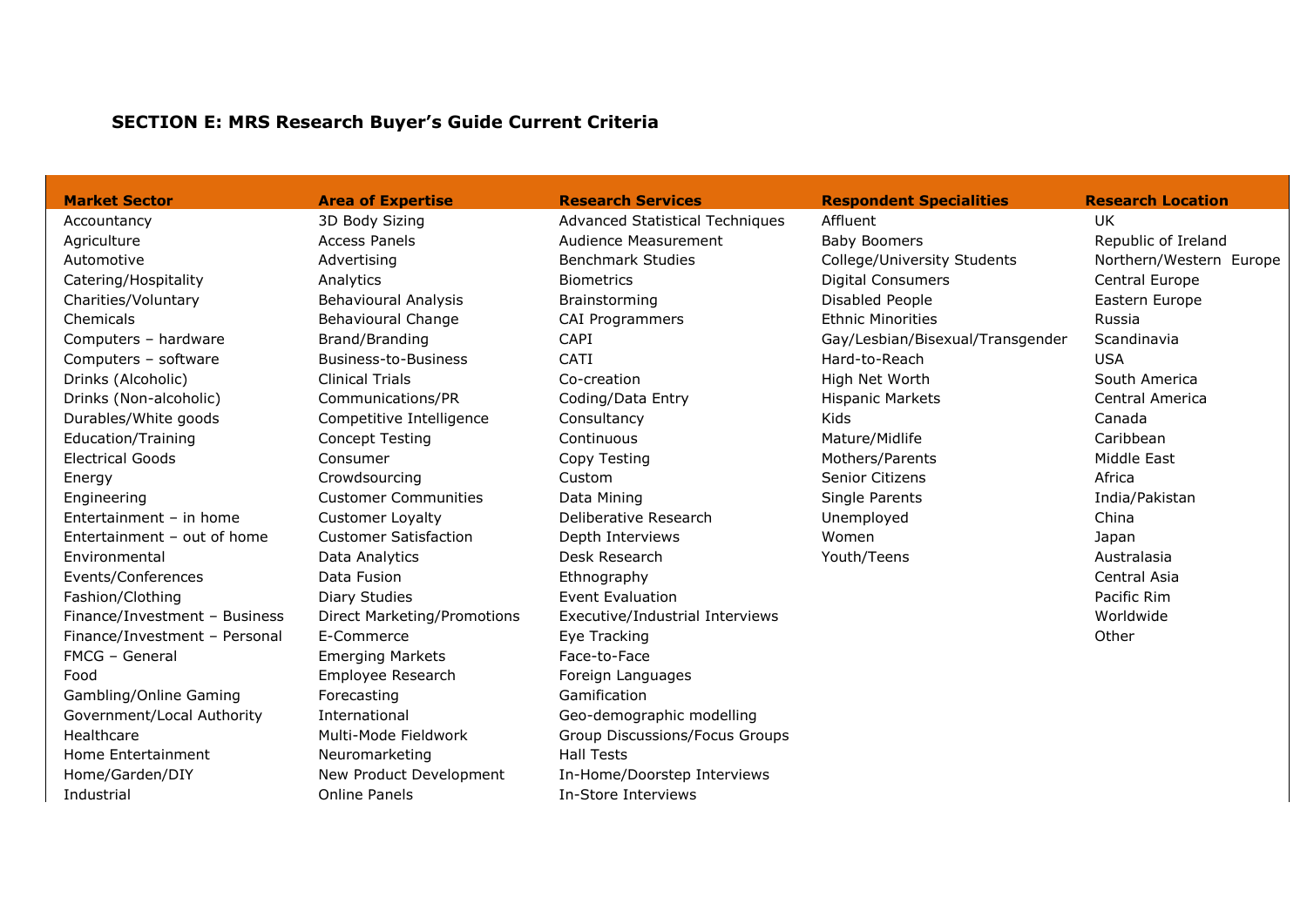| <b>Market Sector</b>                       | <b>Area of Expertise</b>                   | <b>Research Services</b>                   | <b>Respondent Specialities</b> | <b>Research Location</b> |
|--------------------------------------------|--------------------------------------------|--------------------------------------------|--------------------------------|--------------------------|
|                                            |                                            |                                            |                                |                          |
| <b>Information Technology</b><br>Insurance | <b>Opinion Polling</b><br>Packaging/Design | Internet Research/CAWI<br>Kiosk Interviews |                                |                          |
|                                            |                                            |                                            |                                |                          |
| <b>Interactive Entertainment</b>           | Pricing                                    | <b>mCAPI</b>                               |                                |                          |
| Internet/New Media                         | <b>Product Testing</b>                     | <b>Media Monitoring</b>                    |                                |                          |
| Legal                                      | <b>Reputation Management</b>               | Mobile Web Surveys                         |                                |                          |
| Media (Broadcast)                          | <b>Simulated Test Markets</b>              | Multivariate Stats and Modelling           |                                |                          |
| Media (Mobile)                             | Social Media                               | <b>Mystery Shopping</b>                    |                                |                          |
| Media (Print)                              | Social Networking                          | Observation                                |                                |                          |
| Non-Profit                                 | Social Research                            | Omnibus Surveys                            |                                |                          |
| Nutrition                                  | Trendspotting                              | <b>Online Communities</b>                  |                                |                          |
| Office Equipment                           | Usage & Attitude                           | Online Focus Group Hosting                 |                                |                          |
| Online                                     | Volumetrics                                | Online Results and Data Portals            |                                |                          |
| Pets/Petcare                               | Web 2.0 Research                           | Online Surveys                             |                                |                          |
| Pharmaceutical                             | <b>Web Analytics</b>                       | Panels                                     |                                |                          |
| Politics                                   |                                            | Postal Research                            |                                |                          |
| Property/Construction/Housing              |                                            | Qualitative                                |                                |                          |
| Public Services/Utilities                  |                                            | Quantitative                               |                                |                          |
| Retail                                     |                                            | Questionnaire Design                       |                                |                          |
| Social Media                               |                                            | Recruiting                                 |                                |                          |
| Sponsorship                                |                                            | <b>Report Writing</b>                      |                                |                          |
| Sport/Leisure/Arts                         |                                            | <b>Retail Audits</b>                       |                                |                          |
| Telecommunications                         |                                            | <b>Script Writers</b>                      |                                |                          |
| Tobacco                                    |                                            | Semiotics                                  |                                |                          |
| Toiletries/Beauty Products                 |                                            | <b>SMS</b>                                 |                                |                          |
| Toys/Games                                 |                                            | Social/CGM Monitoring                      |                                |                          |
| Transportation                             |                                            | Street/Mall Interviews                     |                                |                          |
| Travel/Tourism                             |                                            | Syndicated Surveys                         |                                |                          |
| Wellness/Fitness                           |                                            | <b>Tabulation &amp; Analysis</b>           |                                |                          |
|                                            |                                            | Telephone Interviewing                     |                                |                          |
|                                            |                                            | Tracking                                   |                                |                          |
|                                            |                                            | Transcription                              |                                |                          |
|                                            |                                            | <b>Viewing Facilities</b>                  |                                |                          |
|                                            |                                            | Web Usability Research                     |                                |                          |
|                                            |                                            |                                            |                                |                          |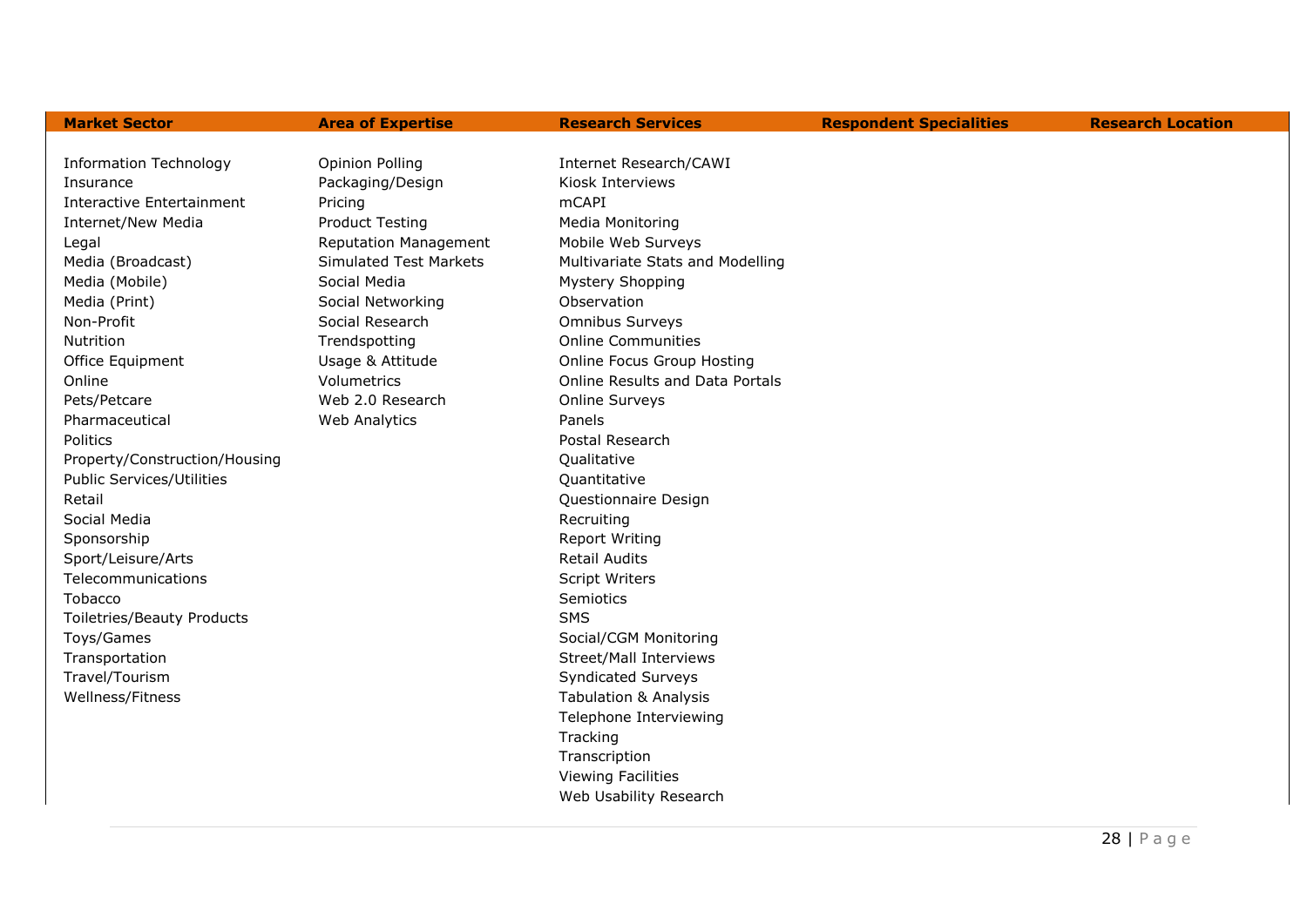## **SECTION F: Research results from the Independent Consultants Group - SME's views on current government procurement<sup>8</sup>**

The Independent Consultants Group (ICG) is a group of over 400 research professionals. During the MRS consultation on procurement, Step Beyond Market Research a member of ICG, conducted some research among the ICG membership to identify attitudes to current government procurement. The word cloud results are below. The views demonstrate frustration among the independent research community with the current government procurement process and a desire for a more flexible, simple and SME friendly approach to research procurement.



*Sample Size=25*

 $\overline{a}$ 

<sup>8</sup> Extract taken from Step Beyond Market Research (2012) research report: *How do ICG members feel about research procurement?*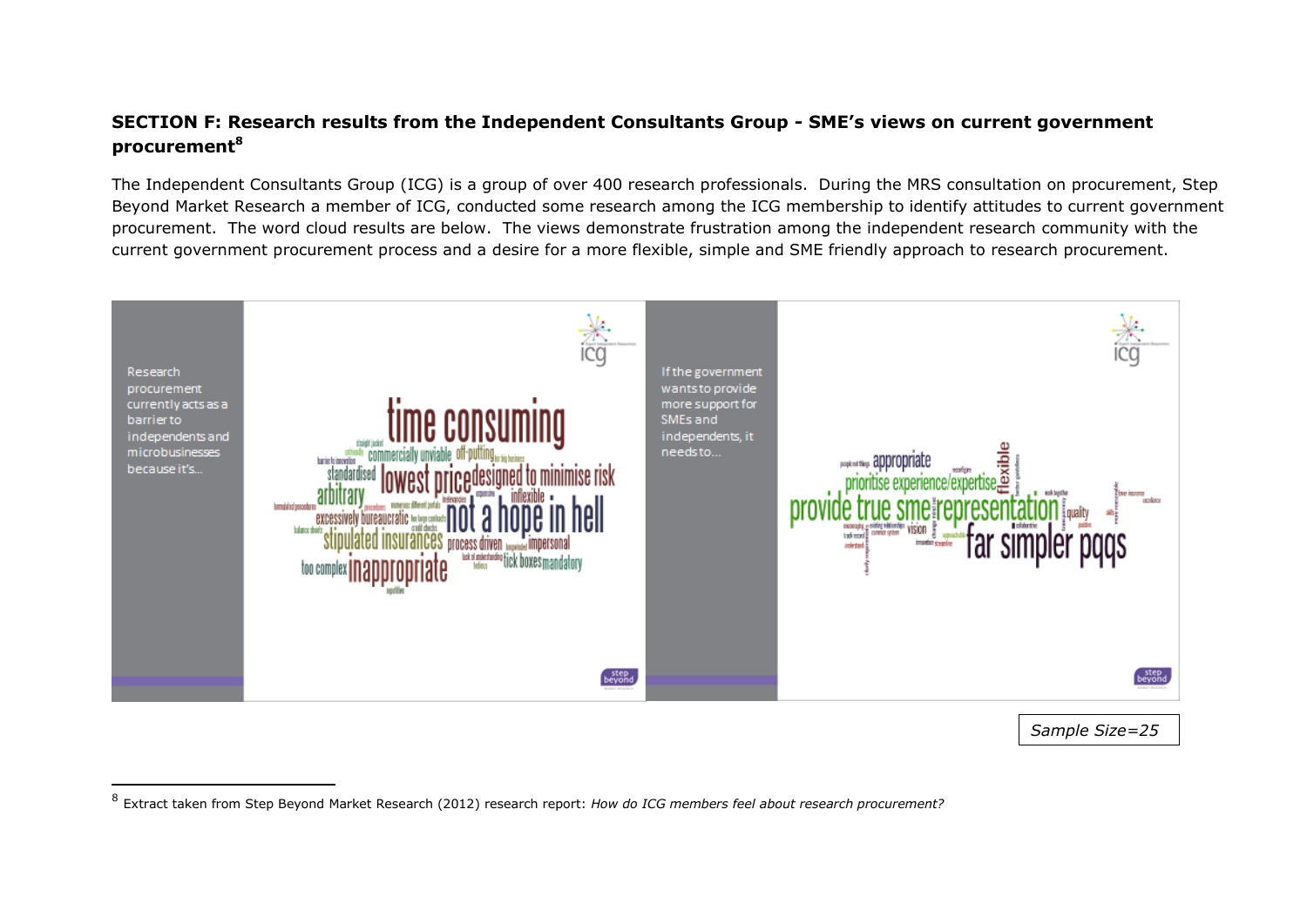**SECTION G: MRS Code of Conduct**



## **CODE OF CONDUCT**

# **April 2010**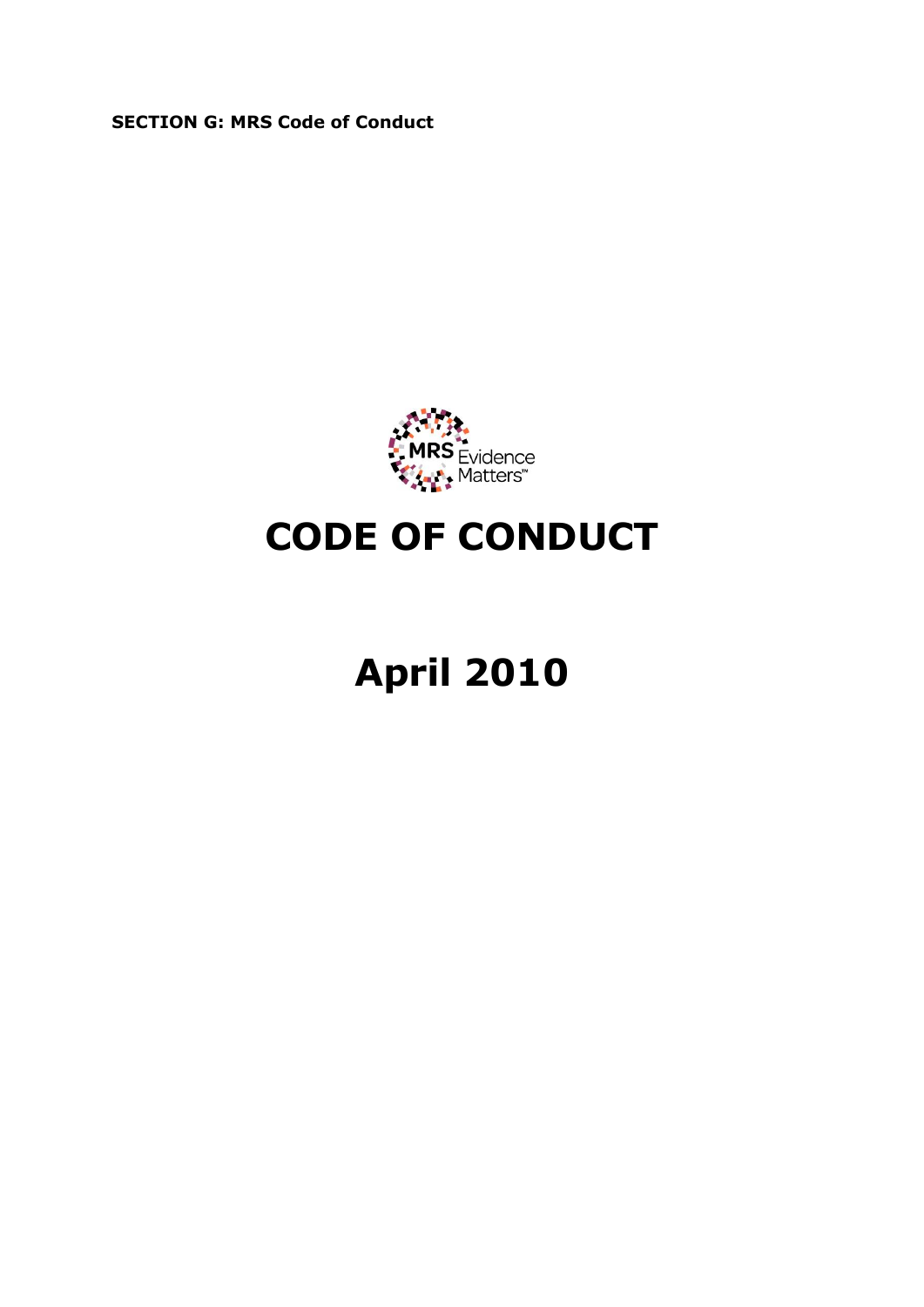#### **INTRODUCTION**

#### **The Market Research Society (MRS)**

With members in more than 70 countries, MRS is the world's largest association serving all those with professional equity in provision or use of market, social and opinion research, and in business intelligence, market analysis, customer insight and consultancy.

MRS has a diverse membership of individuals at all levels of experience and seniority within agencies, consultancies, support services, client-side organisations, the public sector and the academic community.

It also serves MRS Company Partners agencies, suppliers of support services, buyers and end-users – of all types and scale who are committed throughout their organisations to supporting the core MRS values of professionalism, research excellence and business effectiveness.

In consultation with its individual members and Company Partners, MRS supports best practice by setting and enforcing industry standards. The commitment to uphold the MRS Code of Conduct is supported by the Codeline service and a wide range of specialist guidelines.

MRS contributes significantly to the enhancement of skills and knowledge by offering various qualifications and membership grades, as well as training and professional development resources.

MRS enables its members and Company Partners to be very well-informed through the provision of a wide range of publications, information services and conferences.

MRS offers many opportunities for meeting, communicating and networking across sectors and disciplines, as well as within specialisms.

As 'the voice of market research', MRS defends and promotes research in its advocacy and representational efforts.

Through its media relations and public affairs activities, MRS aims to create the widest possible understanding of the process and value of market, social and opinion research, and to achieve the most favourable climate of opinion and legislative environment for research.

#### **The Code of Conduct**

#### **This edition:**

This edition of the Code of Conduct was agreed by MRS to be operative from 1 April 2010.

It is a fully revised version of a self-regulatory Code which has been in existence since 1954.

#### **Who it applies to:**

#### **MRS Members**

All Members of the MRS must comply with this Code. It applies to all Members, whether they are engaged in consumer, business to business, social, opinion, international or any other type of research project.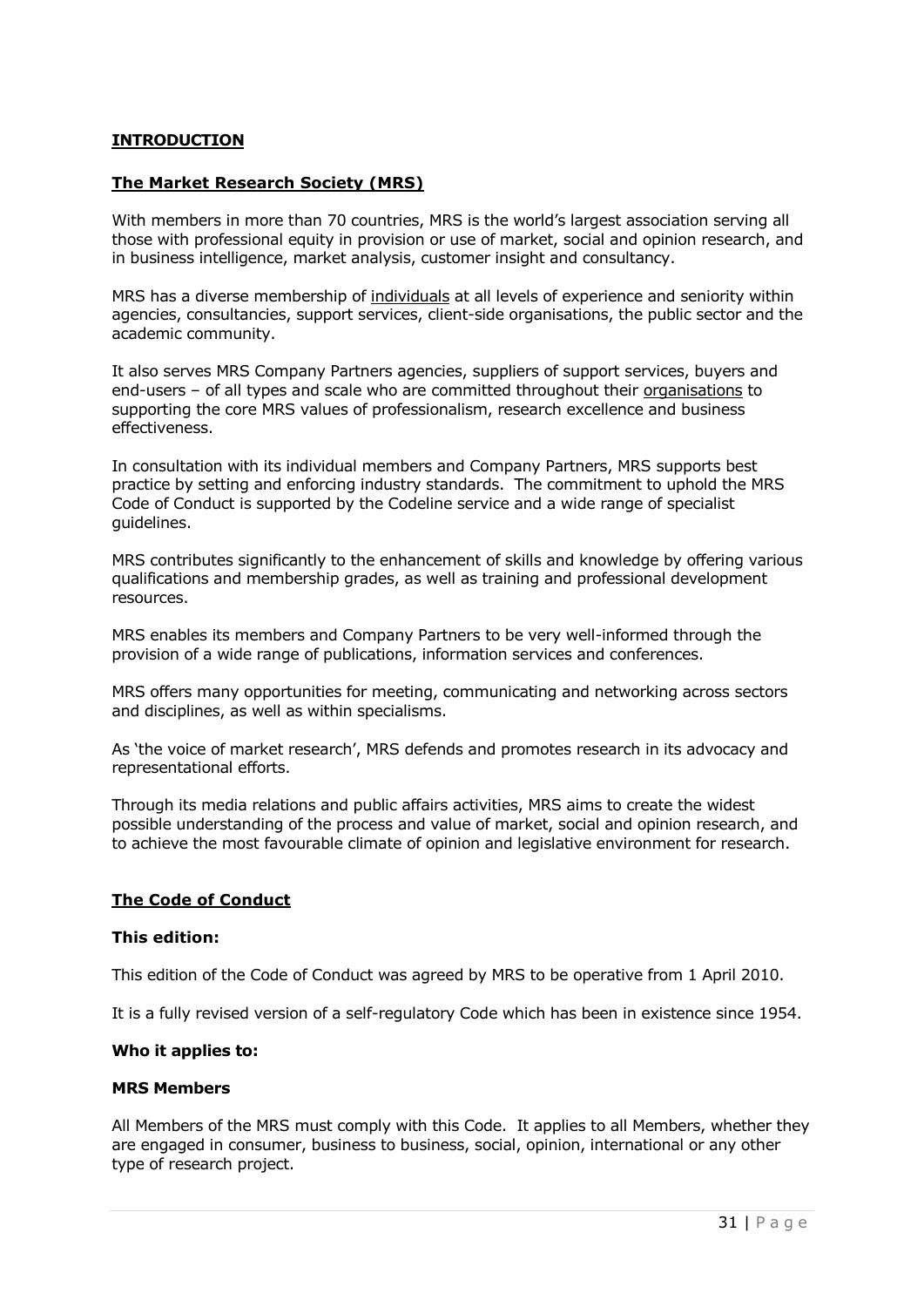It applies to all Members irrespective of the sector or methodologies used e.g. quantitative, qualitative, mystery shopping.

It also applies to MRS Members when conducting non-market research exercises using research techniques e.g. database building or research projects which are used for purposes other than research. Further regulations that apply to these activities are set out in MRS Regulations on Using Research Techniques for Non-Research Purposes and rule B48.

#### **MRS Company Partners**

MRS Company Partner organisations are required to take steps to ensure that all individuals employed or engaged by them (whether MRS Members or not) comply with this Code as if they were MRS Members.

#### **The purpose of the Code:**

The Code of Conduct is designed to support all those engaged in market, social or opinion research in maintaining professional standards.

The Code is also intended to reassure the general public and other interested parties that research is carried out in a professional and ethical manner.

#### **The principles of the Code:**

These are the principles of the MRS Code of Conduct:

- 1. Researchers shall ensure that participation in their activities is based on voluntary informed consent.
- 2. Researchers shall be straightforward and honest in all their professional and business relationships.
- 3. Researchers shall be transparent as to the subject and purpose of data collection.
- 4. Researchers shall respect the confidentiality of information collected in their professional activities.
- 5. Researchers shall respect the rights and well being of all individuals.
- 6. Researchers shall ensure that respondents are not harmed or adversely affected by their professional activities.
- 7. Researchers shall balance the needs of individuals, clients, and their professional activities.
- 8. Researchers shall exercise independent professional judgement in the design, conduct and reporting of their professional activities.
- 9. Researchers shall ensure that their professional activities are conducted by persons with appropriate training, qualifications and experience.
- 10.Researchers shall protect the reputation and integrity of the profession.

#### **The structure of the Code:**

Section A of the Code sets out general rules of professional conduct.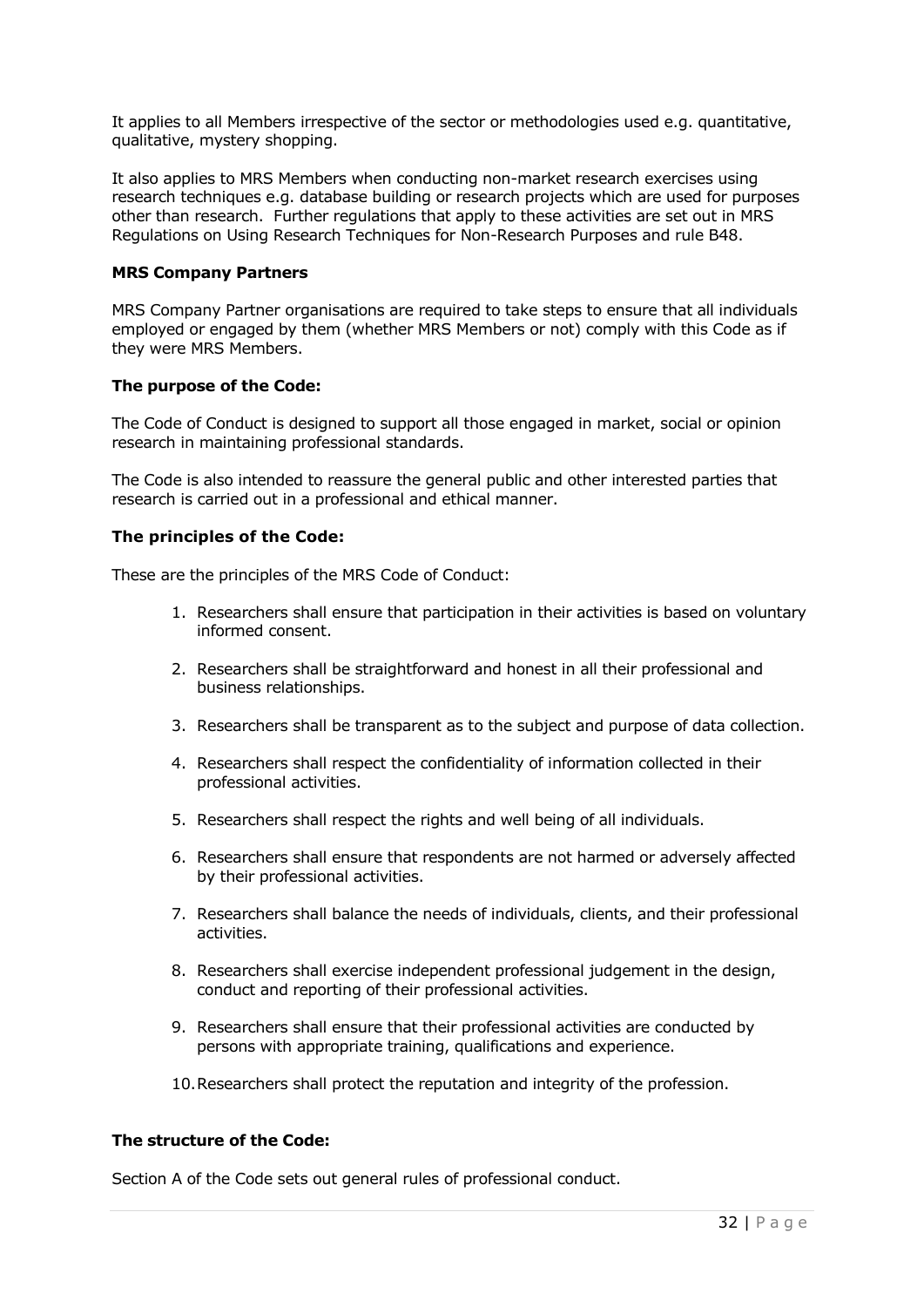Section B of the Code sets out more specific rules of professional conduct as they apply in different aspects of research.

The Appendix lists a selection of other research codes which may be of interest.

All MRS Members and MRS Company Partners must adhere to the rules in Sections A and B of the Code.

#### **MRS Guidelines and Regulations**

A full list of guidelines, which provide additional best practice guidance, appear on the MRS website [www.mrs.org.uk.](http://www.mrs.org.uk/) Unless otherwise stated these guidelines are not binding. Binding guidelines currently in force are as follows:

1. MRS guidance on data protection (which has been written and agreed with the regulator, the Information Commissioner's Office) is binding on Members (except those that are published as consultative drafts).

MRS regulations are binding on Members. At the time this Code was published, the regulations were:

- 2. MRS Regulations on Using Research Techniques for Non-Research Purposes.
- 3. MRS Regulations on Administering Incentives and Free Prize Draws.
- 4. MRS Regulations on the Use of Predictive Diallers.

Members should keep themselves informed of any amended or new regulations. All documents can be found on the MRS website.

#### **MRS Disciplinary Regulations**

Under the MRS Disciplinary Regulations, membership may be withdrawn or other disciplinary action taken, if a Member is deemed guilty of unprofessional conduct. This is defined as a Member:

a) being guilty of any act or conduct which, in the opinion of a body appointed by Council, might bring discredit on the profession, the professional body or its Members; or b) being found by a body appointed by Council to be guilty of any breach of the rules set out in Sections A and/or B of this Code of Conduct; or

c) being found by a body appointed by Council to be guilty of any breach of the provisions set out in any MRS binding guideline laid down from time-to-time by the Council; or

d) being found by a body appointed by Council to be guilty of any breach of any other regulations laid down from time-to-time by Council; or

e) failing without good reason to assist the professional body in the investigation of a complaint; or

f) in the absence of mitigating circumstances having become bankrupt or having made any arrangement or composition with his/her creditors; or

g) being found to be in breach of the Data Protection Act 1998 or other comparable legislation applicable outside the UK. Or being found, by a body appointed by Council, to have infringed any of the 8 data protection principles set out in the Act or similar provisions set out in comparable legislation outside the UK.

Note that where more than one MRS Member is involved in a matter under complaint, whilst the MRS reserves the right to proceed with an investigation and other relevant processes against all such Members under its Disciplinary Regulations, it will usually apply its discretion to proceed only against the most senior MRS Member(s) involved.

#### **MRS Company Partner Complaints Procedure**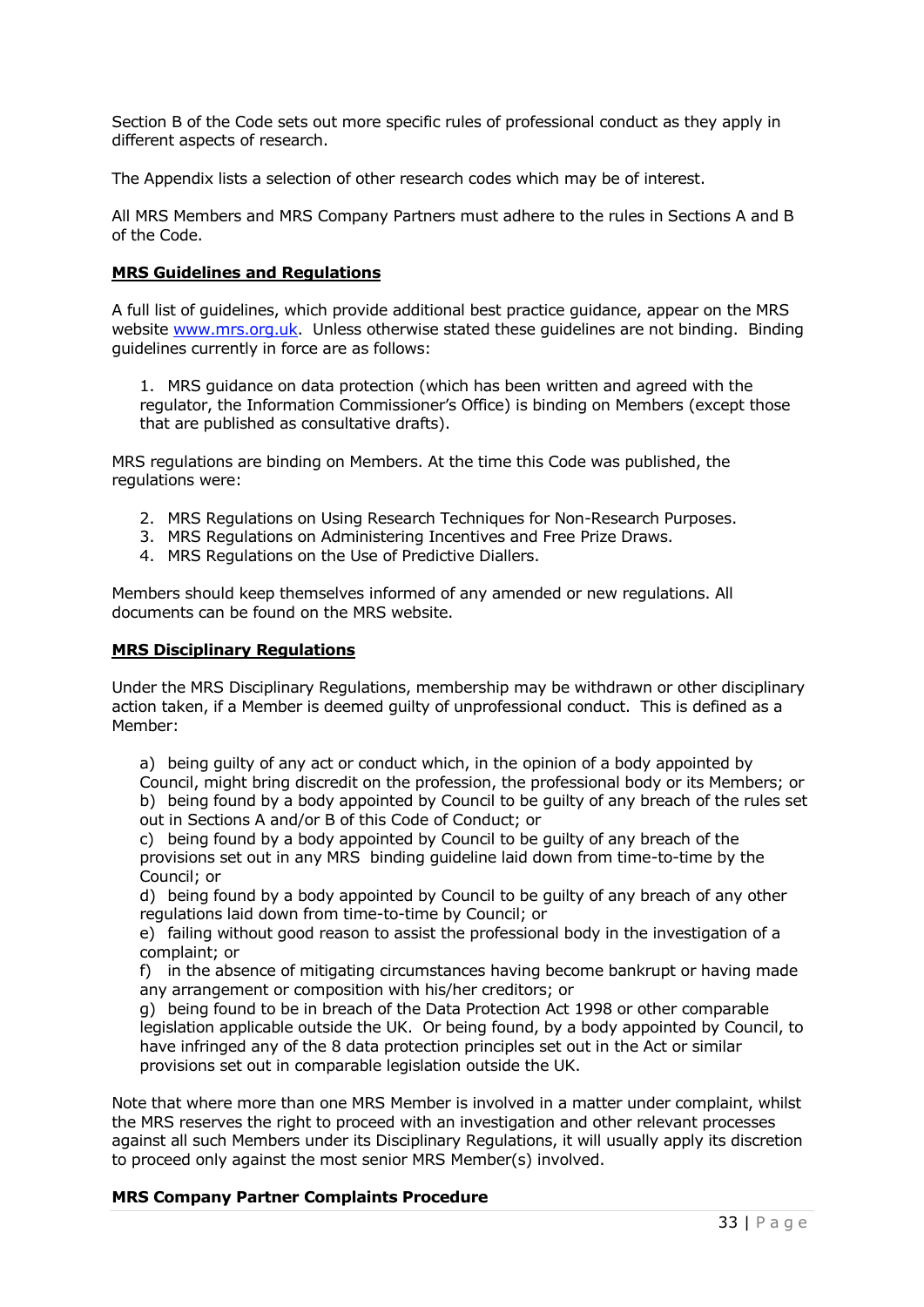Under the MRS Quality Commitment and its associated Complaints Procedure, MRS Company Partners are committed to comply the MRS Code of Conduct and to co-operate with MRS to assist in the early resolution of any complaints.

#### **General**

It is the responsibility of Members and Company Partners to keep themselves updated on changes or amendments to any part of this Code which are published from time to time and announced in publications and on the MRS website. If in doubt about the interpretation of the Code, members may consult the MRS Codeline Service which deals with MRS Code enquiries and advises on best practice.

The MRS Code of Conduct does not take precedence over national law. Members and Company Partners responsible for international research shall take its provisions as a minimum requirement and fulfil any other responsibilities set down in law or by nationally agreed standards.

#### **Definitions for the Purposes of the MRS Code of Conduct**

#### **Agency:**

Agency includes any individual, organisation, department or division, including any belonging to the same organisation as the Client which is responsible for, or acts as, a supplier.

#### **Children:**

Children are defined as those aged under 16. See Section B for full details about children.

#### **Client:**

Client includes any individual, organisation, department or division, including any belonging to the same organisation as the Member, which is responsible for commissioning or applying the results from a research project.

#### **Company Partner:**

An organisation with MRS Members that has signed the MRS Company Partner Service Quality Commitment which applies throughout the organisation.

#### **Consultant:**

Any individual or organisation that provides research services. Consultants can also be a sub-contractor in the research relationship.

#### **Data Collection Process:**

A data collection process is any process used to obtain information from or about Respondents. It includes, but is not limited to, interviews, questionnaires, discussion guides, and stimulus materials.

#### **Identity:**

The identity of a Respondentincludes, as well as his/her name and/or address, any other information which offers a reasonable chance that he/she can be identified by anyone who has access to the information.

#### **Incentive:**

Any benefit offered to respondents to encourage participation in a project.

#### **Interview:**

An interview is any form of contact intended to obtain information from or about a Respondent or group of Respondents. This can involve passive as well as direct contact.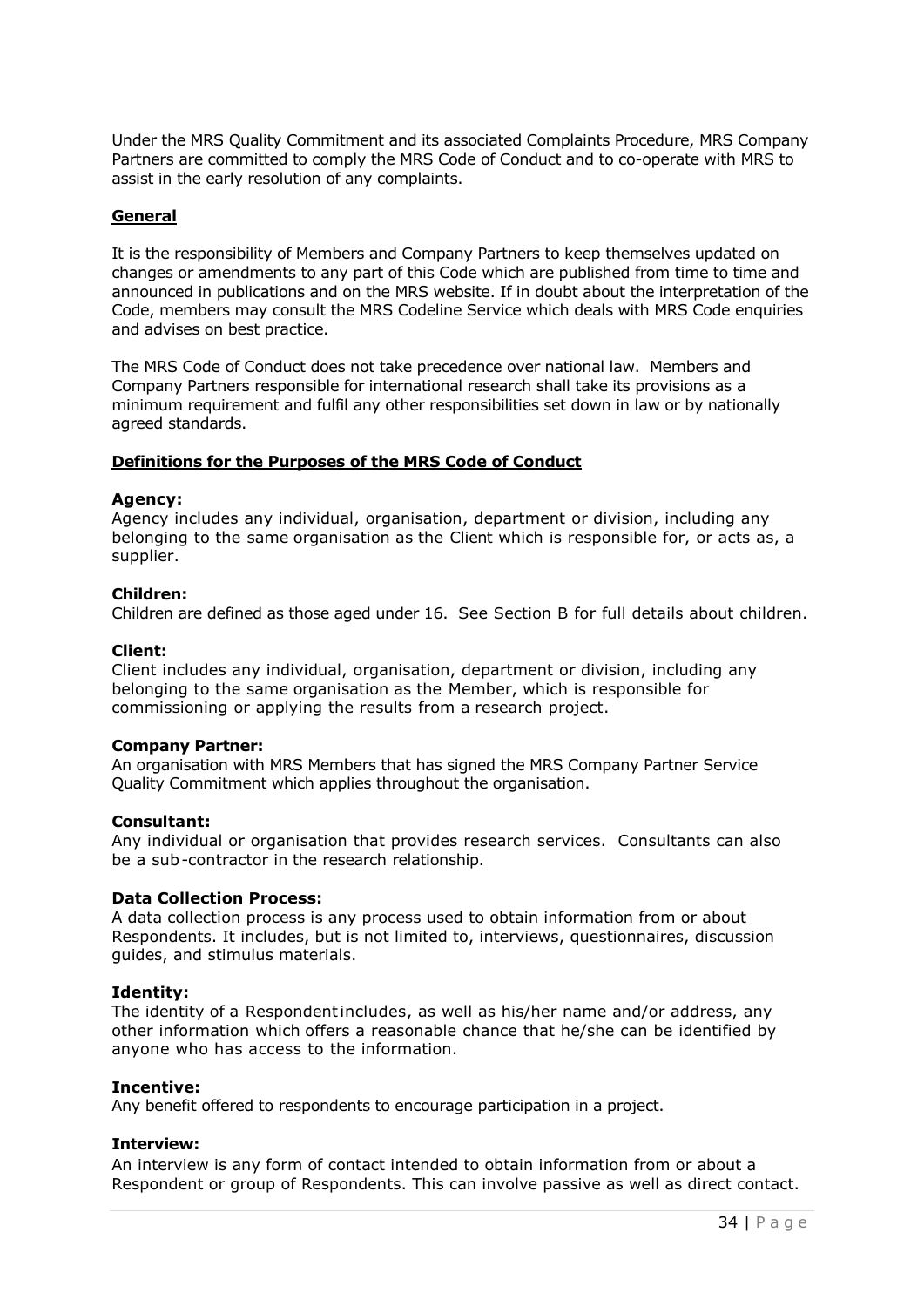#### **Interviewer:**

Person involved in the collection of data.

#### **Member**:

A Member is an individual who has been admitted to membership of the MRS in one of the four categories set out in Article 3 of the Articles of Association (i.e. Nominated Members, Full Members, Associate Members, and Affiliate Members).

#### **Mystery Shopping:**

Mystery shopping or Mystery customer research are the same activity and can be defined as: The use of individuals trained to experience and measure any customer service process, by acting as potential customers and in some way reporting back on their experiences in a detailed and objective way.

#### **The Profession:**

The profession is the body of research practitioners and others engaged in (or interested in) marketing, social and opinion research or the application of its techniques.

#### **Professional body:**

Professional body refers to MRS.

#### **Publication:**

The communication of information to the public.

#### **Recruiter:**

Person who identifies and invites Respondents to participate in projects.

#### **Research:**

Research is the collection and analysis of data from a sample or census of individuals or organisations relating to their characteristics, behaviour, attitudes, opinions or possessions. It includes all forms of market, opinion and social research such as consumer and industrial surveys, psychological investigations, qualitative interviews and group discussions, observational, ethnographic, and panel studies.

#### **Records:**

The term records includes anything containing information relating to a research project and covers all data collection and data processing documents, audio and visual recordings.

Primary records are the most comprehensive record of information on which a project is based; they include not only the original data records themselves, but also anything needed to evaluate those records, such as quality control documents. Secondary records are any other records about the Respondent and the research results.

#### **Respondent:**

A Respondent is any individual or organisation from or about whom data are collected or who is approached for interview.

#### **Responsible Adult:**

An individual who has personal accountability for the well-being of a child, for example a parent, guardian, teacher, nanny or grandparent. See Section B for full details about children.

#### **Sub-contractor:**

Any individual or organisation that undertakes a part of a project .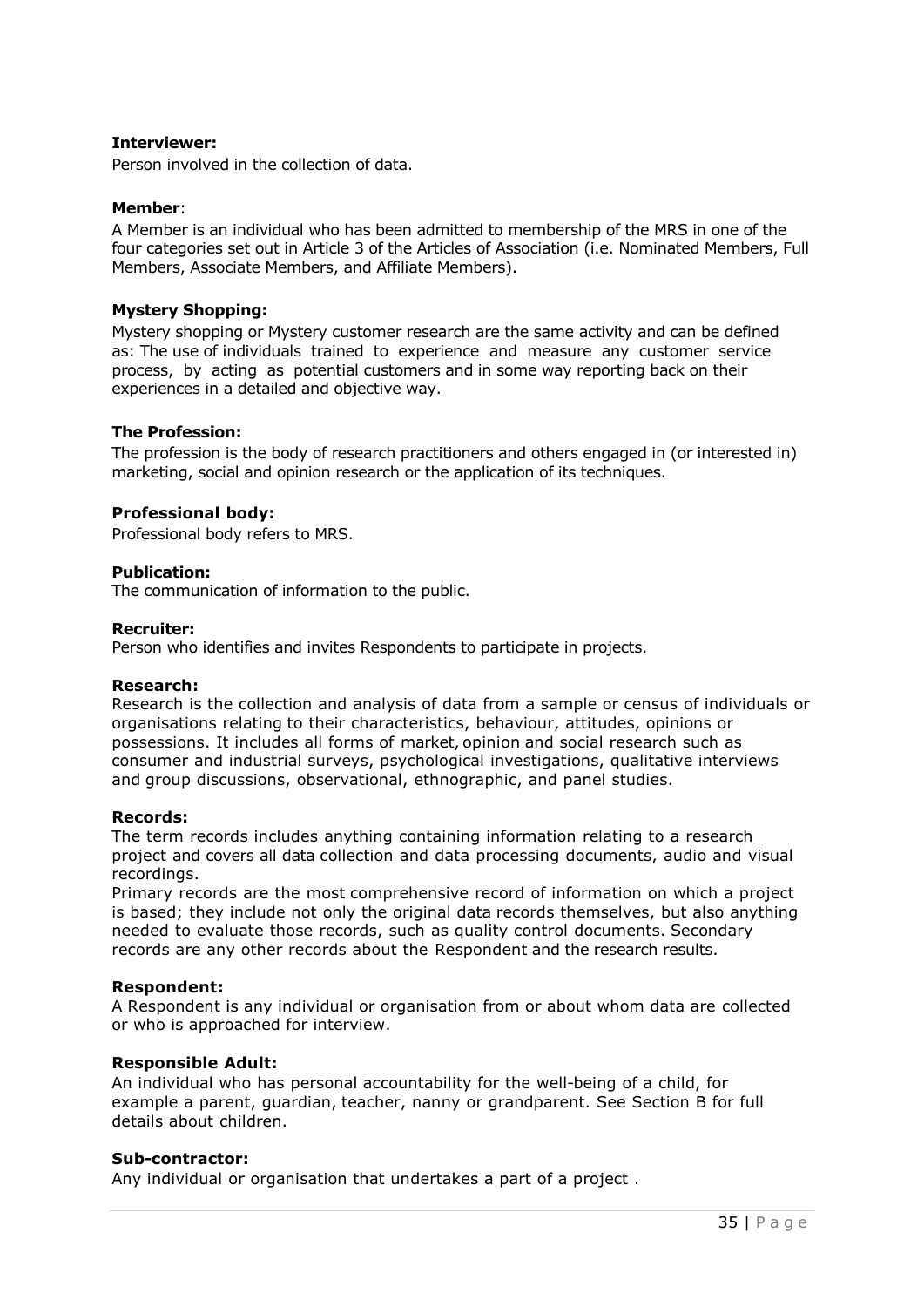#### **Introduction to Sections A and B**

Sections A and B below set out rules of professional conduct.

Section A sets out general rules.

Section B sets out more specific rules as they apply in different aspects of research.

All rules set out in Sections A and B must be observed and adhered to by all MRS Members with any involvement, or with any responsibility, at any level in a matter. This means that more than one MRS Member might be in breach of a rule in respect of the same matter.

Note that where more than one MRS Member is involved in a matter under complaint, whilst the MRS reserves the right to proceed with an investigation and other relevant processes against all such Members under its Disciplinary Regulations, it will usually apply its discretion to proceed only against the most senior MRS Member(s) involved.

All MRS Members should be aware that if found under the MRS Disciplinary Regulations to be in breach of any of the rules in Sections A and/or B of this Code, he/she will be deemed guilty of unprofessional conduct and disciplinary action may be taken against him/her.

For further information about the MRS disciplinary procedure, MRS Members are referred to the relevant section in the Introduction to this Code and to the Disciplinary Regulations themselves (which are available on www.mrs.org.uk)

Participants in the MRS Company Partner Service are also required, in accordance with the terms of the Service , to take steps to ensure that the Code of Conduct is adhered to by all individuals employed or engaged by them (whether MRS Members or not). (The rules of this service are detailed in the Company Partner Quality Commitment.)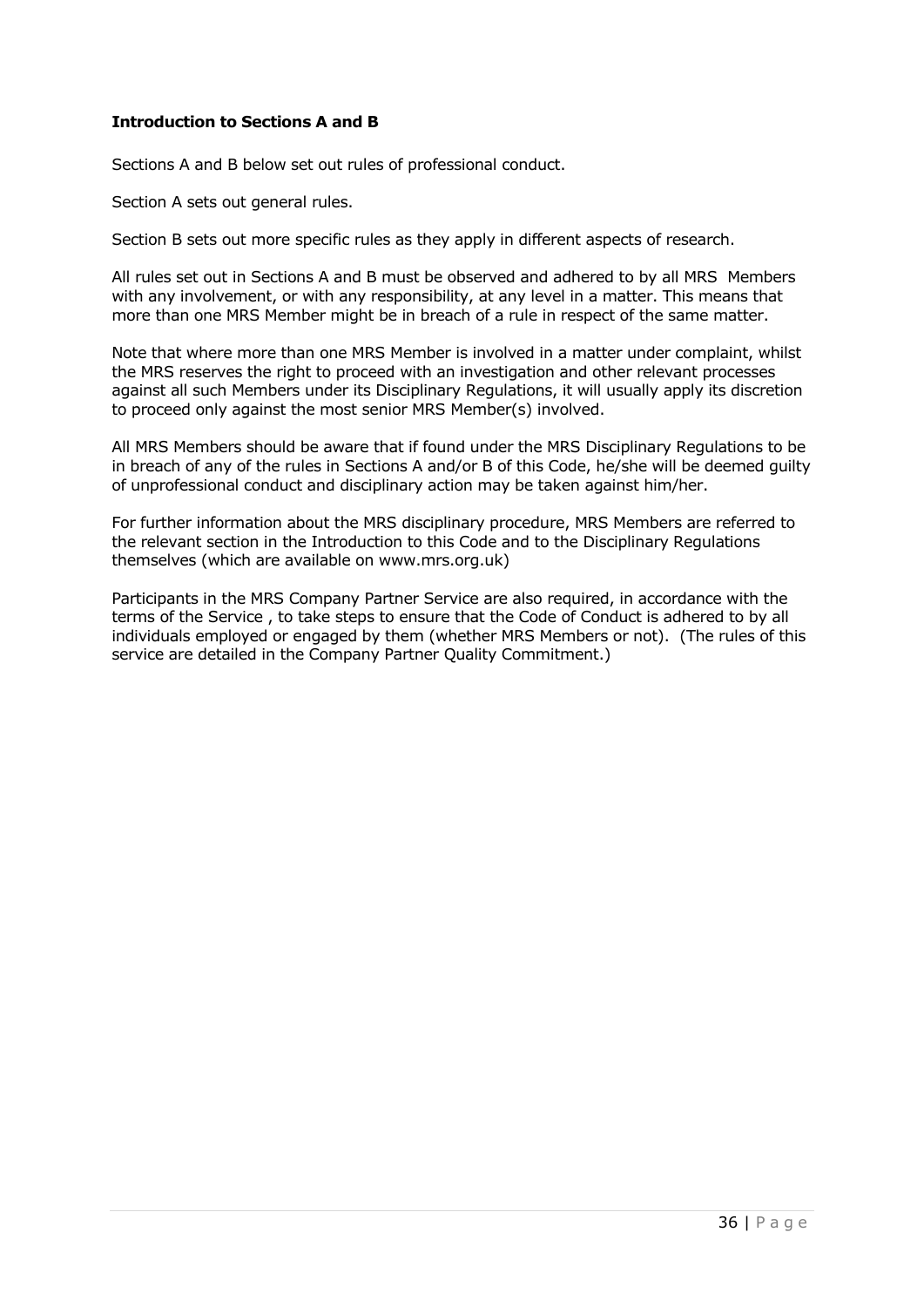#### **Section A: General Rules of Professional Conduct**

- A1 Research must conform to the national and international legislation relevant to a given project including in particular the Data Protection Act 1998 or other comparable legislation applicable outside the UK.
- A2 Members must take reasonable steps to avoid conflicts of interest with Clients or employers and must make prior voluntary and full disclosure to all parties concerned of all matters that might give rise to such conflict.
- A3 Members must act honestly in dealings with Respondents, Clients (actual or potential), employers, employees, sub-contractors and the general public.
- A4 The use of letters after an individual's name to indicate membership of MRS is permitted only in the case of Fellows (FMRS), Full Members (MMRS) and Associate Members (AMRS). These letters must not be used by any individual not admitted in any of these MRS categories of membership.

Comment: All MRS members may point out, where relevant, that they belong to the appropriate category of the professional body.

- A5 Members must not speak or imply that they speak on behalf of MRS unless they have the written authority of Council or of some duly delegated individual or committee.
- A6 Members must not make false claims about their skills and experience or those of their organisation.
- A7 Members must take reasonable steps to ensure that others do not breach or cause a breach of this Code.

*Comment: This includes:*

*Members taking reasonable steps to ensure that the people with whom they work (including other Members, non-member research practitioners, colleagues, Clients, Consultants, Sub-contractors) are sufficiently familiar with this Code that they are unlikely to breach or cause it to be breached unknowingly or unintentionally, and*

*Members with responsibility for implementing processes, procedures and contracts, taking reasonable steps to ensure that they are such that this Code is unlikely to be breached or caused to be breached by others unknowingly or unintentionally.*

- A8 Members must not act in a way which might bring discredit on the profession, MRS or its Members.
- A9 Members must not disparage or unjustifiably criticise other Members or other non-member researchers.
- A10 Members must take all reasonable precautions to ensure that Respondents are not harmed or adversely affected by their professional activities.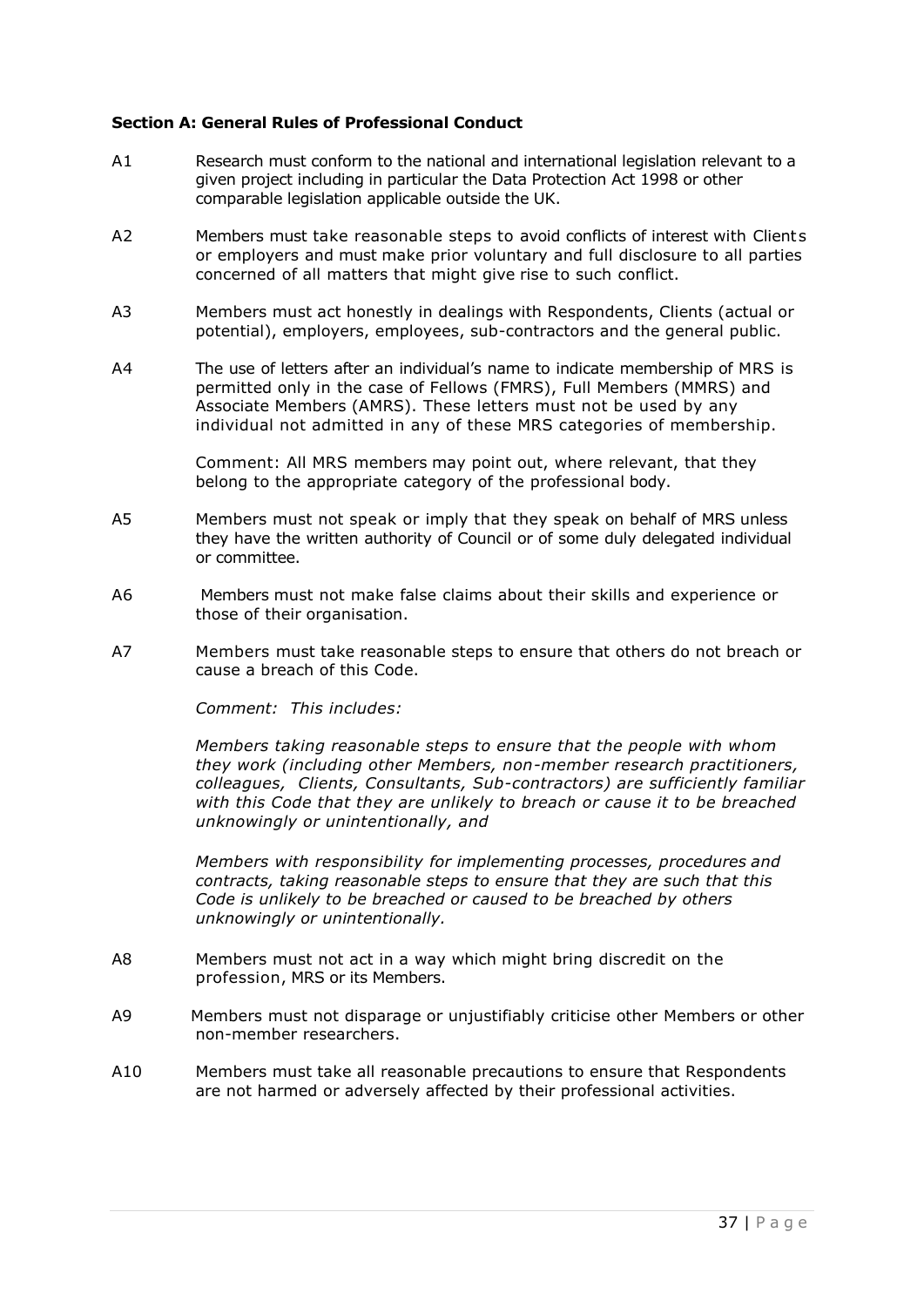#### **Section B: Rules of Professional Conduct Applicable to Research**

**This section relates to specific aspects of work commonly carried out by MRS Members and other research practitioners.**

**Some of the rules in this section are legal requirements. Members should be aware that this Code does not cover all relevant legislative requirements of Members and it is the responsibility of all Members to familiarise themselves with these. Members should be aware in particular that breaches of the Data Protection Act 1998 or other comparable legislation outside the UK is a ground for disciplinary action under MRS Disciplinary Regulations.**

#### **Designing and Setting up a Research Project**

B1 Members must not knowingly take advantage, without permission, of the unpublished work of another research practitioner which is the property of that other research practitioner.

> *Comment: This means, where applicable, that Members must not knowingly carry out or commission work based on proposals prepared by a research practitioner in another organisation unless permission has been obtained.*

- B2 All written or oral assurances made by any Member involved in commissioning or conducting projects must be factually correct and honoured by the Member.
- B3 Members must take reasonable steps to design research to the specification agreed with the Client.
- B4 Members must take reasonable steps to design research which meets the quality standards agreed with the Client.
- B5 Members must take reasonable steps to ensure that the rights and responsibilities of themselves and Clients are governed by a written contract and/or internal commissioning contract.
- B6 Members must not disclose the identity of Clients or any confidential information about Clients without the Client's permission unless there is a legal obligation to do so.

#### *Use of Client Databases, Lists and Personal Contact Details*

B7 Where lists of named individuals are used e.g. Client databases, the list source must be revealed at an appropriate point in the interview, if requested. This overrides the right to Client anonymity.

#### *Respondents' Rights to Anonymity*

B8 The anonymity of Respondent s must be preserved unless they have given their informed consent for their details to be revealed or for attributable comments to be passed on.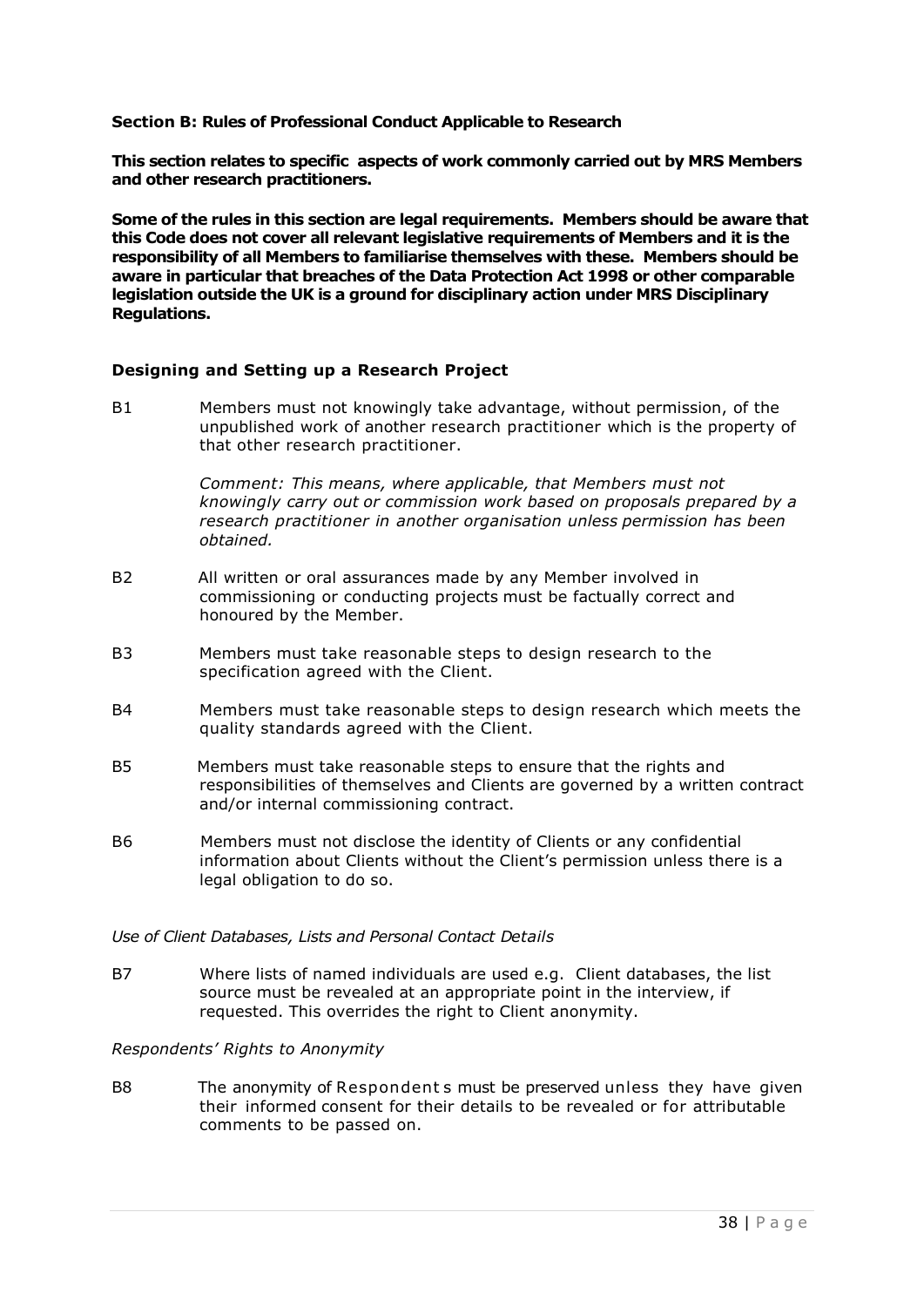*Comment: Members should be particularly careful if sample sizes are very small (such as in business and employee research) that they do not inadvertently identify organisations or departments and therefore individuals.* 

- B9 If Respondents have given consent for data to be passed on in a form which allows them to be personally identified, Members must:
	- demonstrate that they have taken all reasonable steps to ensure that  $\bullet$ the data will only be used for the purpose for which the data were collected and
	- fully inform Respondents as to what will be revealed, to whom and for  $\bullet$ what purpose.
- B10 If Respondents request individual complaints or unresolved issues to be passed back to a Client (for example in customer satisfaction research), Members must comply with that request. The comments/issues to be passed back to a Client must be agreed with the Respondent and must not be linked back to any other data or used for any other purpose without the explicit consent of the Respondent.

#### *Re-interviewing Respondents*

*Comment: A re-contact question asks permission for a follow-up interview, i.e. an interview for which a respondent is selected as a consequence of participating in a previous interview.* 

*Any re-contact question should be agreed at the design stage with the client to cover any planned or possible consequential interviews.*

B11 A follow up interview with a Respondent can be carried out only if the Respondent 's permission has been obtained at the previous interview. The only exception to this is re-contact for quality control purposes.

B12 Any re-contact must match the assurances given to Respondents at the time

- that permission was gained e.g. when re- contact was to occur, the purpose and by whom.
- B13 Respondent details must not be passed on to another third party for research or any other purposes without the prior consent of the Respondent. The only exception to this is if the Client is the Data Controller of the Respondent data.

#### **Designing the data collection process**

- B14 Members must take reasonable steps to ensure all of the following:
	- that the data collection process is fit for purpose and Clients have been advised accordingly
	- that the design and content of the data collection process or  $\bullet$ instrument is appropriate for the audience being researched;
	- that Respondents are able to provide information in a way that reflects the view they want to express, including don't know/ prefer not to say where appropriate;
	- that Respondents are not led towards a particular point of view;
	- that responses are capable of being interpreted in an unambiguous way;
	- that personal data collected are relevant and not excessive.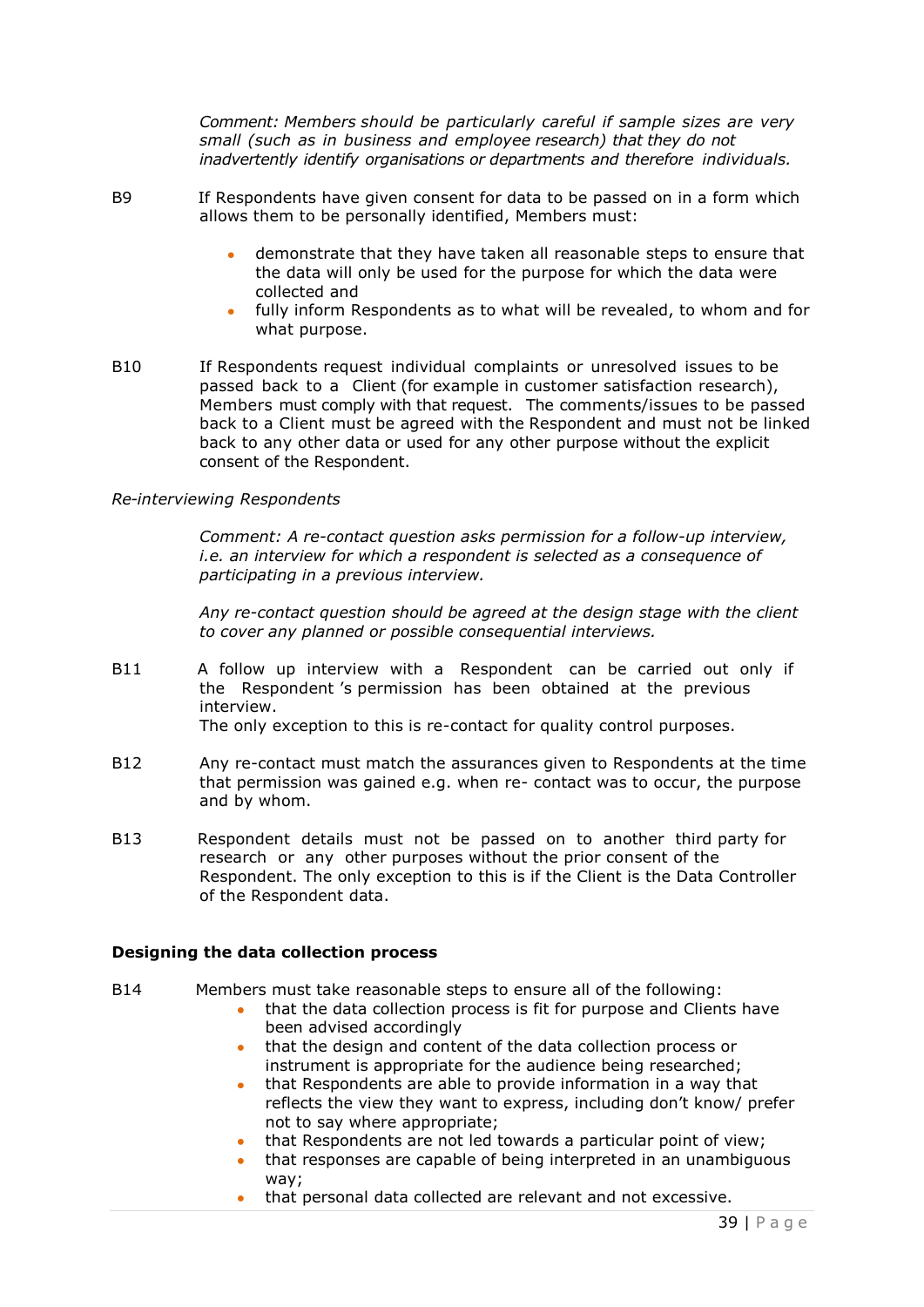## **Preparing for Fieldwork**

#### *Communicating with Respondents*

B15 If there is to be any recording, monitoring or observation during an interview, Respondents must be informed about this both at recruitment and at the beginning of the interview.

> *Comment: This does not include monitoring (listening to but not recording)*  telephone interviews for the purpose of quality control where interviewers have *been informed that such monitoring takes place.*

B16 Members must not knowingly make use of personal data collected illegally**.**

#### **Fieldwork**

- B17 Respondents must not be misled when being asked for cooperation to participate.
- B18 A Respondent's right to withdraw from a project at any stage must be respected.
- B19 Members must ensure that Respondents are able to check without difficulty the identity and bona fides of any individual and/or their employer conducting a project (including any sub-contractors).
- B20 Calls for face to face in home interviews and calls to household landline telephone numbers or mobile telephone numbers (including text messages) must not be made before 9am Monday to Saturday, 10am Sunday or after 9pm any day, unless by appointment.

*Comment: The only exception to this is where local rules and customs differ from UK practice.*

- B21 Members must ensure that all of the following are clearly communicated to the Respondent:
	- the name of the interviewer (an Interviewer's Identity Card must be  $\bullet$ shown if face to face);
	- an assurance that the interview will be carried out according to the MRS Code of Conduct;
	- the general subject of the interview;
	- the purpose of the interview;
	- if asked, the likely length of the interview;  $\bullet$
	- any costs likely to be incurred by the Respondent.
- B22 Respondents (including employees in employee research) must not be unduly pressurised to participate.
- B23 Members must delete any responses given by the Respondent, if requested, and if this is reasonable and practicable.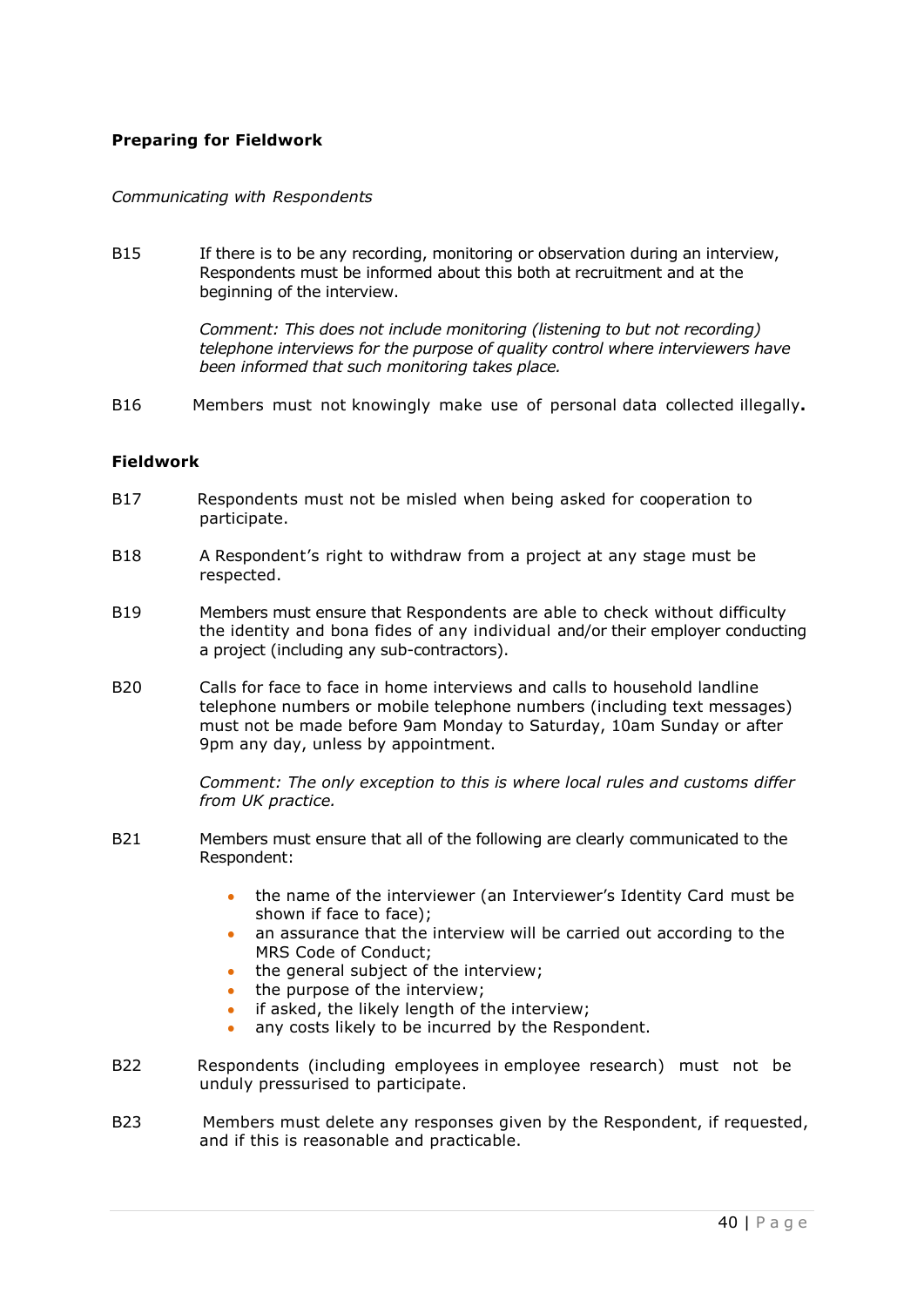B24 Recruiters/ interviewers must not reveal to any other Respondents the detailed answers provided by any Respondent or the identity of any other Respondent interviewed.

#### *Incentives*

- B25Where incentives are offered, Members must clearly inform the Respondent who will administer the incentive
- B26 Client goods or services, or vouchers to purchase client goods or services, must not be used as incentives in a research project.

*Comment: Incentives need not be of a monetary nature to be acceptable to a Respondent as a token of appreciation.* 

*With the Client's permission, an offer to supply the Respondent with a brief summary report of the project's findings can sometimes prove a better alternative encouragement to participate in a research project. Other alternatives are for example:*

- *Charity donations*
- *Non-monetary gifts*
- *Prize draws (for Prize draws the rules, as detailed in MRS Regulations on Administering Incentives and Free Prize Draws, must be adhered to.)*

#### *Children*

 *Comment: The intention of the following provisions regarding the age of Respondents is to protect children who are potentially vulnerable members of society and to strengthen the principle of public trust.*

B27 Consent of a parent or responsible adult (acting in loco parentis) must be obtained before interviewing a child under 16.

> *Comment: A responsible adult (acting in loco parentis) is an individual who has personal accountability for the well-being of a child, for example, a guardian, teacher, nanny or grandparent. It is not an individual who has a limited or specific responsibility such as a lifeguard, instructor or employer.*

> *Under special circumstances, permission to waive parental consent may be obtained, but only with the prior approval of the MRS Market Research Standards Board.*

- B28 Where the consent of a parent or responsible adult is required Members must ensure that the adult is given sufficient information about the nature of the project to enable them to provide informed consent.
- B29 Members must ensure that the parent or responsible adult giving consent is recorded (by name, relationship or role).
- B30 For self-completion postal/paper data collection, Members must ensure that:
	- when it is known, (or ought reasonably to be known) that all or a  $\bullet$ majority of Respondents are likely to be under 16, these are addressed to the parent or responsible adult; and
	- when it is known, (or ought reasonably to be known) that all or a majority  $\bullet$ of Respondents are likely to be under 16, that all questionnaires carry a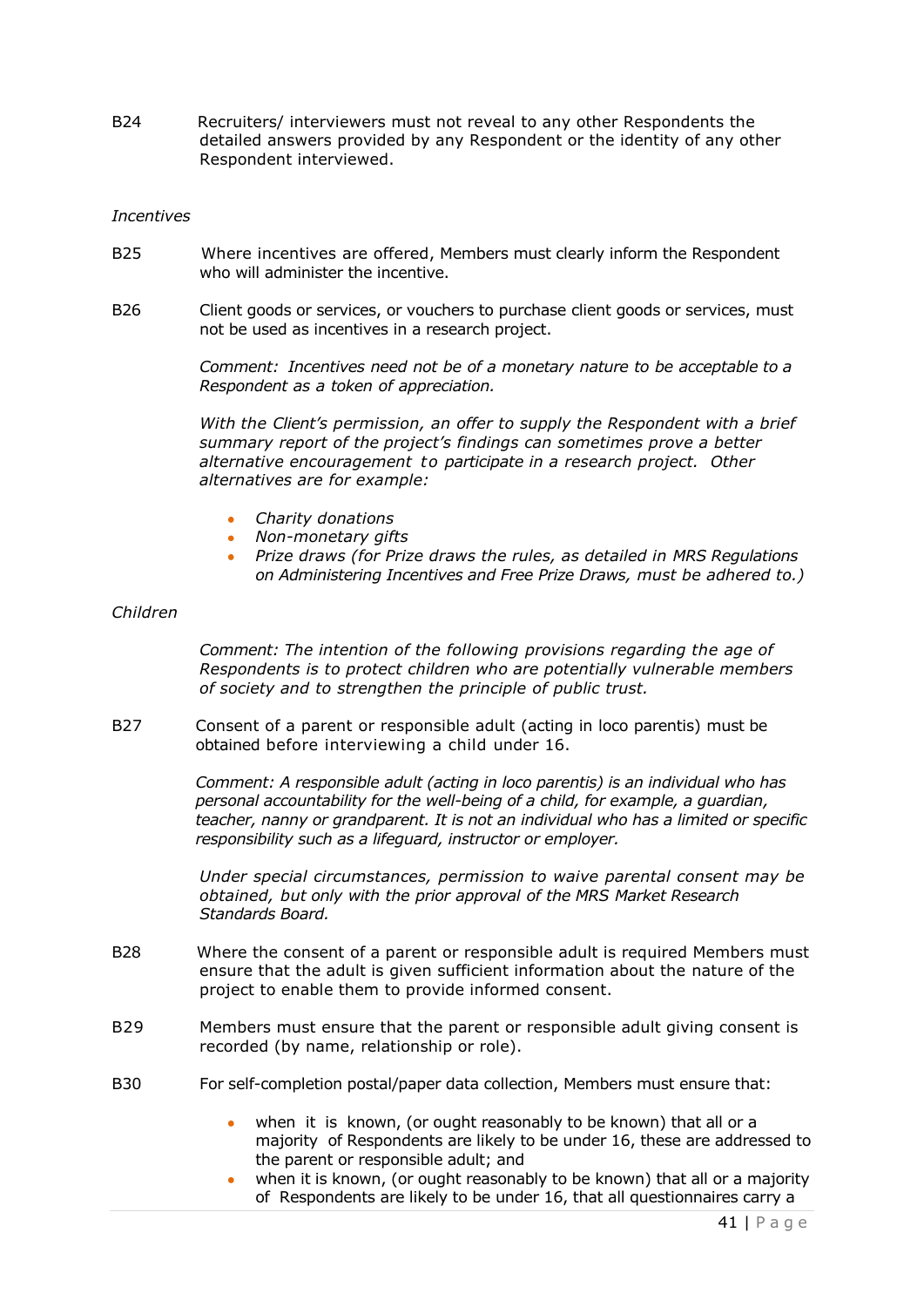note or notice explaining that consent is required for all children to participate.

- B31 For projects administered using an electronic communications network or service, where it is known (or ought reasonably be known that) some Respondents are likely to be under the age of 16, Members must ensure that Respondents are asked to give their age before any other personal information is requested. Further, if the age given is under 16, the child must be excluded from giving further personal information until the appropriate consent from a parent or responsible adult has been obtained and verified.
- B32 In all cases, Members must ensure that a child has an opportunity to decline to take part, even though a parent or a responsible adult has given consent on their behalf. This remains the case if the project takes place in school.
- B33 Personal information relating to other people must not be collected from children unless for the purposes of gaining consent from a parent or a responsible adult.

#### *Qualitative Exercises*

- B34 At the time of recruitment (or before the exercise takes place if details change after recruitment), Members must ensure that Respondents are told all relevant information as per rule B21 and:
	- $\bullet$ the location of the exercise and if it is to take place in a viewing facility; and
	- whether observers are likely to be present; and
	- when and how the exercise is to be recorded; and
	- the likely length of the exercise including the start and finish time; and
	- the Member, moderator and/or agency that will be conducting the  $\bullet$ exercise;
- B35 Members must ensure that completed recruitment questionnaires, incentive and attendance lists, transmissions or recordings or any other information or outputs which identify Respondents are not passed to or accessed by Clients or other third parties without the explicit permission of the Respondents; and Members must take reasonable steps to ensure that the information or outputs are used only for the purpose agreed at the time of data collection.
- B36 If Members have agreed with Clients that observers are to be present, Members must inform all observers fully about their legal and ethical responsibilities.
- B37 Members must make clear to Respondents the capacity in which observers are present; Clients must be presented as such, even if they are also Researchers and/or Members of MRS.

*Comment: This also applies to Members themselves when an employee of a Client organisation, advertising/design/PR agency etc.*

B38 There are some situations where observers could adversely affect Respondents' interests and/or wellbeing, and in such instances, Members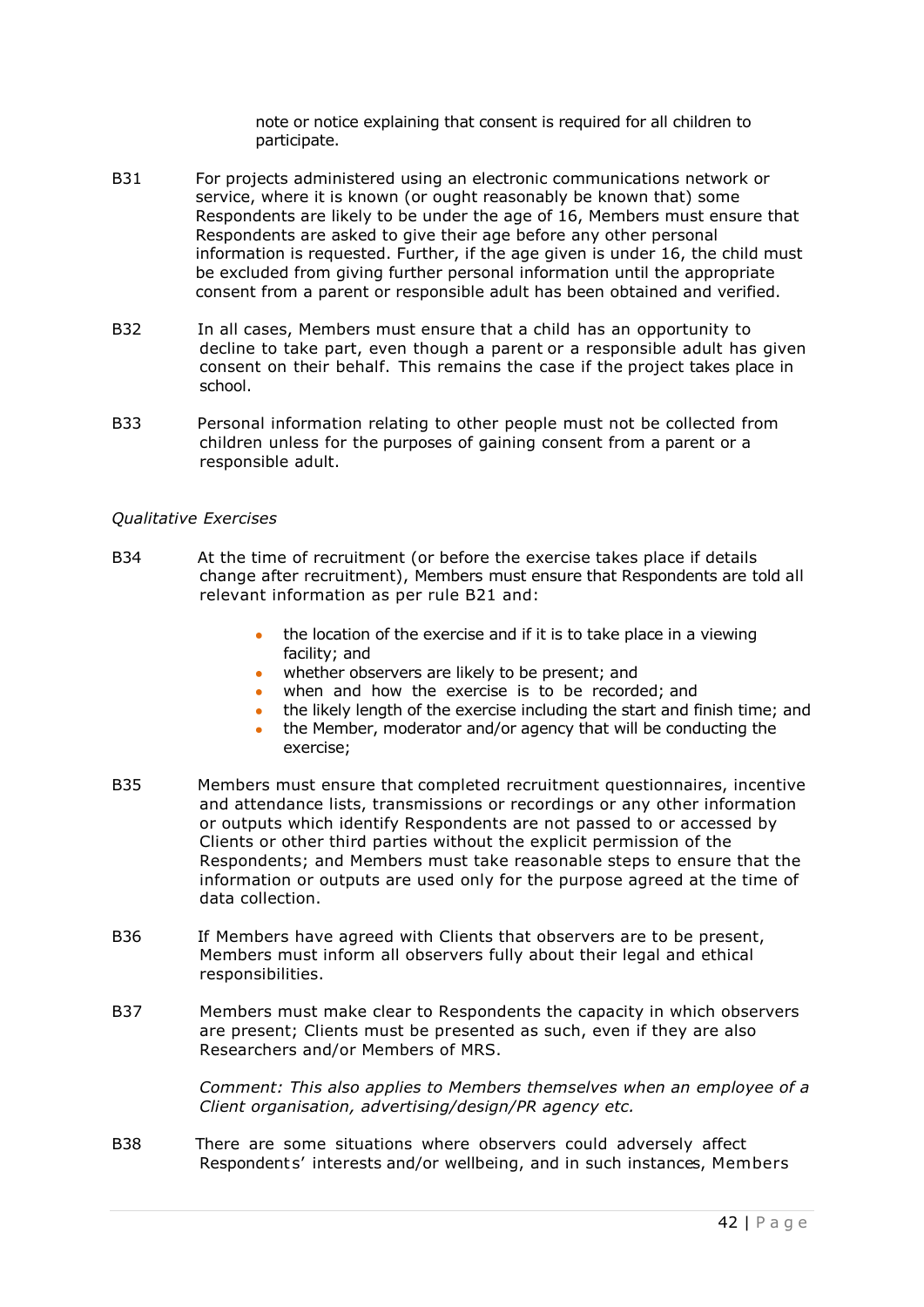must ensure that Respondents are told at an appropriate stage the identity of any observer who might be present during the exercise.

- B39 Members must ensure that, in instances where observers may know Respondents (as may occur in business-to-business research), Respondents are informed before the start that their interviews are to be observed, with a warning that the observer may include Clients who already know them.
- B40 The issue of anonymity and recognition is a particular problem in business and employee research. If guarantees cannot be given then Members must ensure that observers are fully introduced before the group/interview begins and Respondents given a chance to withdraw.
- B41 Members must ensure that Respondents on attendance at a venue are informed about the nature of any observation, monitoring or recording and Respondents are given the option of withdrawing from the exercise.
- B42 Members must ensure that any material handed to Clients or included in reports, without consent from Respondents, is anonymised e.g. transcripts containing verbatim comments and projective material.

*Comment: Special care must be taken when the universe is small, as in the case of some business to business exercises.*

#### *Mystery Shopping Projects*

*Comment: The objective of a mystery shopping project is to provide management information on processes and/or quality of service, in order to aid training and retraining plans, improvements in service and hence increase customer satisfaction etc.*

*For mystery shopping exercises the 'Respondent' will be a staff member who is subject to the mystery shop and as such there are different levels of allowable disclosure and data usage.*

- B43 For mystery shopping of a Client's own organisation, Members must take reasonable steps to ensure that:
	- the Client's employees have been advised by their employer that  $\bullet$ their service delivery may be checked through mystery shopping; and
	- the objectives and intended uses of the results have been made clear by the employer to staff (including the level of reporting if at branch/store or individual level); and
	- if mystery shopping is to be used in relation to any employment terms and conditions, that this has been made clear by the employer.
- B44 Since competitors' employees cannot be advised that they may be mystery shopped, Members must ensure that their identities are not revealed. Members must ensure that employees are not recorded (e.g. by using audio, photographic or video equipment). This applies in all instances where employees cannot or have not been advised that they could be mystery shopped.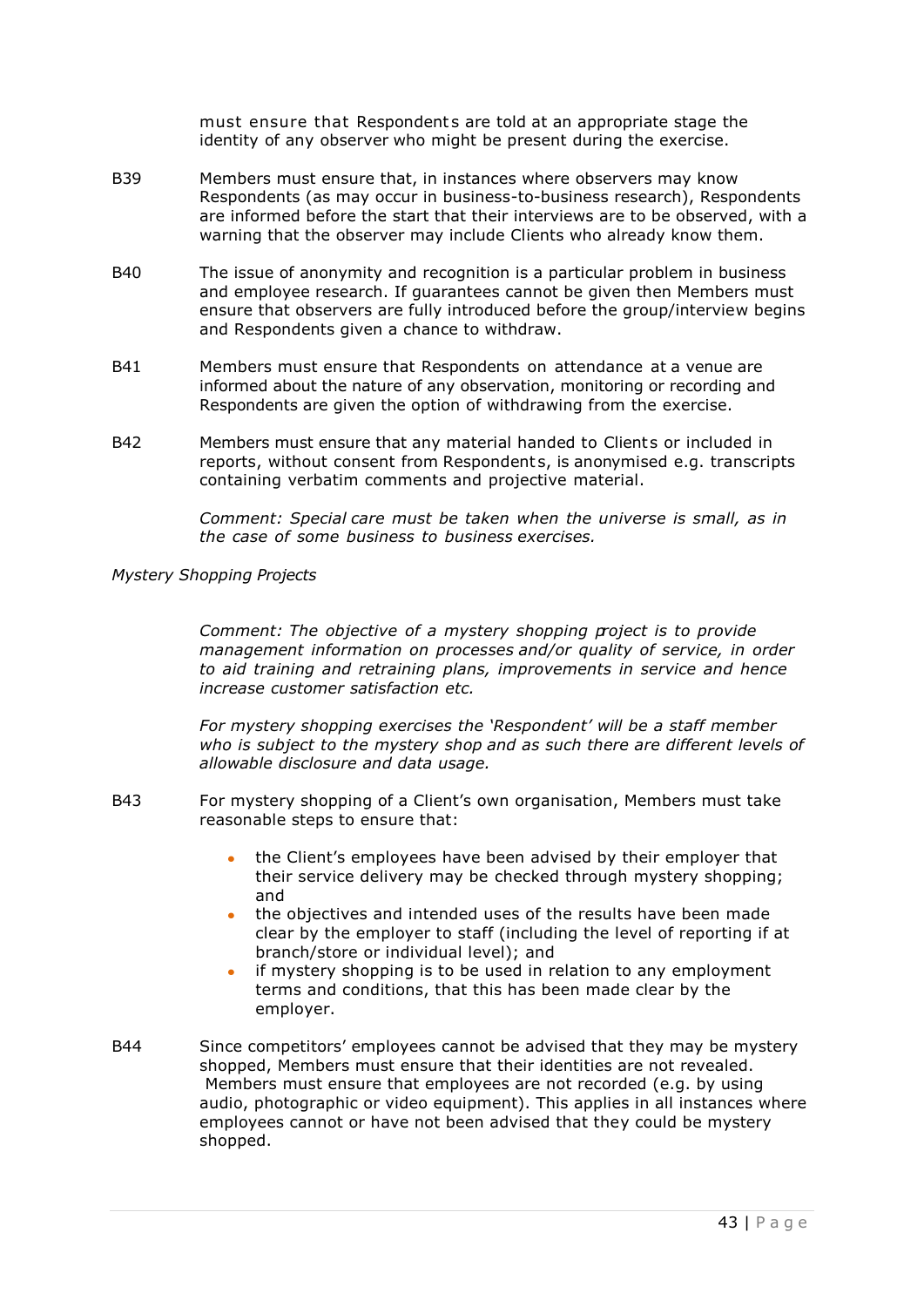- B45 Where there is mystery shopping of Client's agents or authorised distributors (as well as any organisations which are responsible to a compliance authority), Members must ensure that:
	- the employees to be mystery shopped have been advised by their employer and/or/regulator that their service delivery and/or regulatory compliance may be checked by mystery shopping; and
	- the objectives and intended uses of the results have been made clear  $\bullet$ by the employer and/or regulator (including the level of reporting if at branch/store or individual level); and
	- if mystery shopping is to be used in relation to any employment/contractual/regulatory terms and conditions this has been made clear by the employer and/or regulator.
- B46 Members must take reasonable steps to ensure that mystery shoppers are fully informed of the implications and protected from any adverse implications of conducting a mystery shopping exercise.

*Comment: For example, mystery shoppers must be made aware by the Member that their identity may be revealed to the organisation/individual being mystery shopped if they use personal cards to make purchases, loan arrangements, etc., and credit ratings may be affected.*

#### *Observation and Ethnographic Exercises*

- B47 Members must ensure that all of the following are undertaken when observation equipment is being used:
	- Clear and legible signs must be placed in areas where surveillance is Ä taking place.
	- Cameras must be sited so that they monitor only the areas intended for surveillance.
	- Signs must state the individual/organisation responsible for the surveillance, including contact information and the purpose of the observation.

*Comment: Rule A10 of the Code requires Members to take all reasonable precautions to ensure that Respondents are not harmed or adversely affected. This may have particular pertinence in an ethnographic and observational setting. Issues to be considered are:*

- *the need to be sensitive to the possibility that their presence may, at times, be seen as an unwarranted intrusion; here safeguards, and the ability to end the observation quickly, must be built into any ethnographic situation.*
- *the need to be sensitive to the possibility that Respondent s may*  $\bullet$ *become over involved with them at a personal level.*
- *the need to be sensitive to the possibility of 'observation fatigue';*  $\bullet$ *again there is value in having the ability to end the observation quickly within any ethnographic situation.*

#### *Using Research Techniques for Non-Research Purposes*

B48 Members must adhere to the rules in the separate regulations, *Using Research Techniques for Non-Research Purposes*, when conducting exercises which are for purposes in addition to, or other than, research.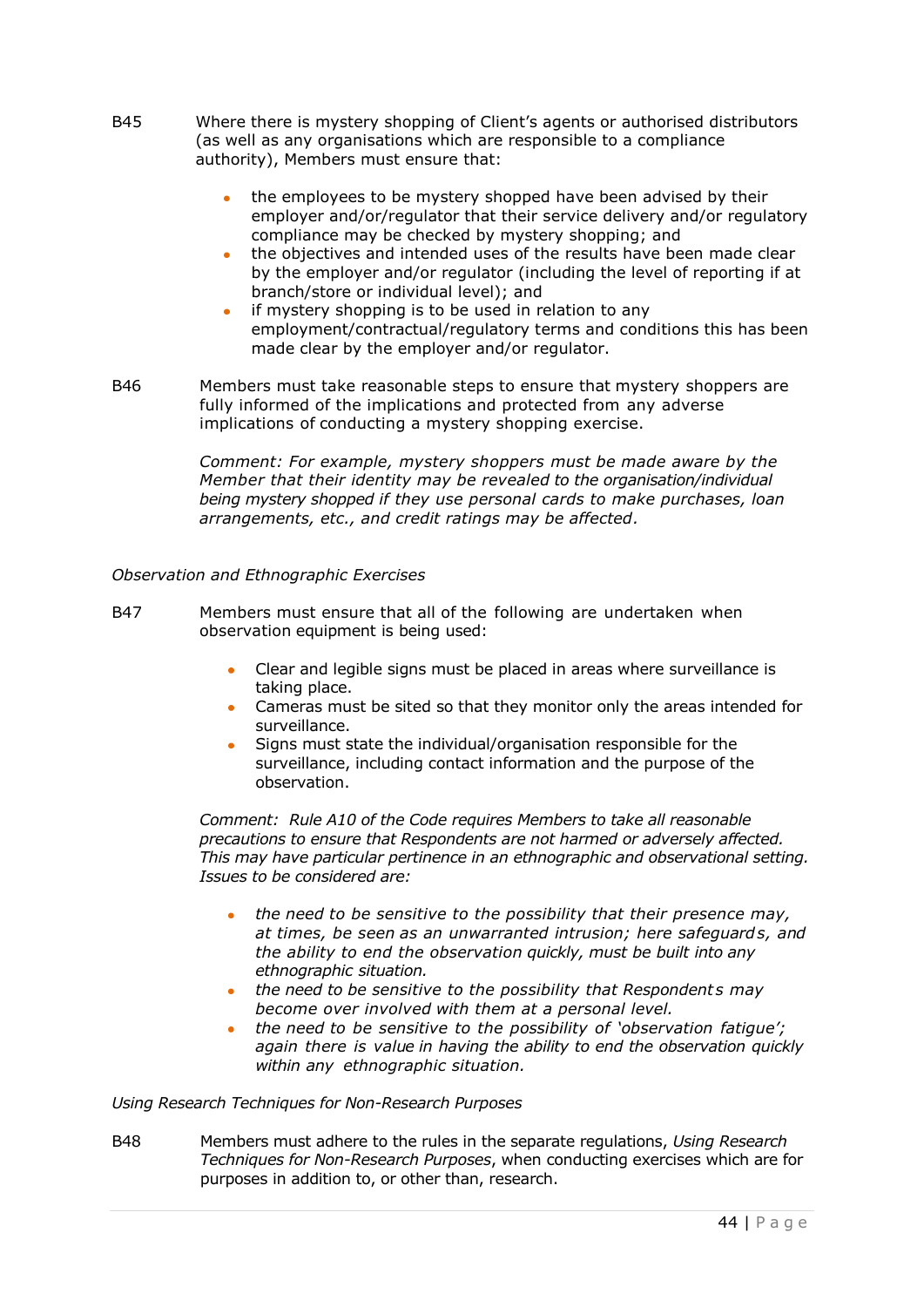#### **Analysis and Reporting of Findings**

- B49 Members must ensure that conclusions disseminated by them are clearly and adequately supported by the data.
- B50 Members must comply with reasonable requests to make available to anyone the technical information necessary to assess the validity of any published findings from a project.
- B51 Members must ensure that their names, or those of their employer, are only used in connection with any project as an assurance that the latter has been carried out in conformity with the Code if they are satisfied on reasonable grounds that the project has in all respects met the Code's requirements.
- B52 Members must allow Clients to arrange checks on the quality of fieldwork and data preparation provided that the Client pays any additional costs involved in this.
- B53 Members must provide Clients with sufficient technical details to enable Clients to assess the validity of results of projects carried out on their behalf.
- B54 Members must ensure that data tables include sufficient technical information to enable reasonable interpretation of the validity of the results.
- B55 Members must ensure that reports include sufficient information to enable reasonable interpretation of the validity of the results.
- B56 Members must ensure that reports and presentations clearly distinguish between facts and interpretation.
- B57 Members must ensure that when interpreting data they make clear which data they are using to support their interpretation.
- B58 Members must ensure that qualitative reports and presentations accurately reflect the findings of the project in addition to the interpretations and conclusions.
- B59 Members must take reasonable steps to check and where necessary amend any Client -prepared materials prior to publication to ensure that the published results will not be incorrectly or misleadingly reported.

*Comment: This means that Members are expected to take reasonable steps to ensure that any press releases include either final report details (including question wording for any questions quoted) or details of where the information can be obtained (e.g. via a website link).*

- B60 Members must take reasonable steps to ensure that findings from a project, published by themselves or in their employer's name, are not incorrectly or misleadingly presented.
- B61 If Members are aware, or ought reasonably to be aware, that findings from a project have been incorrectly or misleadingly reported by a Client he/she must at the earliest opportunity: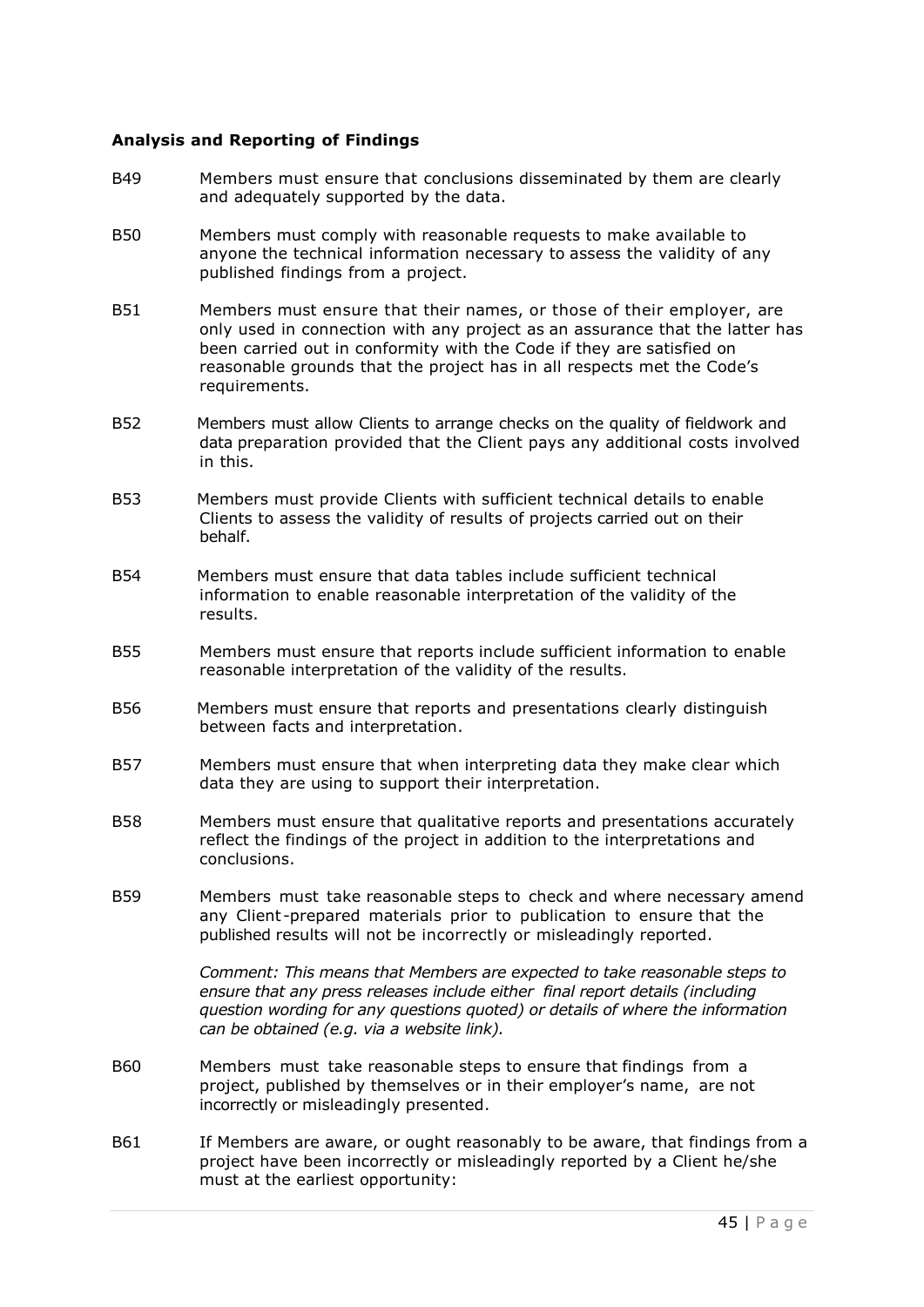- refuse permission for the Client to use their name further in  $\bullet$ connection with the incorrect or misleading published findings; and
- publish in an appropriate forum the relevant technical details of the  $\bullet$ project to correct any incorrect or misleading reporting.

#### **Data Storage**

- B62 Members must take reasonable steps to ensure that all hard copy and electronic lists containing personal data are held, transferred and processed securely in accordance with the relevant data retention policies and/or contractual obligations.
- B63 Members must take reasonable steps to ensure that all parties involved in the project are aware of their obligations regarding security of data.
- B64 Members must take reasonable steps to ensure that the destruction of data is adequate for the confidentiality of the data being destroyed. For example, any personal data must be destroyed in a manner which safeguards confidentiality.

#### **Appendix**

The MRS Code of Conduct applies to all MRS Members and Company Partners regardless of location. However, Members and Company Partners should be aware of other relevant codes that may apply to the research they undertake. A short selection of codes it supplier here for reference.

#### **ICC and ESOMAR**

ICC/ESOMAR International Code on Market and Social Research [www.esomar.org](http://www.esomar.org/) and [www.iccwbo.org](http://www.iccwbo.org/)

**Australia** AMSRS Code of Professional Behaviour [www.mrsa.com.au](http://www.mrsa.com.au/)

**Canada** MRIA Code of Conduct and Good Practice [www.mria-arim.ca](http://www.mria-arim.ca/)

#### **Germany**

Declaration for the Territory of the Federal Republic of Germany concerning the ICC/ESOMAR International Code on Market and Social Research [www.adm-ev.de](http://www.adm-ev.de/)

**Italy** ASSIRM Code of Professional Ethics [www.assirm.it](http://www.assirm.it/)

**Japan** JMRA Code of Marketing Research [www.jmra-net.or.jp](http://www.jmra-net.or.jp/)

## **United States**

CASRO Code of Standards [www.casro.org](http://www.casro.org/)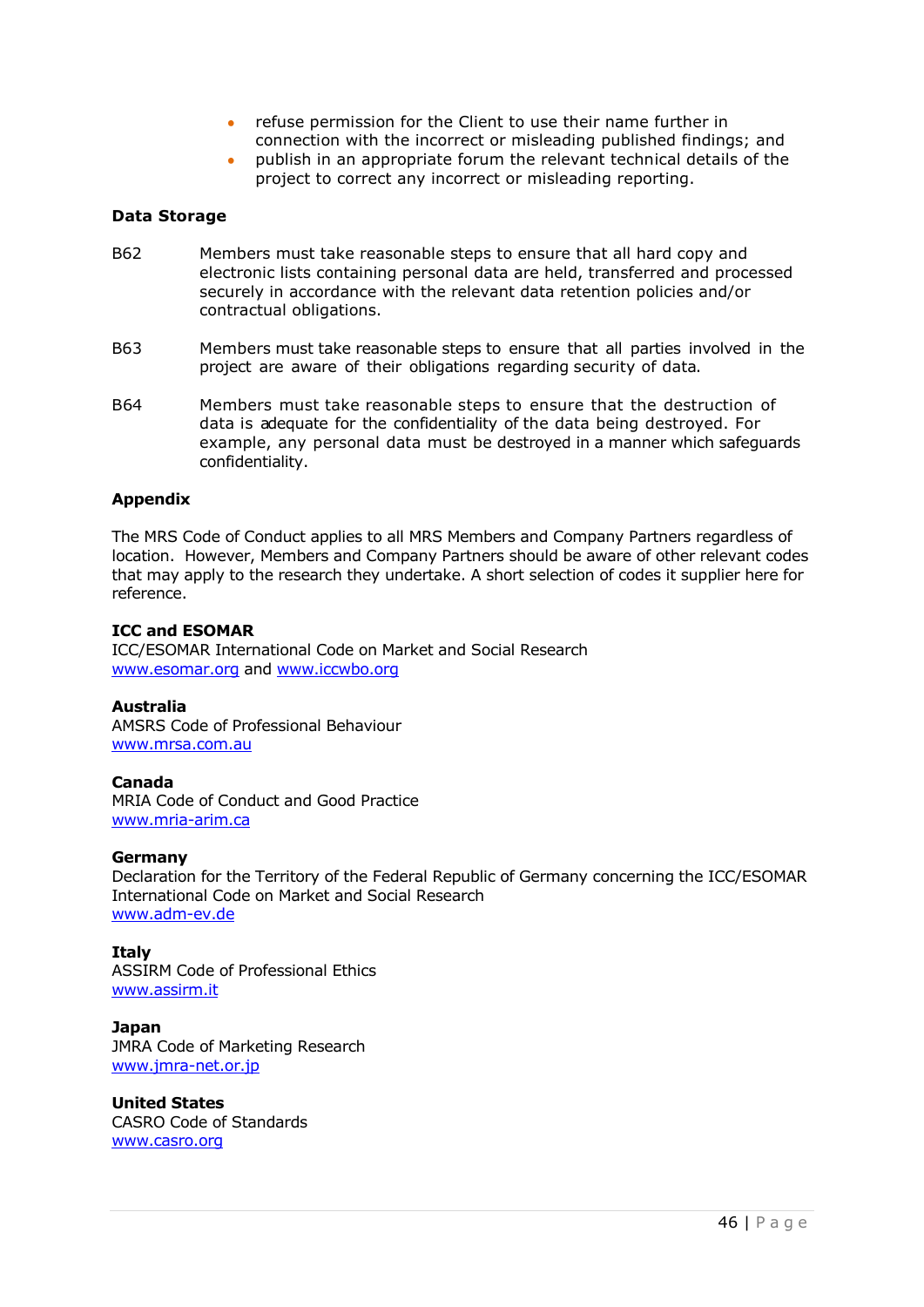## **SECTION H: Research terms - Glossary**

The Following glossary has been reproduced from the book, Market Research: An Integrated Approach (2012) by Alan Wilson. This was in agreement with the book's author for the specific purpose of inclusion in this paper. Should the GPS or any other government department wish to use this information more widely, copyright permission must be sought by the user directly from the book's publisher.

\*\*\*\*\*\*\*\*\*\*\*\*\*\*\*\*\*\*\*\*\*\*\*\*\*\*\*\*\*\*\*\*\*\*\*\*\*\*\*\*\*\*\*\*\*\*\*\*\*\*\*\*\*\*\*\*\*\*\*\*\*\*\*\*\*\*\*\*\*\*

**Access panels** A database of individuals who have agreed to be available for surveys of varying types and topics. Rising rates of refusals and non response, make it more difficult to recruit for a single survey, therefore sampling from a pool of potentially willing marketing research respondents can be seen as an appropriate way of saving time and money.

**Accompanied shopping** A specialised type of individual depth interview, which involves respondents being interviewed while they shop in a retail store and combines observation with detailed questioning.

**Alternative hypothesis** The hypothesis where some difference or effect is expected (i.e. a difference that cannot occur simply by chance).

**Ambiguous question** A badly constructed question which results in respondents and researchers reading different meanings into what is being asked, resulting in inappropriate or unexpected answers.

**Animatics** A type of stimulus material where key frames for a television advertisement are drawn or computer generated with an accompanying sound track.

**Annotation method** An approach taken to analyse qualitative data using codes or comments on the transcripts to categorise the points being made by respondents.

**ANOVA** Analysis of variance. A test for the differences among the means of two or more variables.

**Area sampling** A type of cluster sampling in which the clusters are created on the basis of the geographic location of the population of interest.

**Audience's thinking sequence** The sequence of thoughts that people go through when they are being communicated with.

**Audits** An examination and verification of the movement and sale of a product. There are three main types: wholesale audits, which measure product sales from wholesalers to retailers and caterers, retail audits, which measure sales to the final consumer, and home audits, which measure purchases by the final consumer.

**Bar chart** A chart which uses a series of bars that may be positioned horizontally or vertically to represent the values of a variety of items.

**Beauty parades** The procedure of asking a number of agencies to present their proposals verbally to the client company. The procedure is used to assist clients in selecting the research agency that will undertake a research project.

**Blog** An abbreviated title for the term web log, meaning a frequent, chronological publication of personal thoughts and ideas. Twitter is a form of microblogging service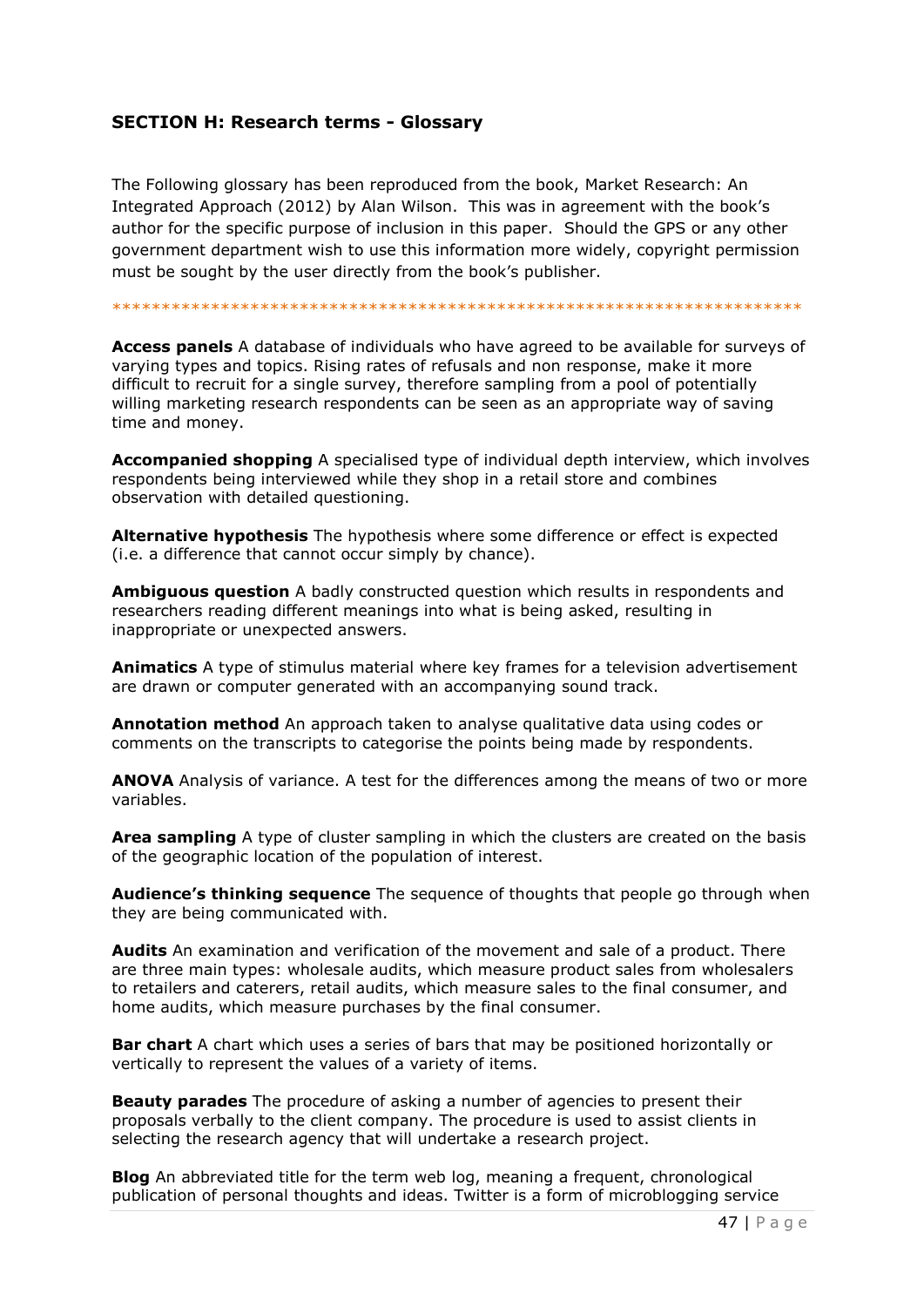that allows an individual to publish their blog type opinions and ideas in short Tweets ( text-based messages of up to 140 characters).

**Brand mapping** A projective technique which involves presenting a set of competing brand names to respondents and getting them to group them into categories based on certain dimensions such as innovativeness, value for money, service quality and product range.

**Brand personalities** A projective technique which involves respondents imagining a brand as a person and describing their looks, their clothes, their lifestyles, employment, etc.

**CAPI** Computer-assisted personal interviewing. Where lap-top computers or pen-pad computers are used rather than paper-based questionnaires for face-to-face interviewing.

**Cartoon completion** A projective technique which involves a cartoon that the respondent has to complete. For example, the cartoon may show two characters with balloons for dialogue. One of the balloons sets out what one of the characters is thinking or saying, while the other is left empty for the respondent to complete.

**CATI** Computer-assisted telephone interviewing. CATI involves telephone interviewers typing respondent's answers directly into a computer-based questionnaire rather than writing them on a paper-based questionnaire.

**CATS** Completely automated telephone interviews which use interactive voice technology and require no human interviewer. Respondents answer the closed-ended questions with their touch tone telephone.

**Causal research** Research that examines whether one variable causes or determines the value of another variable.

**Census** Research which involves collecting data from every member of the population of interest.

**Chat rooms** An Internet-based facility that can be used for online focus groups where individuals are recruited who are willing to discuss a subject online usually using text.

**Chi-square** A statistical test which tests the 'goodness of fit' between the observed distribution and the expected distribution of a variable.

**Closed question** A question that requires the respondent to make a selection from a predefined list of responses. There are two main types of closed questions: dichotomous questions with only two potential responses and multiple response questions with more than two.

**Cluster analysis** A statistical technique used to classify objects or people into mutually exclusive and exhaustive groups on the basis of two or more classification variables.

**Cluster sampling** A probability sampling approach in which clusters of population units are selected at random and then all (one-stage cluster sampling) or some (two-stage cluster sampling) of the units in the chosen clusters are studied.

**Coding** The procedures involved in translating responses into a form that is ready for analysis. Normally involves the assigning of numerical codes to responses.

#### **Coefficient alpha See Cronbach alpha**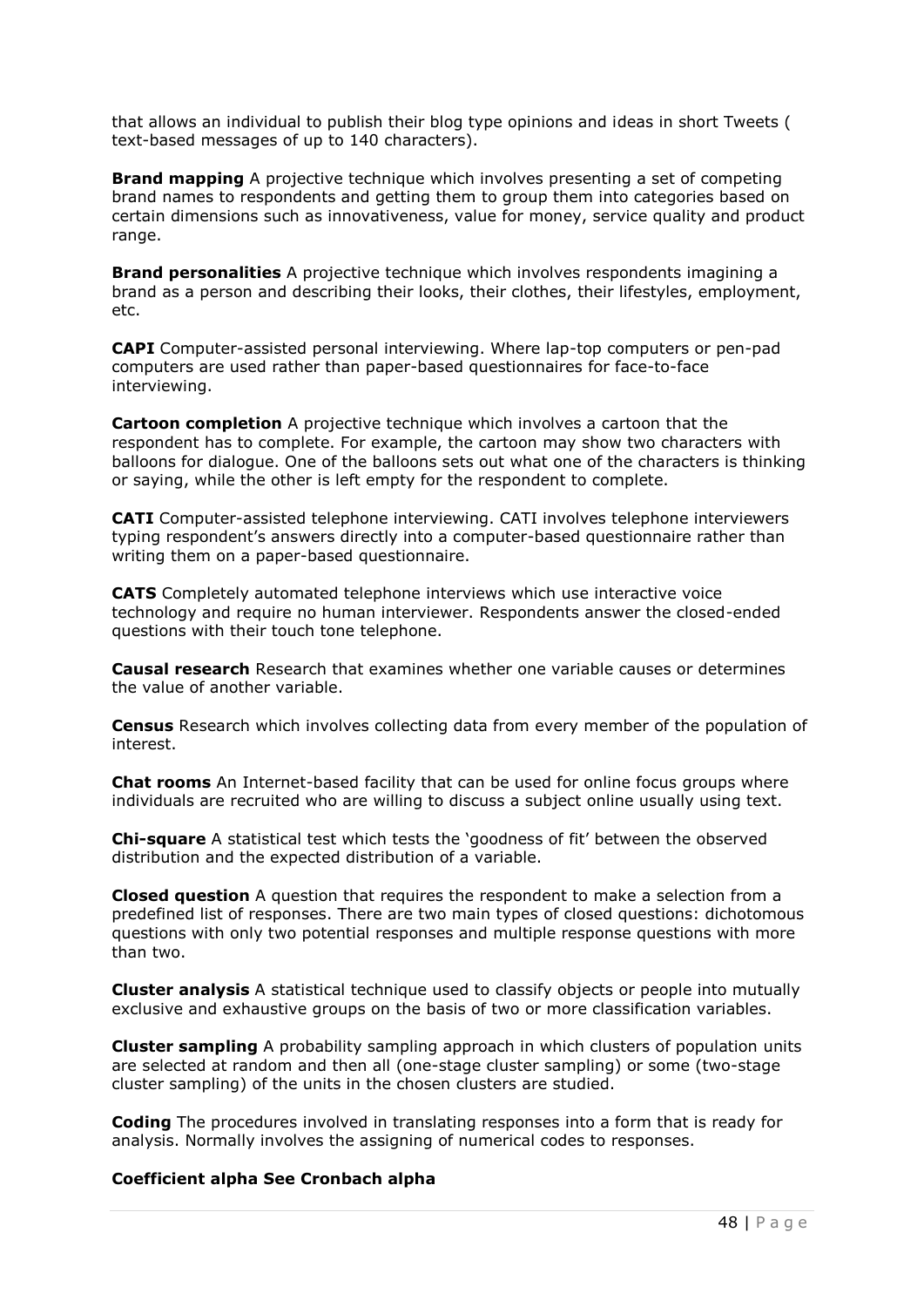**Coefficient of determination** Measure of the strength of linear relationship between a dependent variable and independent variables.

**Concept boards** A type of stimulus material which uses a set of boards to illustrate different product, advertising or pack designs.

**Confidence level** The probability that the true population value will be within a particular range (result +/– sampling error).

**Conjoint analysis** A statistical technique that provides a quantitative measure of the relative importance of one attribute over another. It is frequently used to determine what features a new product or service should have and also how products should be priced.

**Constant sum scales** A scaling approach which requires the respondent to divide a given number of points, usually 100, among a number of attributes based on their importance to the individual.

**Construct validity** An analysis of the underlying theories and past research that supports the inclusion of the various items in the scale. It is most commonly considered in two forms, convergent validity and discriminant validity.

**Content analysis** The analysis of any form of communication, whether it is advertisements, newspaper articles, television programmes or taped conversations. Frequently used for the analysis of qualitative research data.

**Content analysis software** Software used for qualitative research which basically counts the number of times that pre-specified words or phrases appear in text.

**Content validity** A subjective yet systematic assessment as to how well a rating scale measures a topic of interest. For example a group of subject experts may be asked to comment on the extent to which all of the key dimensions of a topic have been included.

**Contrived observation** A research approach which involves observing participants in a controlled setting.

**Convenience sampling** A non-probability sampling procedure in which a researcher's convenience forms the basis for selecting the potential respondents (i.e. the researcher approaches the most accessible members of the population of interest).

**Convergent validity** A measure of the extent to which the results from a rating scale correlate with those from other scales or measures of the same topic/construct**.** 

**Cookies** Text files placed on a user's computer by web retailers in order to identify the user when he or she next visits the website.

**Continuous research** *See* Longitudinal research.

**Correlation** A statistical approach to examine the relationship between two variables. Uses an index to describe the strength of a relationship.

**Critical path method (CPM)** A managerial tool used for scheduling a research project. It is a network approach that involves dividing the research project into its various components and estimating the time required to complete each component activity.

**Cronbach Alpha** A statistical test used to measure the split half reliability of a summated rating scale. Also known as coefficient alpha.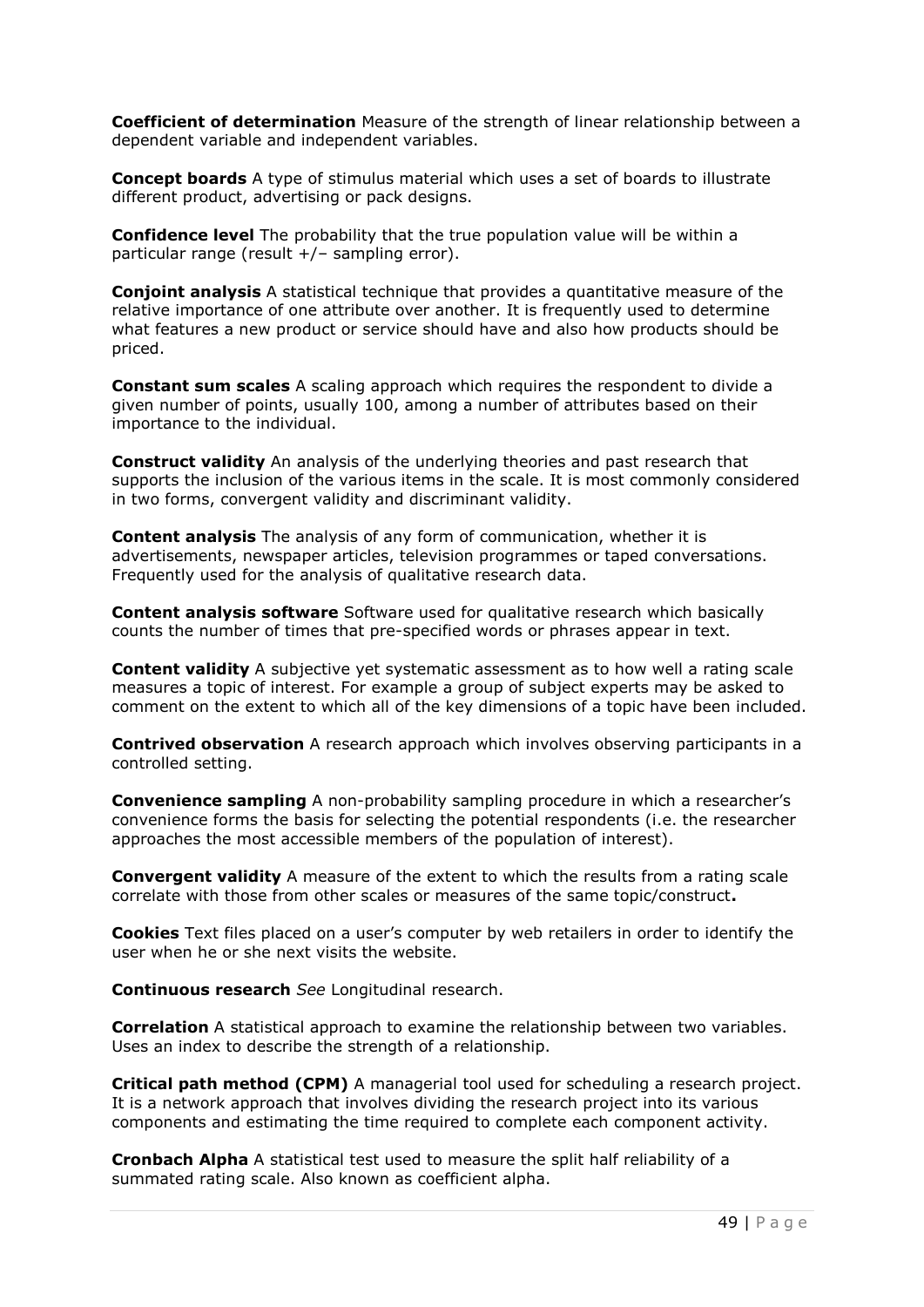**Cross-sectional research** Research studies that are undertaken once only involving data collection at a single point in time providing a 'snapshot' of the specific situation. The *opposite* of longitudinal research.

**Cross-tabulations** Tables that set out the responses to one question relative to the responses to one or more other questions.

**Customer database** A manual or computerised source of data relevant to marketing decision making about an organisation's customers.

**Cut and paste method of analysis** A method for analysing qualitative research data where material is cut and pasted from the original transcript into separate sections or tables relating to each topic. Cutting and pasting can either be done physically using scissors or using a word processing computer package.

**Data analysis errors** Non-sampling errors that occur when data is transferred from questionnaires to computers by incorrect keying of information.

**Data analysis services** Organisations, sometimes known as tab shops, that specialise in providing services such as the coding of completed questionnaires, inputting the data from questionnaires into a computer and the provision of sophisticated data analysis using advanced statistical techniques.

**Data cleaning** Computerised checks made on data to identify inconsistencies in the data and to check for any unexplained missing responses.

**Data conversion** The reworking of secondary data into a format that allows estimates to be made to meet the researcher's needs.

**Data display S**ummarising and presenting of information in order that relationships or connections can be identified and conclusions can be drawn.

**Data elements** The individual pieces of information held in a database (e.g. a person's name, gender or date of birth). These elements mean little independently but when combined they provide information on a customer or group of customers.

**Data entry** The transfer of data from a questionnaire into a computer by any of the following means: either directly in computer-assisted interviewing, by an operator copytyping the responses from questionnaires, or by the optical scanning of printed questionnaires.

**Data errors** Non-sampling errors that occur during data collection or analysis that impact on the accuracy of inferences made about the population of interest. The main types of data error are respondent errors (where respondents give distorted or erroneous answers), interviewer errors and data analysis errors.

**Data fusion** Data fusion involves the fusing together of different types information to present a more complete picture of an individual or a group of individuals.

**Data mining** An activity where highly powerful computers are used to dig through volumes of data to discover patterns about an organisation's customers and products.

**Data protection legislation** Legislation created to protect against the misuse of personal data (i.e. data about an individual person).

**Data validation** The verification of the appropriateness of the explanations and interpretations drawn from qualitative data analysis.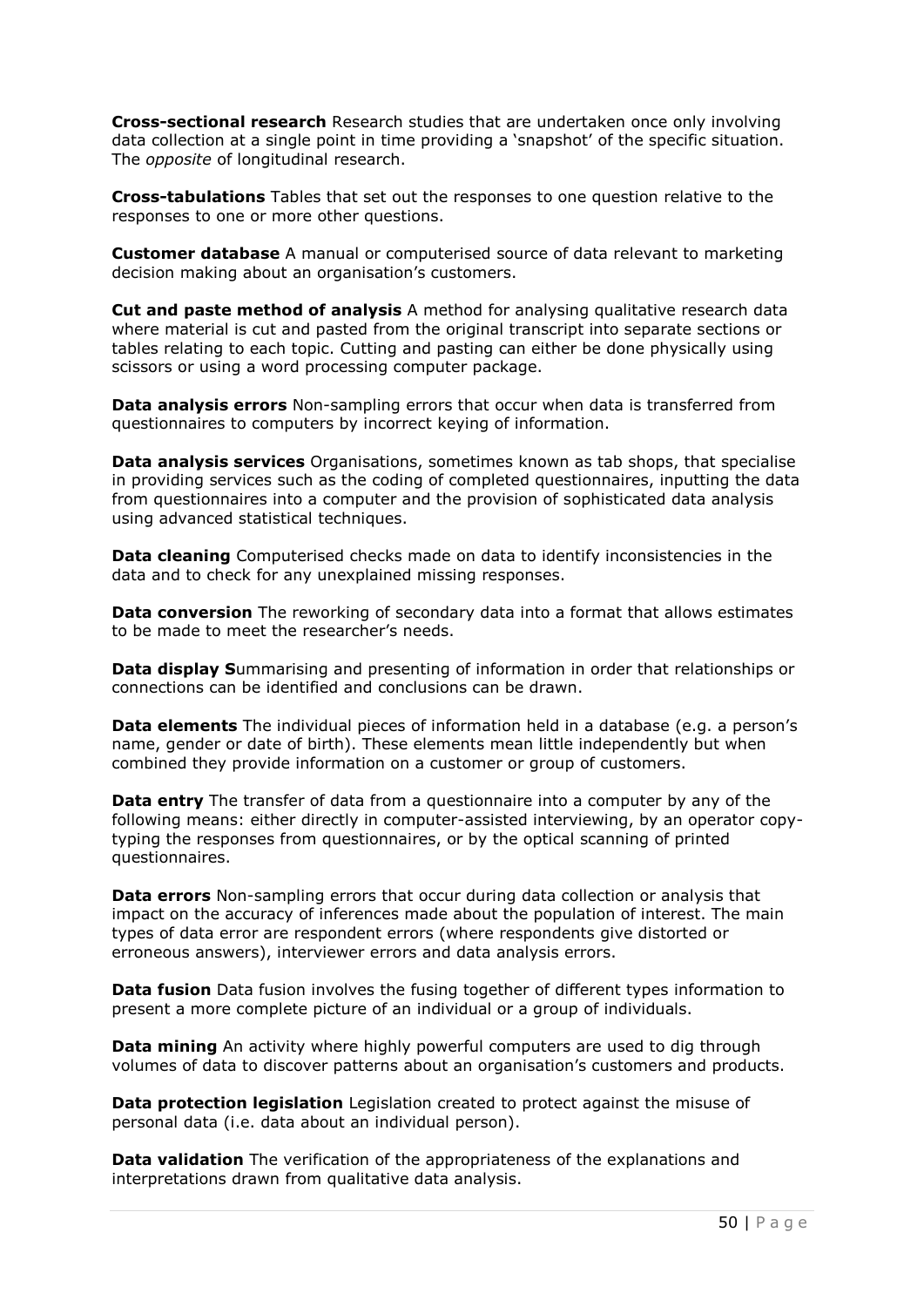**Database** A collection of related information that can be accessed and manipulated quickly using computers.

**Deduplication** The process through which data belonging to different transactions or service events are united for a particular customer. Software will be used to either automatically eliminate duplicates or identify potential duplicates that require a manual inspection and a decision to be taken.

**Degrees of freedom (d.f.)** The number of observations (i.e. sample size) minus one.

**Depth interview** *See* Individual depth interview.

**Descriptive research** Research studies that describe what is happening in a market without potentially explaining why it is happening.

**Descriptive statistics** Statistics that help to summarise the characteristics of large sets of data using only a few numbers. The most commonly used descriptive statistics are measures of central tendency (mean, mode and median) and measures of dispersion (range, interquartile range and standard deviation).

**Dichotomous questions** Questions with only two potential responses (e.g. Yes or No).

**Directories** A listing of individuals or organisations involved in a particular activity. May be available in printed format, CD-ROMs or on the Internet.

**Discriminant validity** A measure of the extent to which the results from a rating scale do not correlate with other scales from which one would expect it to differ.

**Discussion guide** *See* Topic list.

**Disproportionate stratified random sampling** A form of stratified random sampling (*See* Stratified random sampling) where the units or potential respondents from each population set are selected according to the relative variability of the units within each subset.

**Double-barrelled question** A badly constructed question where two topics are raised within one question.

**Doughnut chart** A form of pie chart which allows different sets of data (e.g. for different years) to be shown in the same chart.

**Editing** The process of ensuring that questionnaires were filled out correctly and completely.

**E-mail survey** A self-completion survey that is delivered to pre-selected respondents by e-mail. The questionnaire can take the form of text within the e-mail or can be sent as an attachment (either as a word processor document or as a piece of software which runs the questionnaire).

**Ethnography** A form of participant observation that involves the study of human behaviour in it's natural setting. For example, a researcher may accompany consumers (sometimes with a video camera) as they engage in a wide range of activities such as going on a shopping trip with friends. It involves the researcher exploring the interactions between group members, their reaction to various events and experiences, how they consider different courses of action and take decisions.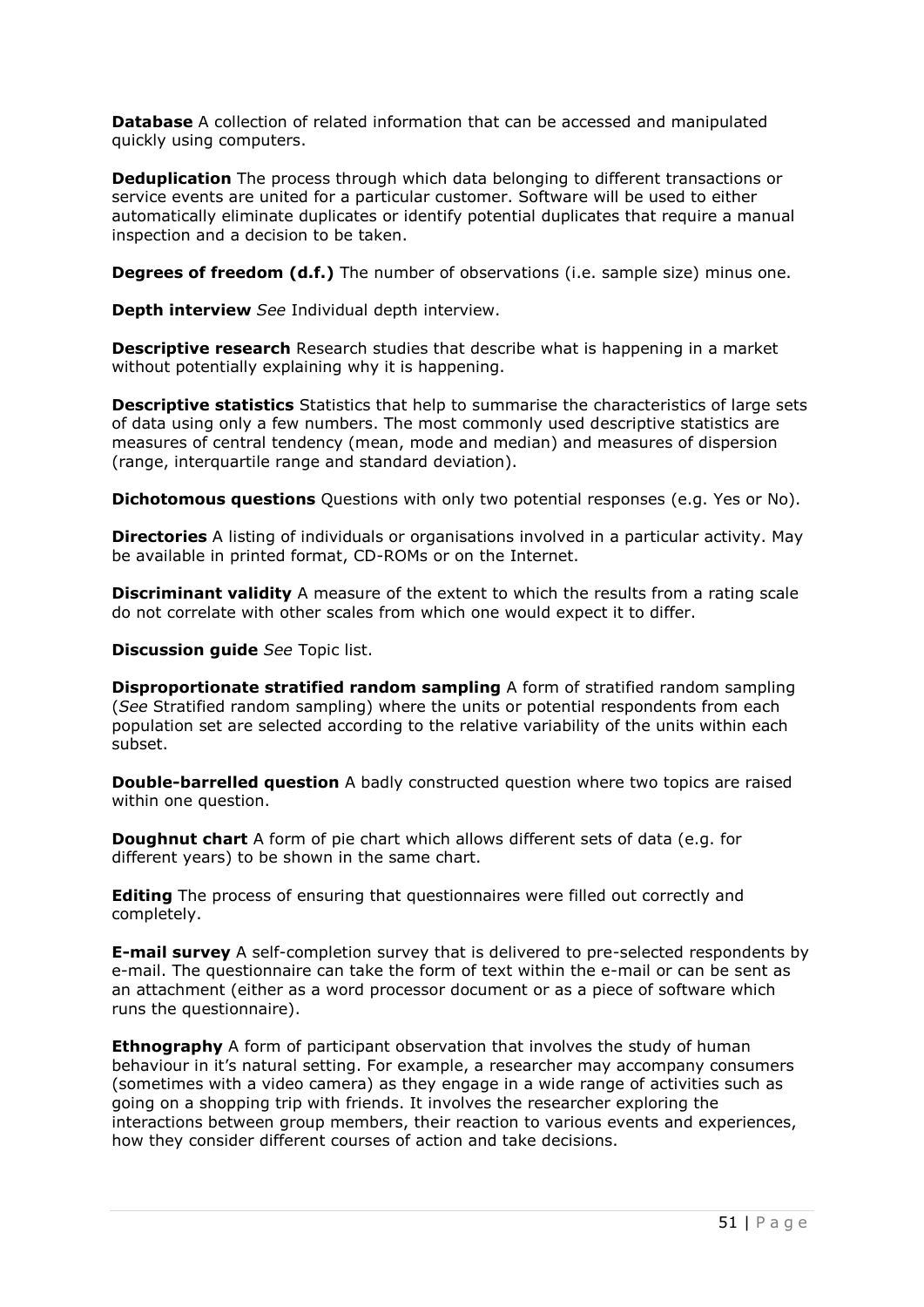**Executive interviews** Quantitative research interviews with business people, usually undertaken at their place of work, covering subjects related to industrial or business products and services.

**Experimental research** Research which measures causality and involves the researcher changing one variable (e.g. price, packaging, shelf display, etc.), while observing the effects of those changes on another variable (e.g. sales) and controlling the extraneous variables.

**Exploratory research** Research that is intended to develop initial ideas or insights and to provide direction for any further research needed.

**External data** Secondary data that is sourced from outside the organisation requiring the research to be conducted.

**Eye tracking** The use of equipment in the observation and recording of a person's unconscious eye movements when they are looking at a magazine, a shop display or a web site.

**Face-to-face survey** Research which involves meeting respondents face-to-face and interviewing them using a paper-based questionnaire, a lap-top computer or an electronic notepad.

**Factor analysis** A statistical technique that studies the interrelationships among variables for the purpose of simplifying data . It can reduce a large set of variables to a smaller set of composite variables or factors by identifying the underlying dimensions of the data.

**Field agencies** Agencies whose primary activity is the field interviewing process focusing on the collection of data through personal interviewers, telephone interviewers or postal surveys.

**Focus groups** *See* Group discussions.

**Frequency distributions** *See* Hole counts.

**Full service agencies** Marketing research agencies that offer the full range of marketing research services and techniques. They will be able to offer the entire range of qualitative and quantitative research approaches as well as be capable of undertaking every stage of the research from research design through to analysis and report writing.

**Funnel sequence** A sequence for ordering questions in a questionnaire based on moving from the generalities of a topic to the specifics.

**GANTT chart** A managerial tool used for scheduling a research project. It is a form of flowchart that provides a schematic representation incorporating the activity, time, and personnel requirements for a given research project.

**Geodemographic profiling** A profiling method which uses postal addresses to categorise different neighbourhoods in relation to buying power and behaviour.

**Grounded theory** A set of analysis techniques that were developed in the 1960s by two medical sociologists, Glaser and Strauss(1967). It is more commonly used by academic researchers rather than marketing research practitioners in areas where little is known about a subject or where a new approach to understanding behavior is required. It is a systematic method of generating theory and understanding through qualitative data collection and analysis.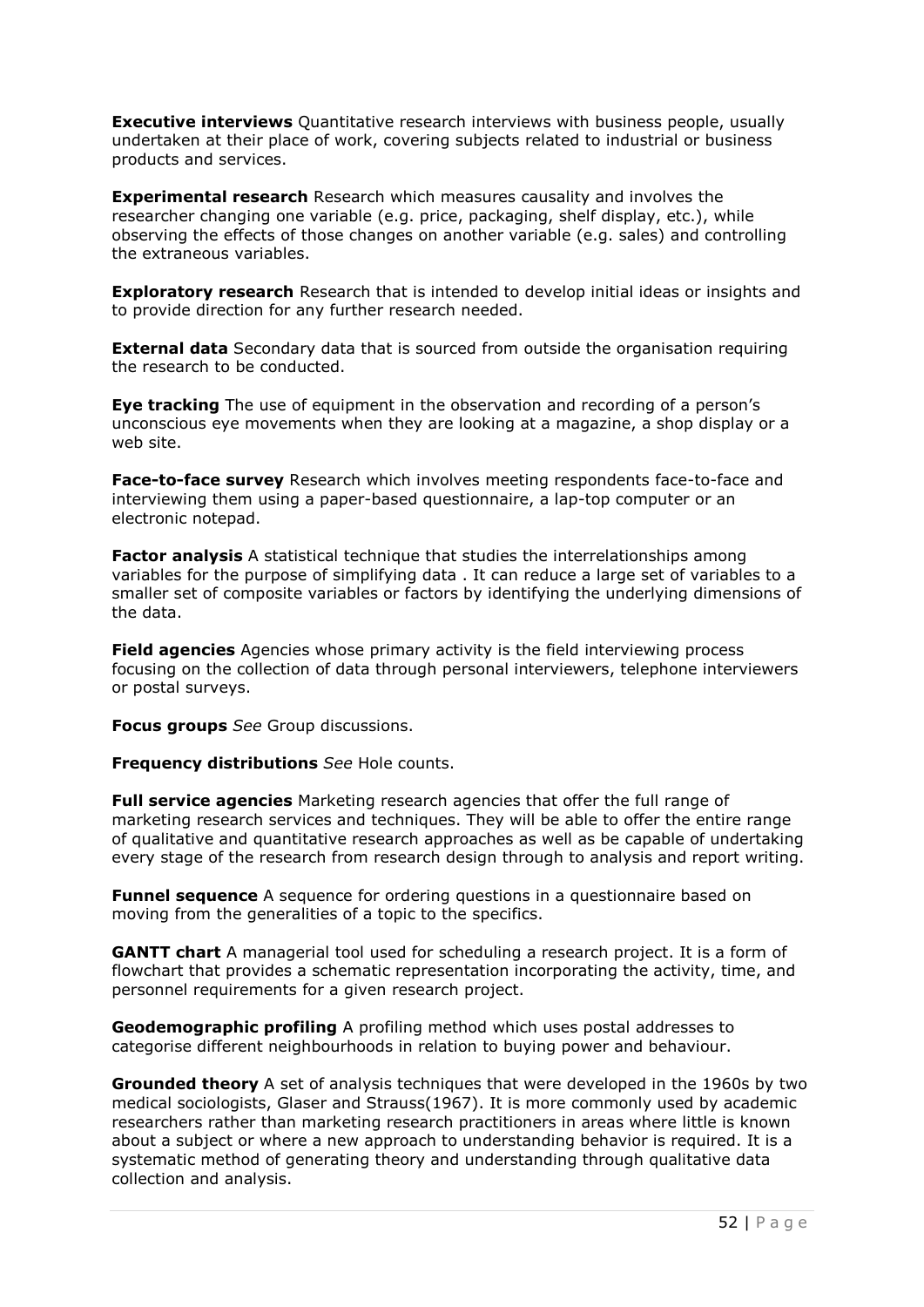**Group depth interviews** *See* Group discussions.

**Group discussions** Also known as focus groups or group depth interviews. These are depth interviews undertaken with a group of respondents. In addition to the increased number of respondents, they differ from individual depth interviews in that they involve interaction between the participants.

**Group dynamics** The interaction between group members in group discussions.

**Group moderator** The interviewer responsible for the management and encouragement of participants in a group discussion.

**Hall tests** Research undertaken in a central hall or venue commonly used to test respondents' initial reactions to a product or package or concept. Respondents are recruited into the hall by interviewers stationed on main pedestrian thoroughfares nearby.

**Hidden observation** A research approach involving observation where the participant does not know that they are being observed.

**Holecounts** The number of respondents who gave each possible answer to each question in a questionnaire. Sometimes known as frequency distributions.

**Hypothesis** An assumption or proposition that a researcher puts forward about some characteristic of the population being investigated.

**Hypothesis testing** Testing aimed at determining whether the difference between proportions is greater than would be expected by chance or as a result of sampling error.

**Implicit assumption** A badly constructed question where the researcher and the respondent are using different frames of reference as a result of assumptions that both parties make about the question being asked.

**Independent samples** Samples in which the measurement of the variable of interest in one sample has no effect on the measurement of the variable in the other sample.

**Individual depth interview** An interview that is conducted face-to-face, in which the subject matter of the interview is explored in detail using an unstructured and flexible approach.

**Information explosion** The major growth in information available in a wide range of formats from a wide range of sources. This growth has principally resulted from improvements in the capabilities and speeds of computers.

**In-home/doorstep interviewing** Face-to-face interviews undertaken within the home of the respondent or on the doorstep of their home.

**Internal data** Secondary data sourced from within the organisation that is requiring the research to be conducted.

**Internet monitoring** The measurement undertaken by web-based retailers and suppliers to monitor the number of times different pages on their sites are accessed, what search engines bring people to the site, what service provider browsers are used as well as tracking the specific time at which the site is accessed. Using cookies, the retailers may also be able to identify when users revisit the site.

**Interquartile range** A measure of dispersion that calculates the difference between the 75th and 25th percentile in a set of data.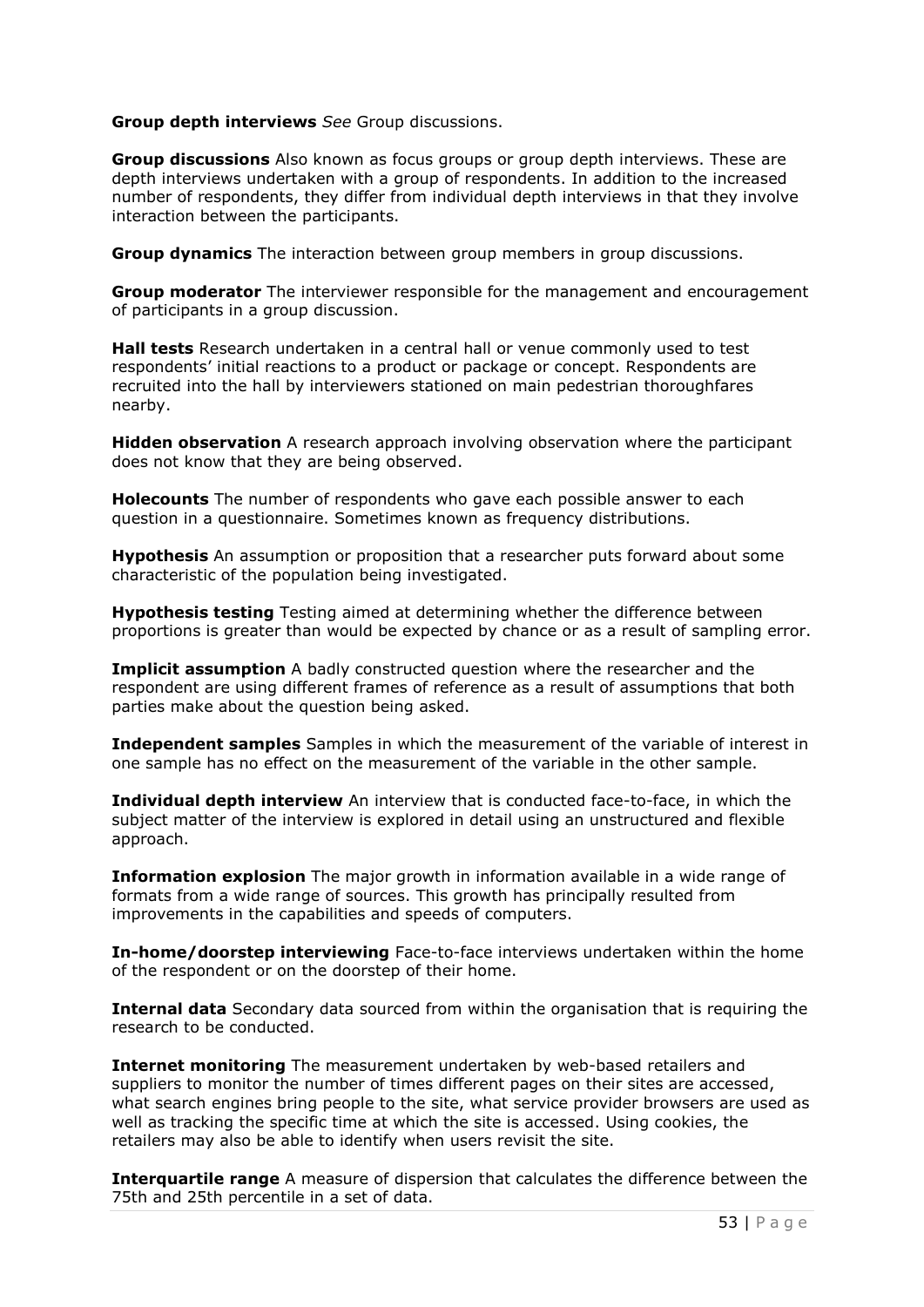**Interval data** Similar to ordinal data with the added dimension that the intervals between the values on a scale are equal. That means that when using a scale of 1 to 5, the difference between 1 and 2 is the same as the difference between 4 and 5. However, the ratios between different values on the scale are not valid (e.g. 4 does not represent twice the value of 2).

**Interviewer bias** Bias and errors in research findings brought about by the actions of an interviewer. This may be influenced by who the interviewer interviews, how the interview is undertaken and the manner in which responses are recorded.

**Interviewer errors** *See* Interviewer bias.

**Interviewer guide** *See* Topic list.

**Interviewer Quality Control Scheme (IQCS)** A quality control scheme for interviewers in the UK. The scheme is aimed at improving selection, training and supervision of interviewers and is jointly run by the Market Research Society, the Association of Market Survey Organisations, the Association of British Market Research Companies, the Association of Users of Research Agencies, and a number of leading research companies.

**Judgement sampling** A non-probability sampling procedure where a researcher consciously selects a sample that he or she considers to be most appropriate for the research study.

**Kiosk based Survey** A survey often undertaken at an exhibition or trade show using touch screen computers to collect information from respondents. Such computers can be programmed to deliver complex surveys supported by full colour visuals as well as sound and video clips. They can be much cheaper to administer in comparison with the traditional exit survey undertaken by human interviewers.

**Leading question** A badly constructed question that tends to steer respondents toward a particular answer. Sometimes known as a loaded question.

**Least squares approach** A regression procedure that is widely used for deriving the best-fit equation of a line for a given set of data involving a dependent and independent variable.

**Lifestyle databases** Databases that consist of data derived from questionnaire responses to 'lifestyle surveys'. Such surveys make it clear to respondents that the data is being collected for the creation of a database rather than for marketing research purposes.

**Lifetime value** The present value of the estimated future transactions and net income attributed to an individual customer relationship.

**Likert scales** A scaling approach which requires the respondent to state their level of agreement with a series of statements about a product, organisation or concept. The scale using the descriptors Strongly agree; Agree; Neither agree nor disagree; Disagree; Strongly disagree is based on a format originally developed by Renis Likert in 1932.

**Line graph** A two-dimensional graph that is typically used to show movements in data over time.

**List brokers** Organisations that sell off-the shelf data files listing names, characteristics and contact details of consumers or organisations.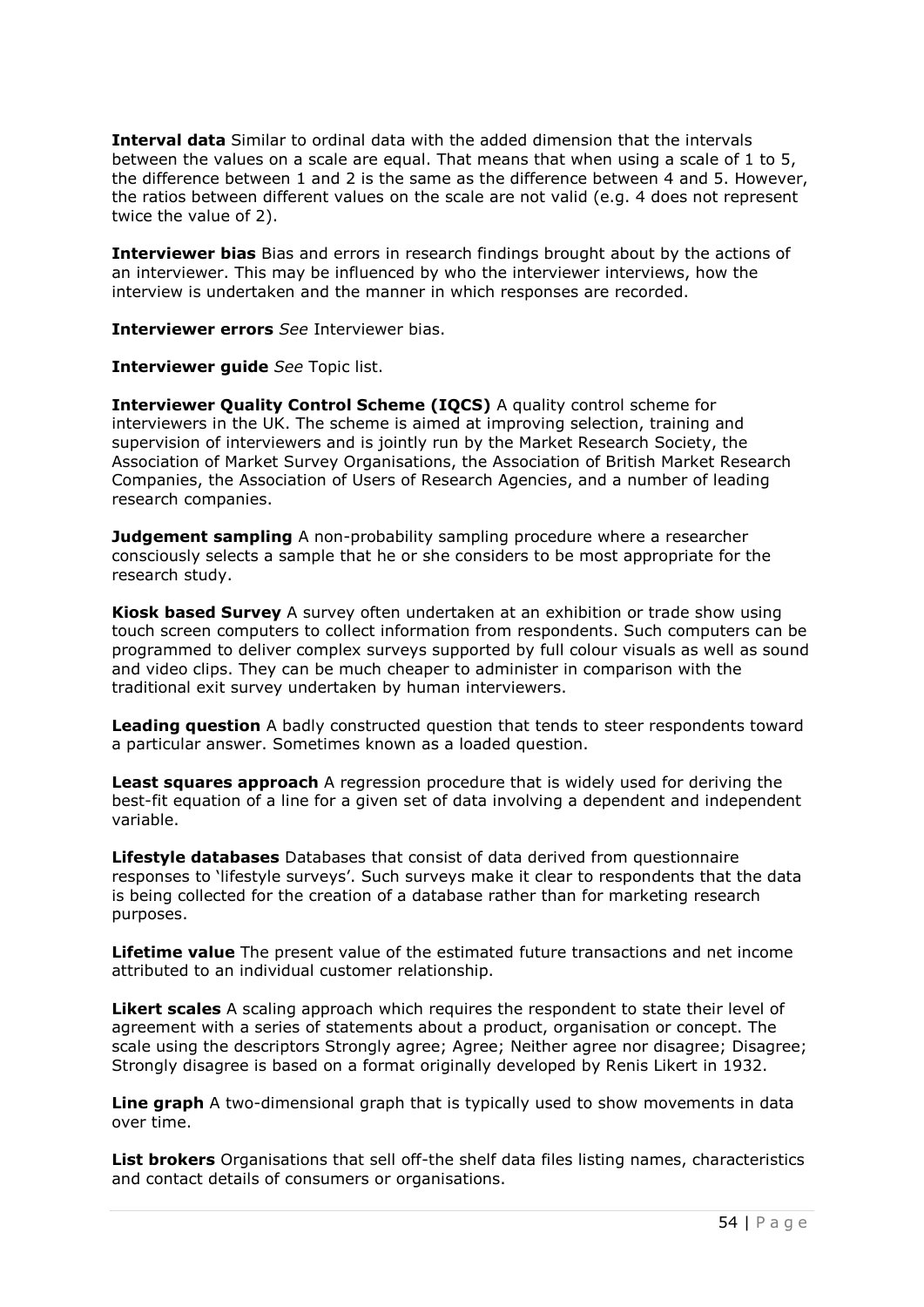#### **Loaded question** *See* Leading question.

**Longitudinal research** A study involving data collection at several periods in time enabling trends over time to be examined. This may involve asking the same questions on a number of occasions of either the same respondents or of respondents with similar characteristics. Sometimes known as continuous research.

**Mall intercept interviews** *See* Street interviews.

**Marketing concept** The proposition that the whole of the organisation should be driven by a goal of serving and satisfying customers in a manner which enables the organisation's financial and strategic objectives to be achieved.

**Marketing decision support system (MDSS)** An interactive computerised information source designed to assist in marketing decision making.

**Marketing research** The collection, analysis and communication of information undertaken to assist decision making in marketing.

**Marketing research process** The sequence of activities and events involved in undertaking a marketing research project.

**Mean** The arithmetic average which is calculated by summing all of the values in a set of data and dividing by the number of cases.

**Measures of central tendency** Measures that indicate a typical value for a set of data by computing the mean, mode or median.

**Measures of dispersion** Measures that indicate how 'spread out' a set of data is. The most common are the range, the interquartile range and the standard deviation.

**Mechanised observation** A research approach involving observation of behaviour using automated counting devices, scanners or other equipment.

**Median** When all of the values in a data set are put in ascending order, the median is the value of the middle case in a series.

**Metric data** A name for interval and ratio data.

**Mixed Mode Studies** Research studies that use a variety of collection methods in a single survey ( e.g. using the same questionnaire online and face to face) in order to improve response rates.

**Mode** The value in a set of data that occurs most frequently.

**Multiple-choice questions** Questions which provide respondents with a choice of predetermined responses to a question. The respondents are asked to either give one alternative that correctly expresses their viewpoint or indicate all responses that apply.

**Multiple discriminant analysis** A statistical technique used to classify individuals into one of two or more segments (or populations) on the basis of a set of measurements.

**Multiple regression analysis** A statistical technique to examine the relationship between three or more variables and also to calculate the likely value of the dependent variable based on the values of two or more independent variables.

**Multi-stage sampling** A sampling approach where a number of successive sampling stages are undertaken before the final sample is obtained.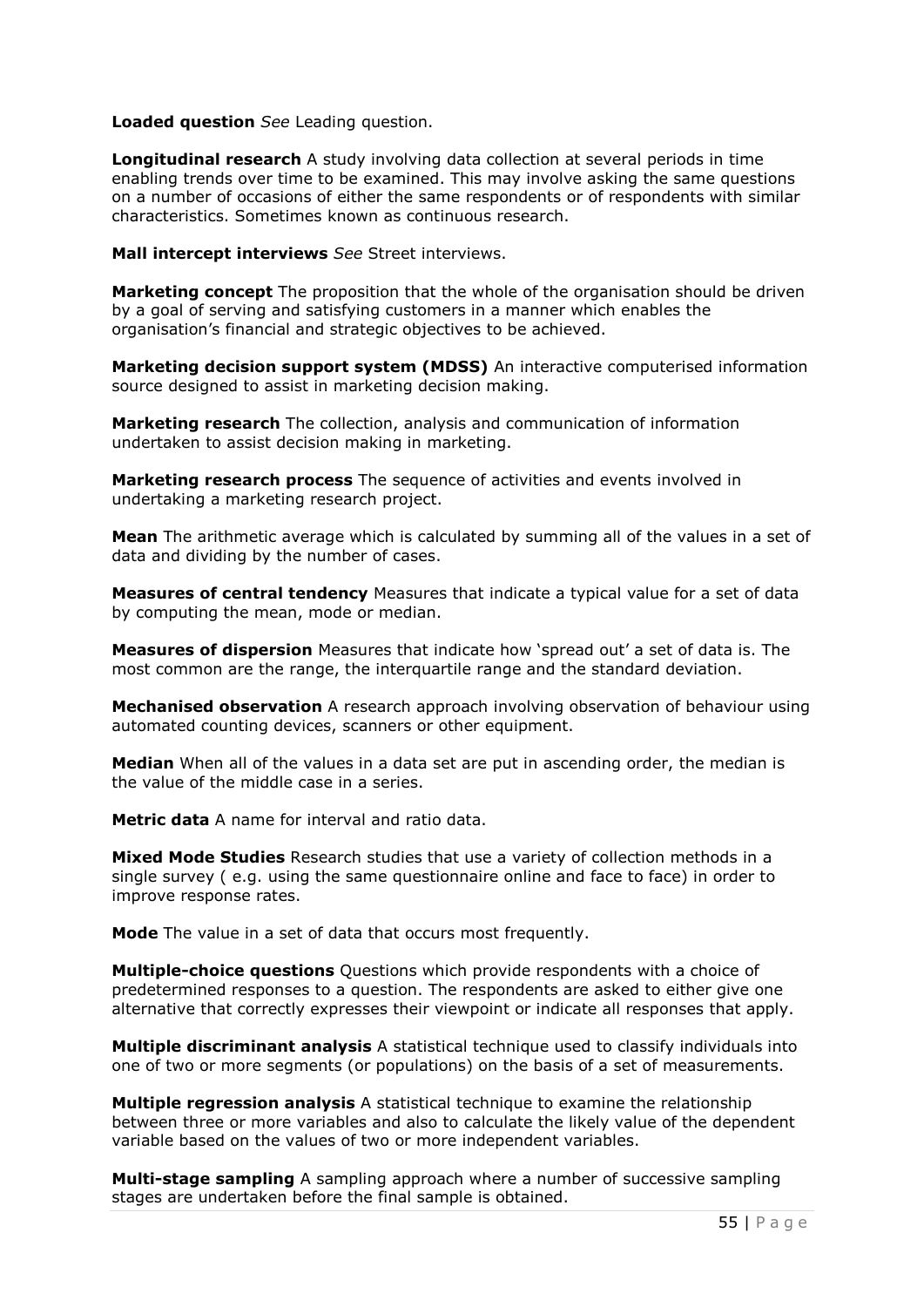**Multivariate data analysis** Statistical procedures that simultaneously analyse two or more variables on a sample of objects. The most common techniques are multiple regression analysis, multiple discriminant analysis, factor analysis, cluster analysis, perceptual mapping and conjoint analysis.

**Mystery shopping** A form of participant observation which uses researchers to act as customers or potential customers to monitor the processes and procedures used in the delivery of a service.

**Netnography** Sometimes known as online ethnography and webnography is the ethnographic study of communities on the World Wide Web. It generally involves a researcher fully participating as a member of the online community.

**Newsgroups** Internet-based sites that take the form of bulletin boards/discussion lists on specific topics. They involve people posting views, questions and information on the site.

**Nominal data** Numbers assigned to objects or phenomena as labels or identification numbers that name or classify but have no true numeric meaning.

**Non-metric data** A name for nominal and ordinal data.

**Non-probability sampling** A set of sampling methods where a subjective procedure of selection is used resulting in the probability of selection for each member of the population of interest being unknown.

**Non-response errors** An error in a study that arises when some of the potential respondents do not respond. This may occur due to respondents refusing or being unavailable to take part in the research.

**Non-sampling error** Errors that occur in a study that do not relate to sampling error. They tend to be classified into three broad types: sampling frame error, non-response error and data error.

**Normal distribution** A continuous distribution that is bell-shaped and symmetrical about the mean. This means that in a study, 68.27 per cent of the observations fall within plus or minus one standard deviation of the mean, approximately 95.45 per cent fall within plus or minus two standard deviations, and approximately 99.73 per cent fall within plus or minus three standard deviations.

**Null hypothesis** The hypothesis that is tested and is the statement of the status quo where no difference or effect is expected.

**Observation** A data gathering approach where information is collected on the behaviour of people, objects and organisations without any questions being asked of the participants.

**Omnibus surveys** A data collection approach that is undertaken at regular intervals for a changing group of clients who share the costs involved in the survey's set-up, sampling and interviewing.

**One-way mirrors** Used in qualitative marketing research to enable clients and researchers to view respondent behaviour during a discussion. Behind the mirror is a viewing room, which consists of chairs for the observers and may contain video cameras to record the proceedings.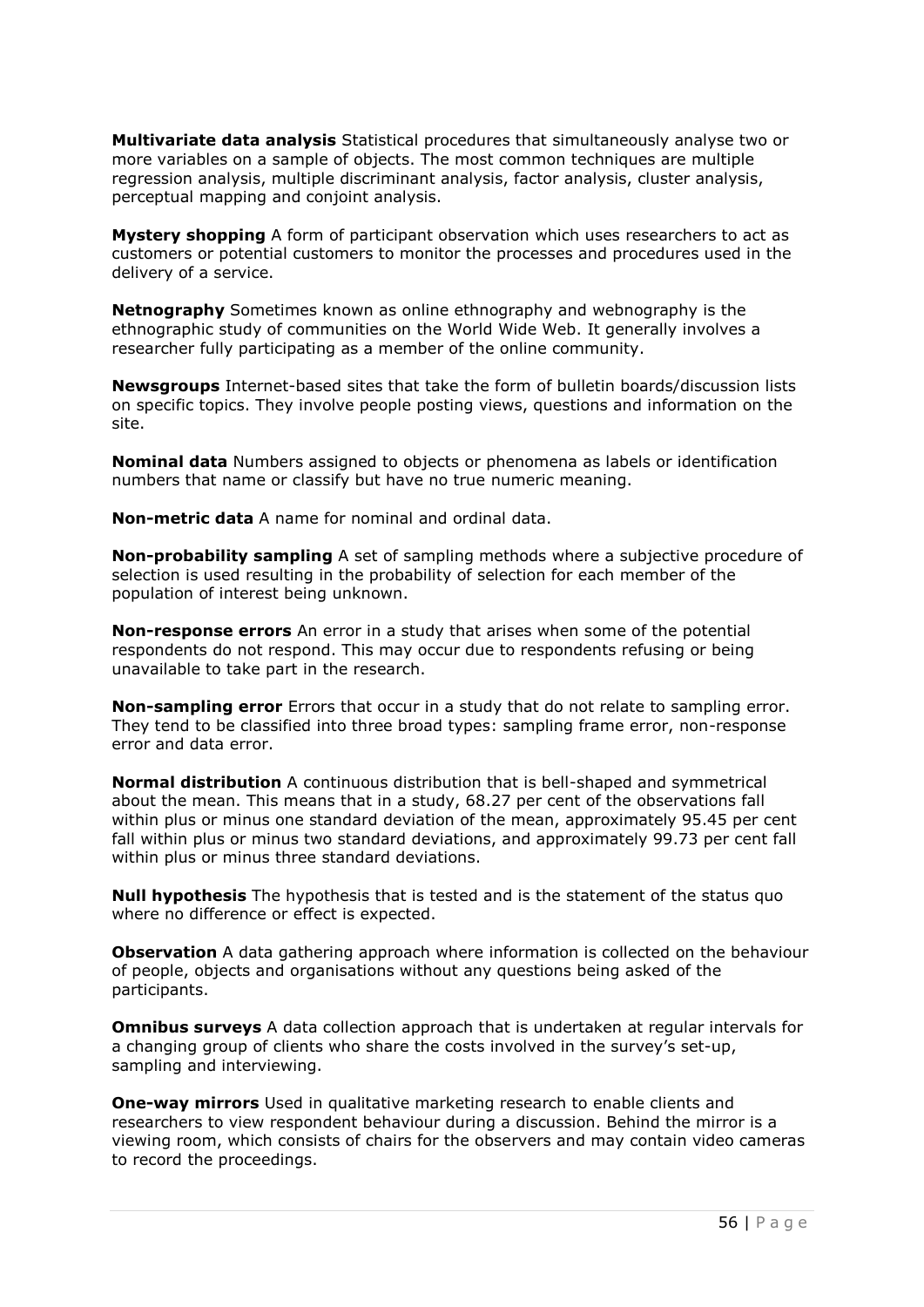**On-line communities** A community of individuals who interact on-line focusing on a particular interest or simply to communicate.

**On-line group discussion** These are group discussions or private chat rooms where a group is recruited who are willing to discuss a subject online usually using text ( webcam and microphone are sometimes used). Participants are recruited by phone, e-mail or through an online special interest group. They react to questions or topics posed by the moderator and type in their perceptions or comments taking account of other participants' inputs.

**On-line survey** A self-completion questionnaire which is delivered via the Internet. It may appear on the computer screen as a standard questionnaire where the respondent scrolls down the page completing each question. Alternatively, it can take the form of an interactive questionnaire with questions appearing on the screen one at a time.

**Open-ended questions** Ouestions which allow respondents to reply in their own words. There are no pre-set choices of answers and the respondent can decide whether to provide a brief one-word answer or something very detailed and long. Sometimes known as unstructured questions.

**Ordinal data** Numbers that have the labelling characteristics of nominal data, but also have the ability to communicate the rank order of the data. The numbers do not indicate absolute quantities, nor do they imply that the intervals between the numbers are equal. and type in their perceptions or comments taking account of other participants' inputs

**Paired interviews** An in-depth interview involving two respondents such as married couples, business partners, teenage friends or a mother and child.

**Panel research** A research approach where comparative data is collected from the same respondents on more than one occasion. Panels can consist of individuals, households or organisations, and can provide information on changes in behaviour, awareness and attitudes over time.

**Participant observation** A research approach where the researcher interacts with the subject or subjects being observed. The best-known type of participant observation is mystery shopping.

**Pearson's product moment correlation** A correlation approach that is used with interval and ratio data.

**Perceptual mapping** An analysis technique which involves the positioning of objects in perceptual space. Frequently used in determining the positioning of brands relative to their competitors.

**Photo sorts** A projective technique which uses a set of photographs depicting different types of people. Respondents are then asked to connect the individuals in the photographs with the brands they think they would use.

**Pictogram** A type of bar chart which uses pictures of the items being described rather than bars.

**Pie chart** A chart for presenting data which takes the form of a circle divided into several slices whose areas are in proportion to the quantities being examined.

**Pilot testing** The pre-testing of a questionnaire prior to undertaking a full survey. Such testing involves administering the questionnaire to a limited number of potential respondents in order to identify and correct flaws in the questionnaire design.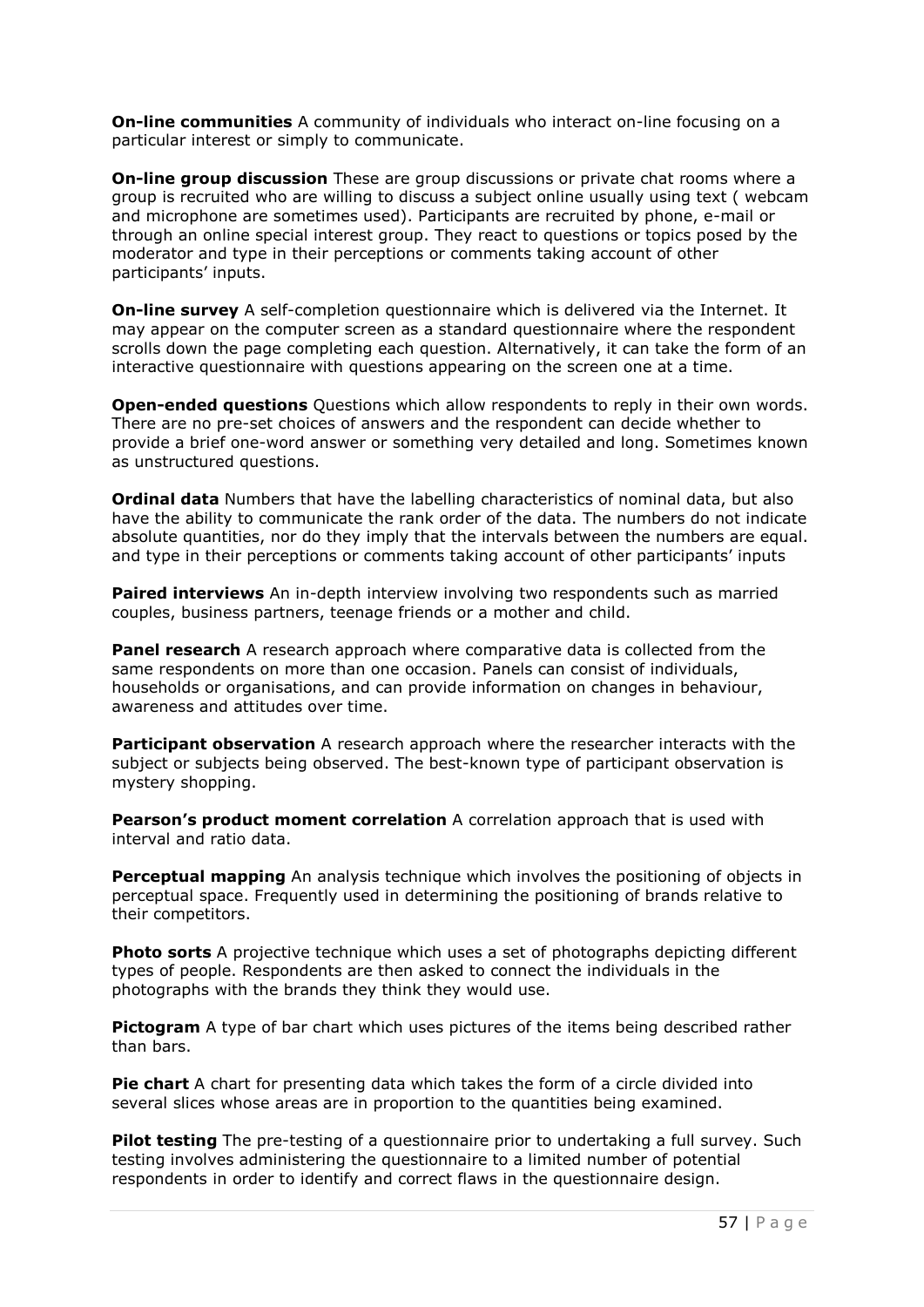**Placement tests** The testing of reactions to products in the home and where they are to be used. Respondents are given a new product to test in their own home or in their office. Information about their experiences with and attitudes towards the products are then collected by either a questionnaire or by a self-completion diary.

**Population of interest** The total group of people that the researcher wishes to examine, study or obtain information from. The population of interest will normally reflect the target market or potential target market for the product or service being researched. Sometimes known as the target population or universe.

**Postal surveys** Self-administered surveys that are mailed to pre-selected respondents along with a return envelope, a covering letter and possibly an incentive.

**Primary data** Data collected by a programme of observation, qualitative or quantitative research either separately or in combination to meet the specific objectives of a marketing research project.

**Probability sampling** A set of sampling methods where an objective procedure of selection is used, resulting in every member of the population of interest having a known probability of being selected.

**Product/Service Review Sites** On-line sites that allow individuals to feedback their views on products and services. These sites may be independent or operated by manufacturers, retailers and other forms of intermediaries.

**Professional codes of conduct** Self-regulatory codes covering acceptable practices in marketing research developed by the professional bodies responsible for the research industry (e.g. the Market Research Society or ESOMAR).

**Profilers** Organisations that gather demographic and lifestyle information about consumers and combine it with postal address information. They take this base information and use it to segment an organisation's database of existing customers into different lifestyle and income groups. They may also be used to identify additional prospective customers whose characteristics match those of an organisation's existing customers.

**Programme evaluation and review technique (PERT)** A managerial tool used for scheduling a research project. It involves a probability-based scheduling approach that recognises and measures the uncertainty of project completion times.

**Projective questioning** Sometimes known as third-party techniques, this is a projective technique that asks the respondent to consider what other people would think about a situation.

**Projective techniques** Techniques used in group discussions and individual depth interviews to facilitate a deeper exploration of a respondent's attitudes towards a concept, product or situation.

**Proportionate stratified random sampling** A form of stratified random sampling (*See*  Stratified random sampling) where the units or potential respondents from each population subset are selected in proportion to the total number of each subset's units in the population.

**Purchase intent scales** A scaling approach which is used to measure a respondent's intention to purchase a product or potential product.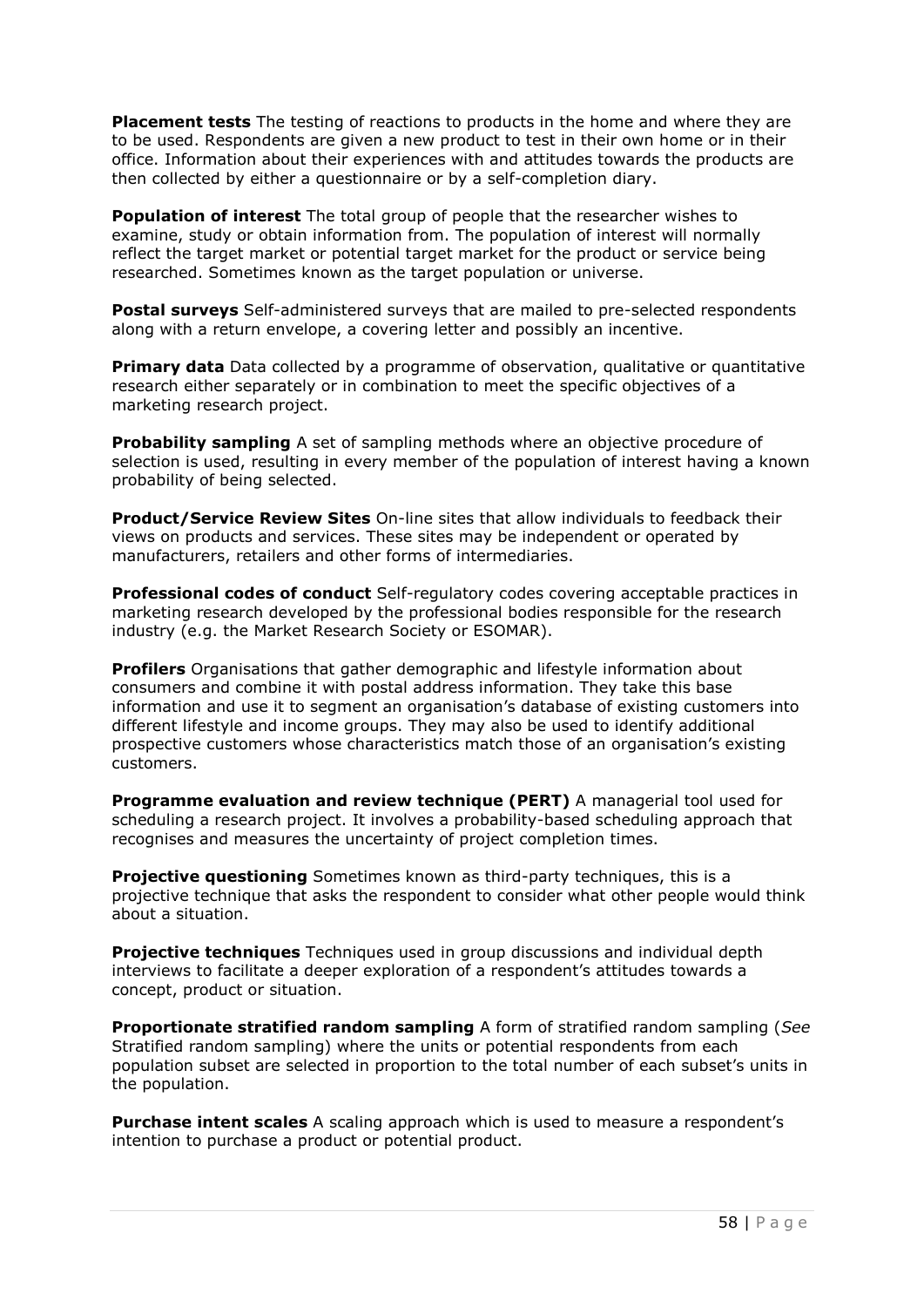**Qualitative research** An unstructured research approach with a small number of carefully selected individuals used to produce non-quantifiable insights into behaviour, motivations and attitudes.

**Quantitative research** A structured research approach involving a sample of the population to produce quantifiable insights into behaviour, motivations and attitudes.

**Questionnaire design process** A stepped approach to the design of questionnaires.

**Quota sampling** A non-probability sampling procedure which involves the selection of cells or subsets within the population of interest, the establishment of a numerical quota in each cell and the researcher carrying out sufficient interviews in each cell to satisfy the quota.

**Participant Validation** A validation technique that involves taking the findings from qualitative research back to the participants/ respondents that were involved in the study and seeking their feedback. If the feedback verifies the explanations and conclusions, then the researcher can be more confident about the validity of the findings.

**Range** A measure of dispersion that calculates the difference between the largest and smallest values in a set of data.

**Ratio data** Actual 'real' numbers that have a meaningful absolute or zero. All arithmetic operations are possible with such data.

**Regression** A statistical approach to examine the relationship between two variables. Identifies the nature of the relationship using an equation.

**Related samples** Samples where the measurement of interest in one sample may influence the measurement of the variable of interest in another sample.

**Reliability of scales** Refers to the extent to which a rating scale produces consistent or stable results. Stability is most commonly measured using test-retest reliability and consistency is measured using split –half reliability.

**Research brief** A written document which sets out an organisation's requirements from a marketing research project. This provides the specification against which the researchers will design the research project.

**Research proposal** The submission prepared by the research agency for a potential client specifying the research to be undertaken. On the basis of the research proposal, the client will select an agency to undertake the research. The proposal becomes the contract between the agency and the client company.

**Respondent errors** Non-sampling errors that are caused by respondents inadvertently or intentionally giving distorted or erroneous responses. Respondents may give erroneous answers because they fail to understand a question and do not want to admit their incomprehension.

**Role playing** A projective technique which involves a respondent being asked to act out the character of a brand.

**Sample** A subset of the population of interest.

**Sampling error** The difference between the sample value and the true value of a phenomenon for the population being surveyed. Can be expressed in mathematical terms: usually the survey result plus or minus a certain percentage.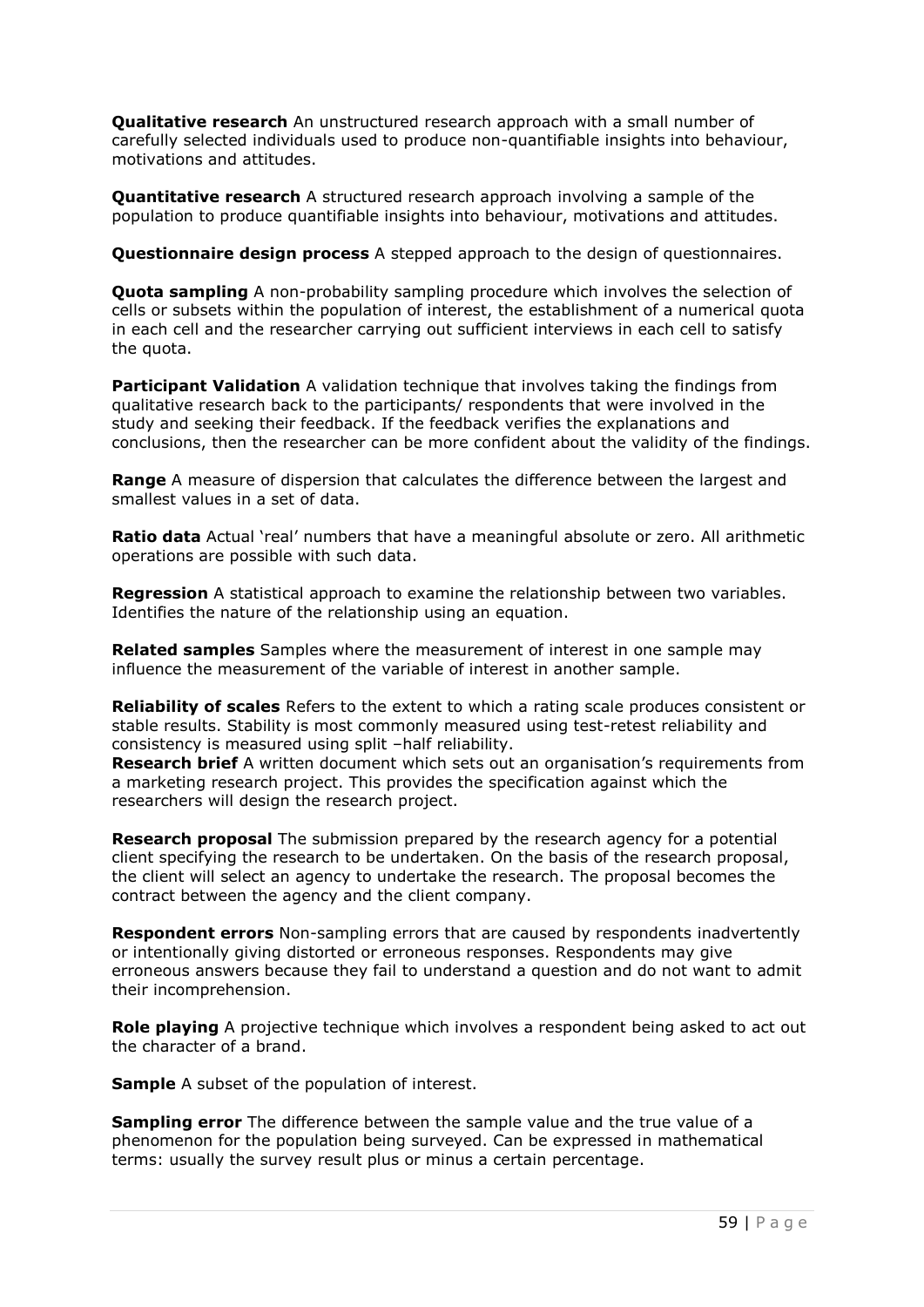**Sampling frame** A list of the population of interest from which the researcher selects the individuals for inclusion in the research.

**Sampling frame error** A bias that occurs as a result of the population implied by the sampling frame being different from the population of interest.

**Scaling questions** Questions that ask respondents to assign numerical measures to subjective concepts such as attitudes, opinions and feelings.

**Scanner-based research** Collecting sales information using electronic scanners reading barcodes at the checkouts of retailers and wholesalers. The information collected feeds into audits.

**Screening questionnaire** A questionnaire used for identifying suitable respondents for a particular research activity, such as a group discussion.

**Search engines** Internet-based tools for finding web addresses which contain collections of links to sites throughout the world and an indexing system to help you find the relevant sites. Examples include AltaVista, Yahoo! and Lycos.

**Secondary data** Information that has been previously gathered for some purpose other than the current research project. It may be data available within the organisation (internal data) or information available from published and electronic sources originating outside the organisation (external data).

**Self-administered surveys** Surveys where the respondent completes the questionnaire with no help from an interviewer. The questionnaire can be delivered to the respondent via the mail (postal surveys), by hand, by fax or online (e-mail, web surveys).

**Semantic differential scales** A scaling approach which requires the respondent to rate a brand or concept using a set of bipolar adjectives or phrases (e.g. helpful and unhelpful; friendly and unfriendly). Each pair of adjectives is separated by a sevencategory scale with neither numerical nor verbal labels.

**Sentence completion** A projective technique which involves providing respondents with an incomplete sentence or group of sentences and asking them to complete them.

**Shelf impact testing equipment** *See* Stand-out equipment.

**Simple random sampling** A probability sampling method where every possible member of the population has an equal chance of being selected for the survey. Respondents are chosen using random numbers.

**Simulated test markets** A research approach used to predict the potential results of a product launch and to experiment with changes to different elements of a product's marketing mix. Rather than testing in retail stores, simulated test markets rely on simulated or laboratory-type testing and mathematical modelling.

**Snowball sampling** A non-probability sampling procedure where additional respondents are identified and selected on the basis of referrals of initial respondents. It tends to be used where the population of interest is small or difficult to identify.

**Social Networks** Online social networks allow individuals to communicate with one another, construct a public or semi-public profile of themselves as well as share a variety of content.

**Spearman's rank-order correlation** A correlation approach for ordinal data.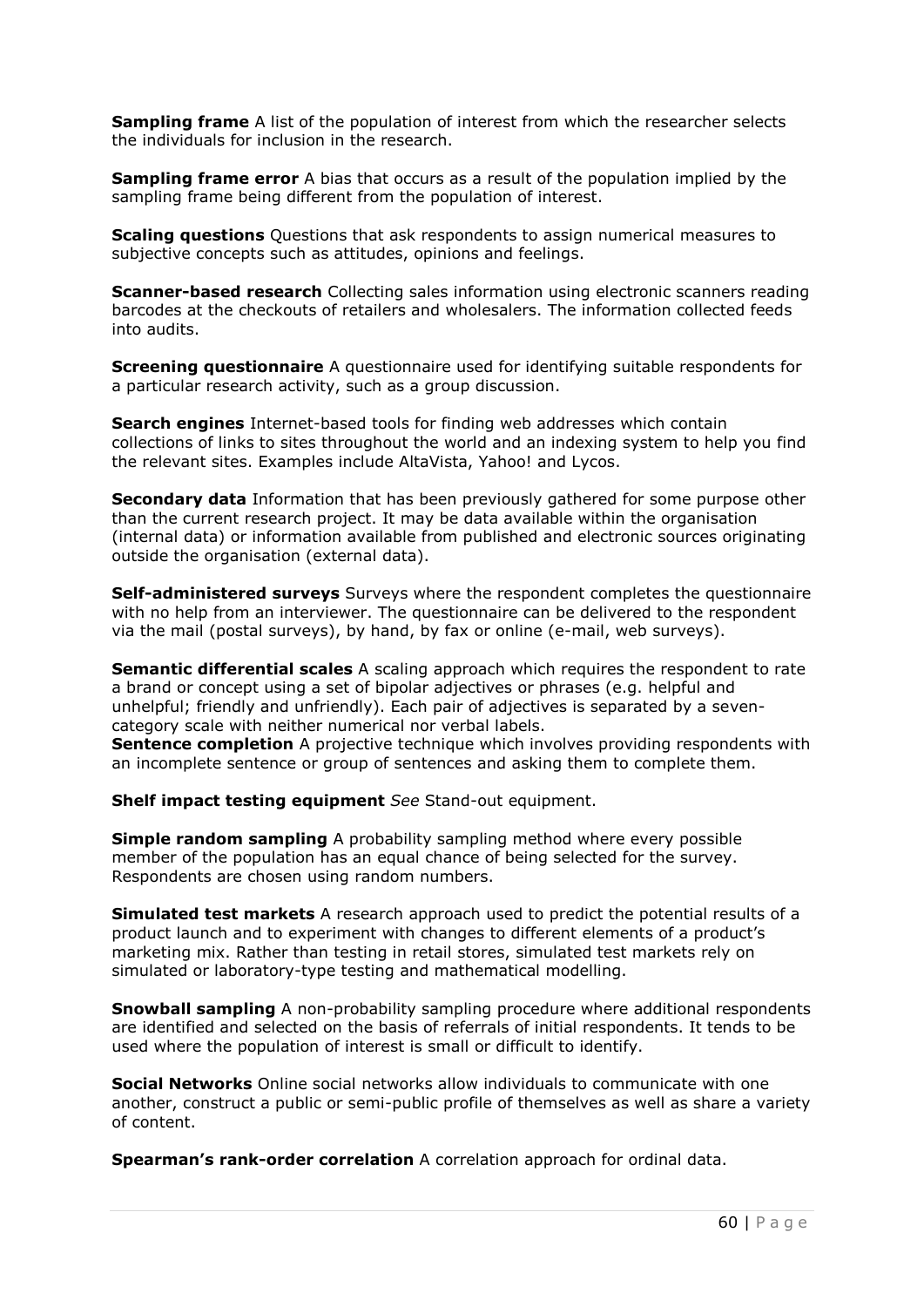**Specialist service agencies** Marketing research agencies that do not offer the full range of services (*See* Full service agencies) but tend to specialise in certain types of research. For example, a specialist agency may only do research in a specific market sector such as the automotive sector or children's products, or in a geographic region of the world. Alternatively, the agency may be a specialist in terms of the research techniques it undertakes, focusing on telephone research or qualitative research.

**Split half reliability** Measures the internal consistency of a summated rating scale and refers to the consistency with which each item represents the overall construct of interest. The method involves randomly dividing the various scale items into two halves. High correlations between the two halves suggests internal consistency of what is being measured.

**Spider-type diagrams** Diagrams used to organise data in the analysis of qualitative research data.

**Standard deviation** A measure of dispersion that calculates the average distance that the values in a data set are away from the mean. The standard deviation of different sets of data can be compared to see if one set of data is more dispersed than another.

**Stand-out equipment** Sometimes known as shelf impact testing equipment, this is used to determine the visual impact of new packaging when placed on shelves next to competitors' products.

**Stapel scales** A scaling approach which is a variation of the semantic differential scaling approach. It uses a single descriptor and 10 response categories with no verbal labels.

**Statistical significance** If the difference between two statistical measures is large enough to be unlikely to have occurred due to chance or sampling error, then the difference is considered to be statistically significant.

**Stimulus materials** Materials used in group discussions and individual depth interviews to communicate the marketer or advertiser's latest creative thinking for a product, packaging or advertising to the respondents.

**Storyboards** A type of stimulus material where key frames for a television advertisement are drawn consecutively, like a comic strip.

**Stratified random sampling** A probability sampling procedure in which the chosen sample is forced to contain potential respondents from each of the key segments of the population.

**Street interviews** Interviews where respondents are approached and recruited while they are shopping or walking in town centres. In North America, these are known as mall intercept interviews.

**Structured observation** A research approach where observers use a record sheet or form to count phenomena or to record their observations.

**Systematic sampling** A probability sampling approach similar to a simple random sample but which uses a skip interval (i.e. every *n*th person) rather than random numbers to select the respondents.

*t* **test** A hypothesis test about a single mean if the sample is too small to use the *Z* test.

**Tabular method of analysis** A method for analysing qualitative research data using a large sheet of paper divided into boxes.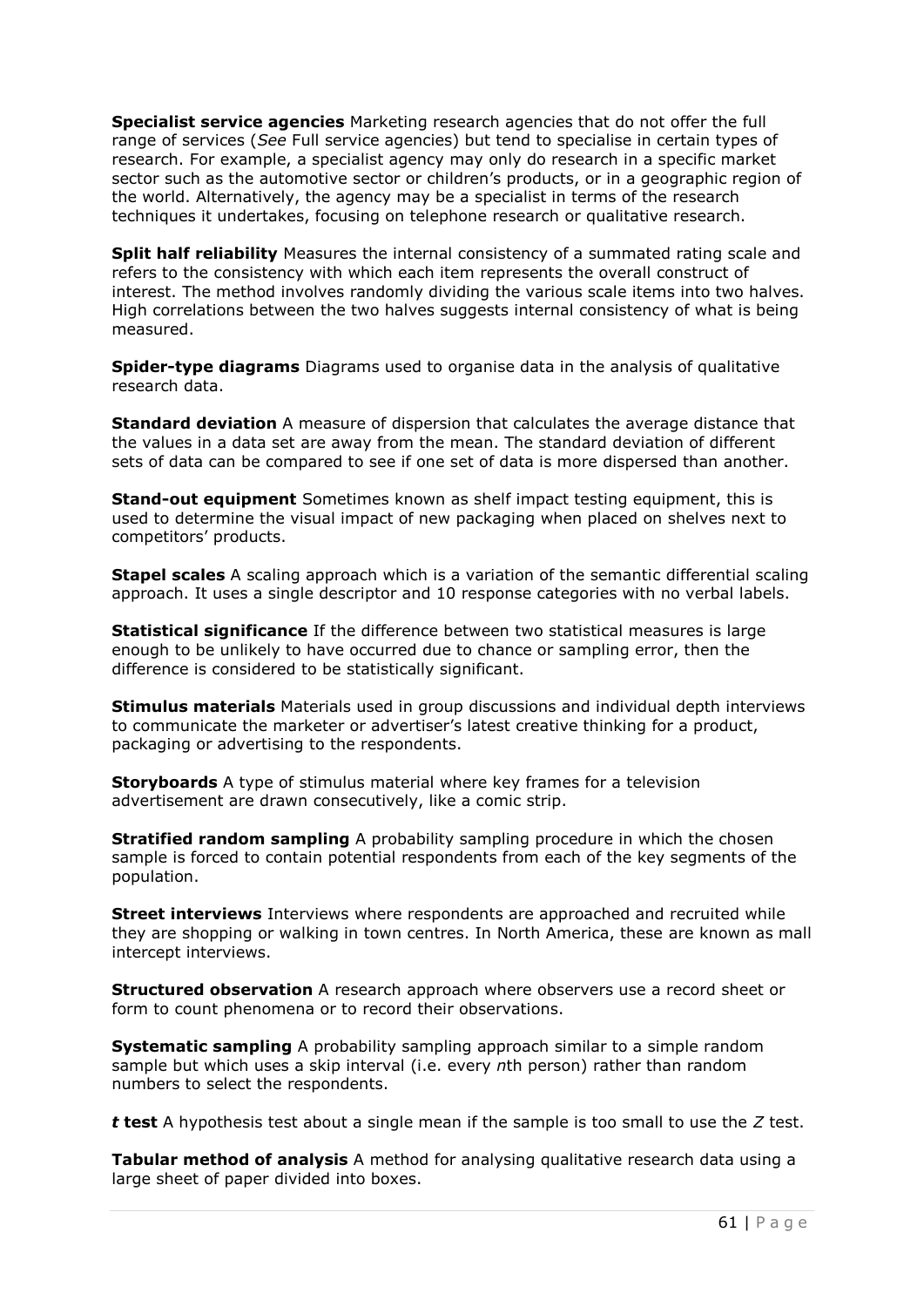#### **Target population** *See* Population of interest.

**Telephone interviewing** Quantitative research where the interviewing is undertaken over the telephone.

**Television viewing measurement** The procedures used in the measurement of the number of viewers watching a particular television programme. In the UK, around 20,000 households have electronic meters attached to their television sets to register when the set is turned on and to what channel it is tuned.

**Test-retest reliability** Measures the stability of rating scale items over time. Respondents are asked to complete scales at two different times under as near identical conditions as possible. The degree of similarity between the two measurements is determined by computing a correlation coefficient

**Text analysis software** Software used for data analysis in qualitative research. Such software helps segment the data and identify any patterns that exist.

**Third-party techniques** *See* Projective questioning.

**Topic list** Sometimes known as an interviewer guide. It outlines the broad agenda of issues to be explored in an individual depth interview or group discussion. It may also indicate the points at which stimulus material or projective techniques should be introduced.

**Transcript** A detailed "word for word" record of the depth interview or group discussion setting out the questions, probes and participant answers

**Triangulation** Using a combination of different sources of data where the weaknesses in some sources are counterbalanced with the strengths of others. The term triangulation is borrowed from the disciplines of navigation and surveying, where a minimum of three reference points are taken to check an object's location.

**Twitter** A microblogging service. *See Blog* 

**Type I error** Rejection of the null hypothesis when it is actually true.

**Type II error** Failing to reject the null hypothesis when it is actually false.

**User generated content** Online material such as comments, profiles photographs that is produced by end users.

**Universe** *See* Population of interest.

**Unstructured questions** *See* Open-ended questions.

**Validity** Whether the subject requiring to be measured was actually measured.

**Video conferencing** The bringing together of a group of individuals using a video link and telecommunications. Can potentially be used for group discussions, particularly where the respondents are located in various parts of the world.

**Viewing rooms** Specialist facilities/locations for group discussions. They are set out in the form of a boardroom or living-room setting with video cameras or a large one-way mirror built into one wall. Some are owned by research agencies, but the majority are independent and available to anyone willing to pay the hourly room-hire rates.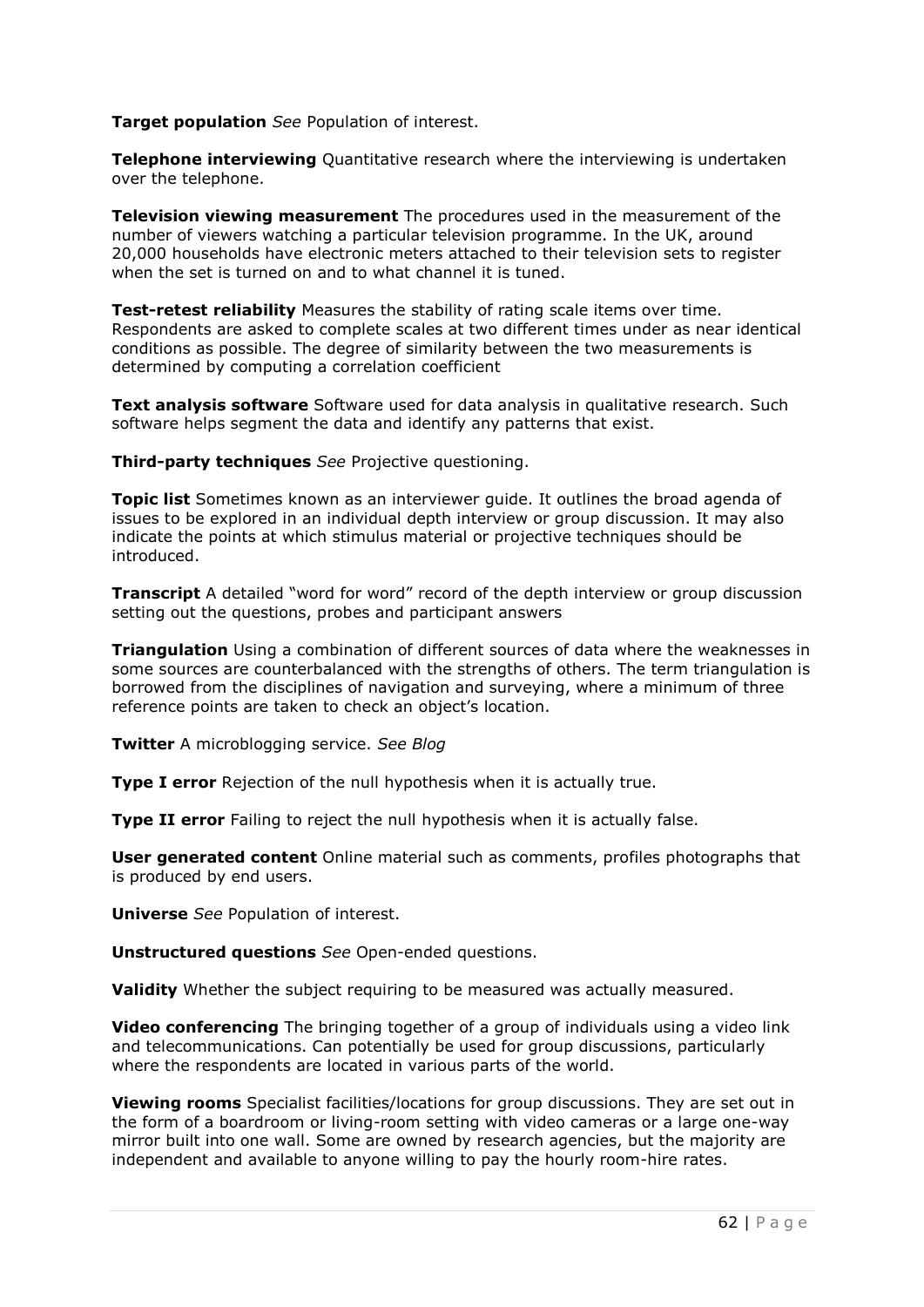**Web 2.0** Web applications that facilitate interactive information sharing, interoperability and collaboration on the Internet.

**Web survey** see Online survey

**Weighting** The process of adjusting the value of survey responses to account for overor under-representation of different categories of respondent. Weighting is used where the sample design is disproportional or where the achieved sample does not accurately reflect the population under investigation.

**Word association tests** A projective technique that involves asking respondents what brands or products they associate with specific words. In addition to the direct outputs regarding brand imagery, it is also a very useful technique for building rapport within a group discussion and getting everybody contributing and involved.

**Word cloud** A visual depiction of words used by respondents in qualitative research or the content appearing on social network sites or publications. The font size of the words, is determined by the number of times a word has been used. The more that a topic or word is talked about, the bigger it is.

*Z* **test** A hypothesis test about a single mean where the sample size is larger than 30.